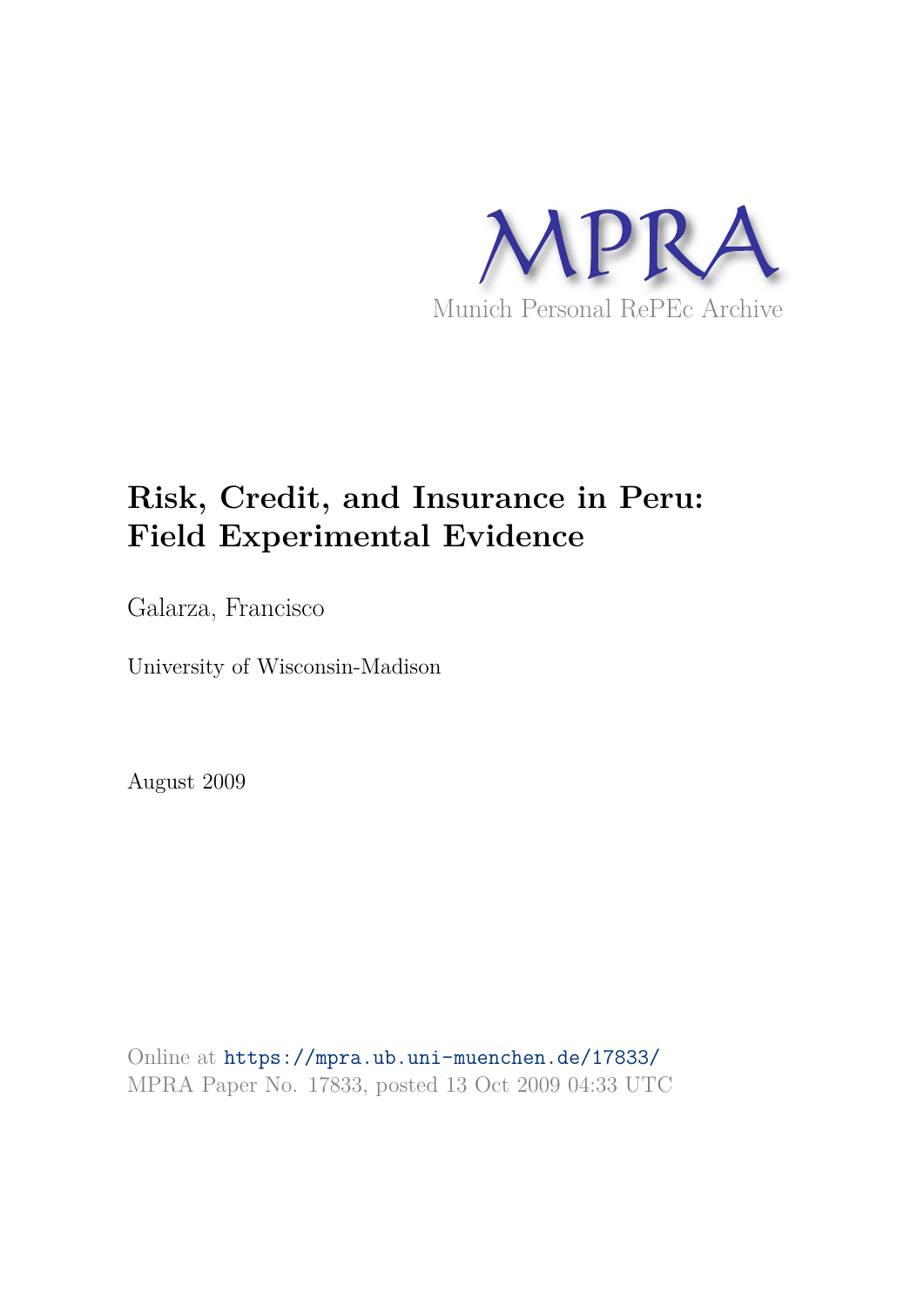# Risk, Credit, and Insurance in Peru: Field Experimental Evidence

Francisco B. Galarza<sup>†</sup> University of Wisconsin-Madison

August, 2009

#### Abstract

This paper reports the results of behavioral economic experiments conducted in Peru to examine the relationship amongst risk preferences, loan take-up, and insurance purchase decisions. This area-based yield insurance can help reduce people's vulnerability to large scale covariate shocks, and can also lower the loan default probability under extreme negative covariate shocks. In a context of collateralized formal credit markets, we provide suggestive evidence that insurance may help reduce the fear of losing collateral that prevents potential borrowers from taking loans. Framing these experiments to recreate a real life situation, we started with a *Baseline* Game where subjects had to choose between a fallback production project and an uninsured loan. We then introduced a third project choice—loan with yield insurance  $(Insurance\ Game)$ which allows us to measure the effect of introducing insurance on the demand for loans. Overall, more than 50 percent of the subjects are willing to buy insurance in this insurance game. Further, controling for choices made in the baseline game, covariate shocks experienced earlier, and previous rounds' winnings, we find that the decision to take the insured loan (uninsured loan) rather than any of the other two projects is predicted by wealth and lower (higher) levels of risk aversion. Interestingly, this relationship with risk aversion continues to hold when we control for the overweighting of low-probability events observed in the data.

Keywords: area-yield insurance, credit, covariate risk, idiosyncratic risk, risk aversion, probability weighting, experimental economics, Peru.

JEL classification numbers: C93, D10, D81, 012, Q12.

I am indebted to my adviser, Michael R. Carter, for his invaluable guidance and continuous support, and Brad Barham, Jed Frees, Paul Mitchell, and Laura Schechter for helpful comments. I also thank Steve Boucher, Conner Mullally, Carolina Trivelli, Carlos de los Rios, and seminar participants at the University of Wisconsin and the 2009 AAEA Annual Meeting for their suggestions. Ramón Díaz, Oscar Madalengoitia, Roberto Piselli, Chris Rue, Raphael Saldana, Jessica Varney, Josh Weinberg, and especially Johanna Yancari, provided valuable assistance in the field. Financial support from the USAID Cooperative Agreement No. EDH-A-00-06-0003-00 through the Assets and Market Access Collaborative Research Support Program is gratefully acknowledged. Usual disclaimer applies.

<sup>&</sup>lt;sup>†</sup>Department of Agricultural and Applied Economics. E-mail: fbgalarzaare@wisc.edu.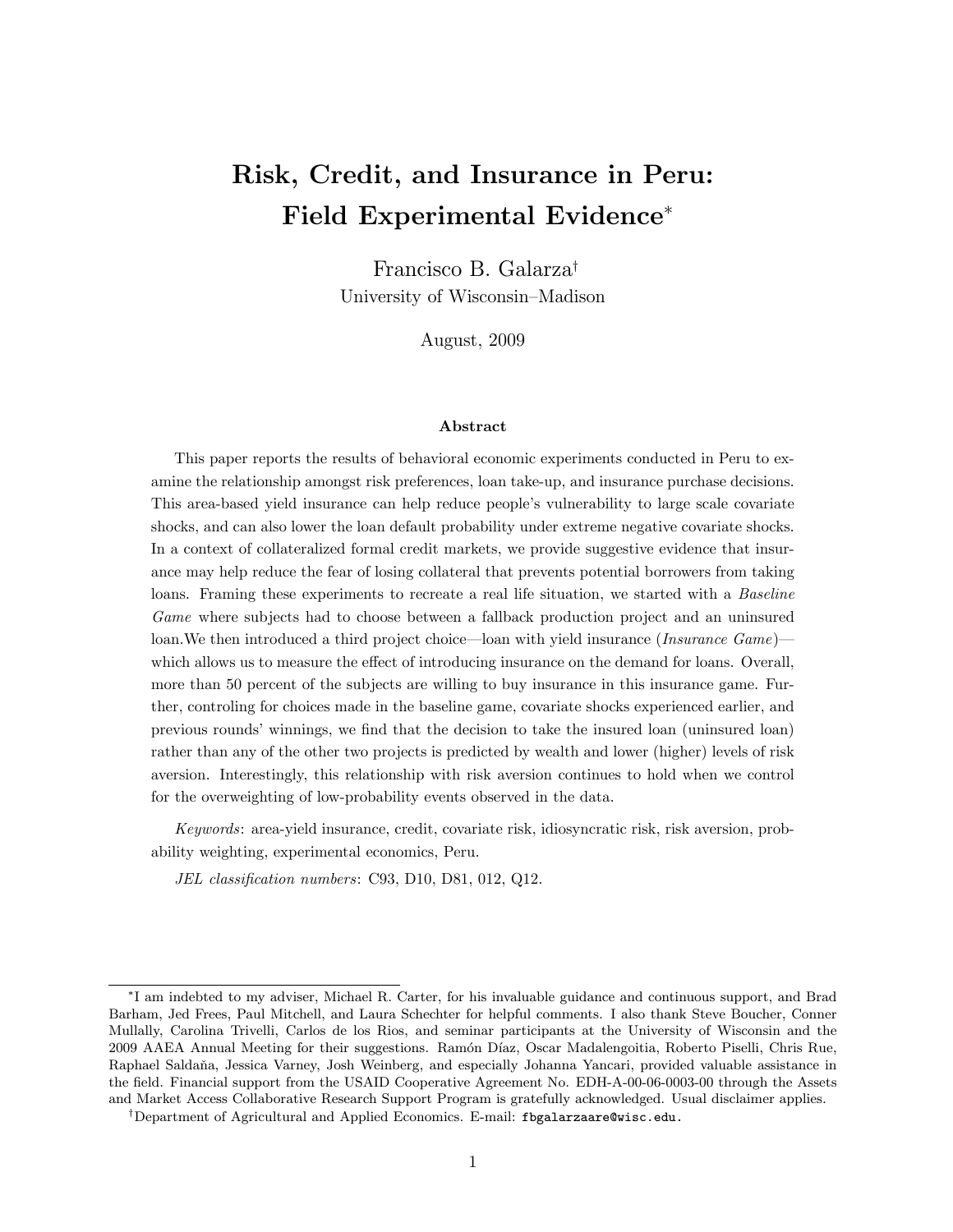## 1 Introduction

Risk is widespread in less developed economies, where low-income people from rural areas are exposed to several potentially catastrophic hazards, such as severe weather events, in addition to a series of idiosyncratic shocks that periodically affect them. In order to manage and deal with risk, those people have used a series of ex-ante and ex-post strategies<sup>1</sup> over a long time with less than desired results. Indeed, recent evidence suggests that, despite the substantial efforts to reduce their vulnerability to negative economic shocks, consumption variability at the individual level still remains high in the developing world (Dercon, 2005; Morduch, 1995). Depending on the nature and magnitude of those shocks, this lack of appropriate equipment may lead people to chronic poverty, thus affecting their possibilities to engage in an economically viable growth path.<sup>2</sup>

In addition to individual specific efforts displayed to handle risk, innovative financial products, such as microloans and index-based insurance, have been designed and implemented from the supply side, in order to reduce low-income people's vulnerability to extreme economic shocks. On the one hand, in the wake of the so-called microfinance revolution, poor people, typically unable to offer collateral, have become eligible to get credit access and take advantage of business opportunities, while on the other hand insurance written on average aggregate indices has emerged with the promise to help households keep valuable assets which could otherwise be lost as a result of extreme negative shocks.

But, even though some formal lenders may relax their collateral requirements to grant loans, potential borrowers may still decide to withdraw from the credit market because they fear losing collateral in case of default.<sup>3</sup> In such a context, index-based insurance that protects producers from large covariate shocks and reduces the likelihood of loan default, could contribute to expand credit markets, by reducing the proportion of risk rationed producers.

To which extent insurance can help expand credit markets in less developed countries is an empirical question that has not sufficiently been investigated. With only a few index-based insurance programs operating in less developed countries, the literature on the credit-index insurance linkage is at best scant. With the exceptions of Cole et al. (2008), who studied the obstacles to a wider insurance take up in India, Giné and Yang (2009), who analyzed whether rainfall insurance can help increase demand for loans in a randomized control trial in Malawi, Gine et al. (2009), who designed experiments in urban Peru to test the demand for different microfinance contracts in urban Peru, and Lybbert (2006), who designed experiments in Morocco to elicit willingness to pay for seeds that increase yields, reduce yields variance or yields skewness, to our knowledge no other work has addressed, directly or indirectly, the issues that concern this paper.

This paper uses a unique experimental data set gathered in rural Peru, where we set up an

 ${}^{1}$ Risk management, ex-ante strategies, may include income diversification, savings, insurance, participation in rotating saving and credit associations (ROSCAs); while risk coping, ex-post strategies, may include the use of informal loans, liquidation of assets, and reallocation of labor, among others.

 $2^2$ The literature on poverty has documented this case, in which when households fall below certain threshold—the Micawber Frontier—their prospects to escape from poverty are negligible (Carter and Barrett, 2006).

<sup>&</sup>lt;sup>3</sup>The magnitude of this withdrawal from credit markets, a result coined risk rationing, is empirically relevant in Peru, Honduras, and Nicaragua, where risk rationed borrowers account for between 12-19 percent of the total sample of borrowers (Boucher et al., 2008)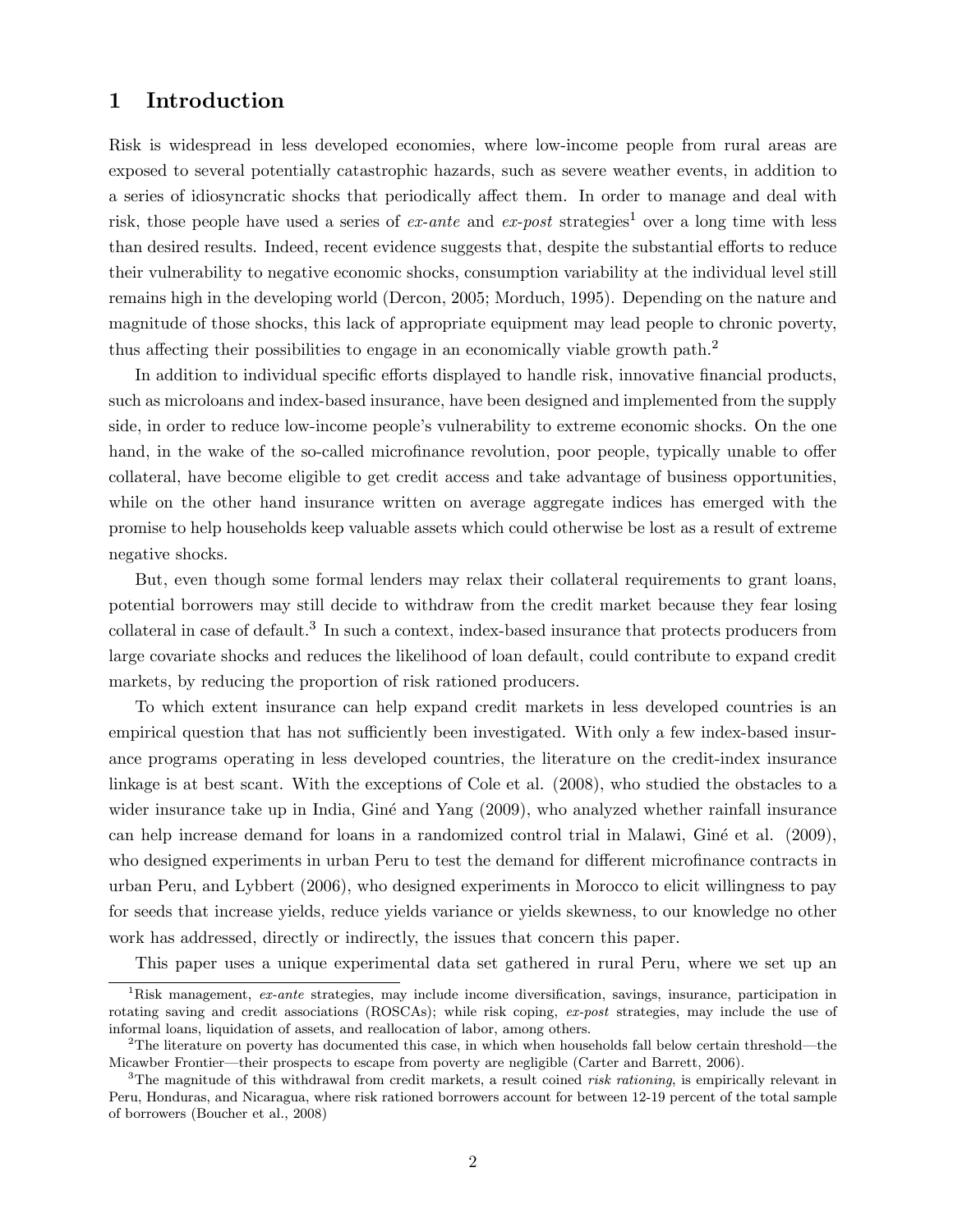experimental economics laboratory and run games to examine the nature and main predictors of the demand for loans and index-based insurance (we label these behavioral experiments \farming games<sup>"4</sup>); in particular, we examine the effect of risk preferences, estimated in Galarza (2009), on the decision to purchase insurance. These experimental sessions were conducted with the same set of subjects as the risk experiment. This research project was carried out in partnership with an insurance company in Peru and a vendor of insurance contracts bundled with loans in our research site (the Pisco valley). In our sessions, we emphasized the fact that our participation as researchers was simply intended to inform farmers about the main features of this new financial product and to examine their willingness to buy it. We also stressed the fact that participating in these sessions should not make them feel obliged to buy insurance. Our farming games simulated farming decisions where our experimental subjects had to choose among alternative cotton production projects: fallback (low return, or safe), produce with an uninsured loan (high return, or risky), or produce with an insured loan (loan bundled with insurance, less risky). Project choices were made after knowing the prots associated with each project, at particular realizations of two random variables: a covariate shock (represented by the valley-wide average yield), and an idiosyncratic shock.

The behavioral experiments started with a *baseline game*, where farmers had to choose between the first two production projects—fallback and uninsured loan—in a series of repeated rounds. Using survey data from the Pisco valley, the uninsured loan project was designed so that under a very low realization of the valley-wide average yield, repayment is not possible regardless of the realization of the idiosyncratic shock. In these games, by construction, not repaying a loan has two consequences: no future loans are granted, and the land depreciates.<sup>5</sup> After running the baseline game, we introduced the third production project (insured loan). This new, insurance game allows us to test whether this new project affects farmers' choice between the safe and the risky project. Since this insured loan project guarantees full repayment of loans at every realization of the covariate and idiosyncratic shocks, we could expect that producers having fear of defaulting in the baseline game (i.e., those risk rationed<sup>6</sup>) would be more likely to select the insured loan when it is available. And that is precisely what we found, as we report below.

Our sample includes 378 experimental subjects from rural Peru.<sup>7</sup> Surveys conducted with our subjects provided information about the prior knowledge of insurance, willingness to pay for insurance at several premium levels, and ex-post measures of learning about the main features of the uninsured and insured loans. The analysis performed in this paper considers the choices made in the last round where a farmer had a chance to learn during the high stakes rounds, which could be the last high-stake round (if no loan default happened) or that immediately before the one in

 $\rm{^{4}The~terms}$  "experiments" and "games" are used interchangeably throughtout the text.

<sup>&</sup>lt;sup>5</sup>This consequence is intended to replicate the penalty that a defaulting borrower would face in terms of having seized his or her land.

<sup>&</sup>lt;sup>6</sup>Following Boucher et al. (2008), we consider risk rationed to be those subjects who chose to do the safe, fallback project instead of the uninsured loan project during the baseline game, as we assume they did so because they did not want to run the dynamic risk that implies defaulting on a loan.

<sup>&</sup>lt;sup>7</sup>We had originally 409 subjects showing up to the experiments, 385 of them completed all the activities in the experimental sessions, and we have most of the individual specic information for 378 of them.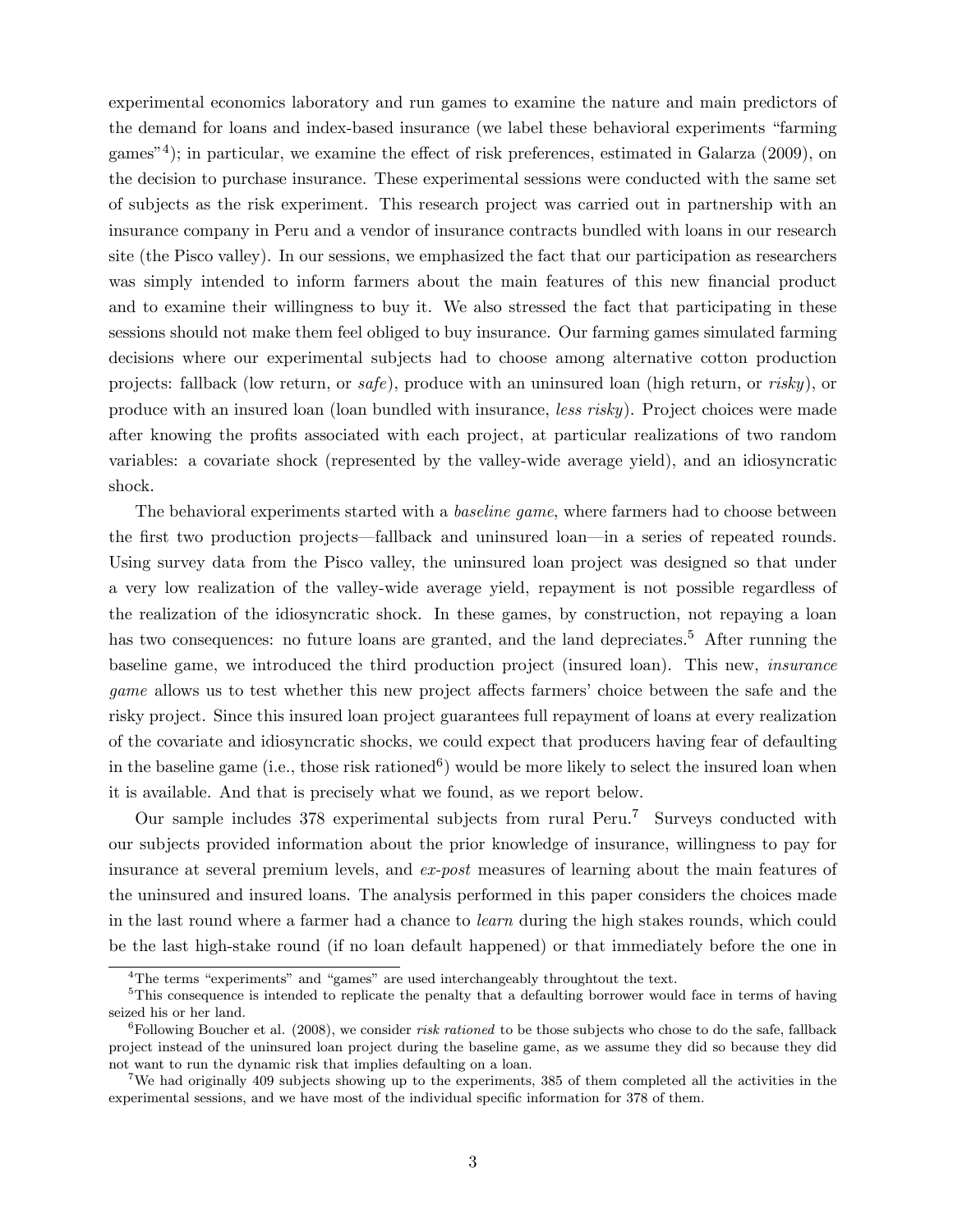which a subject defaulted a loan.

Our findings are as follows. First, the experimentally-measured demand for valley-wide average yield insurance is fairly high: 57 percent of farmers demanded the insured loan project by the last two high-stake rounds, a proportion that remains rather steady during all the high stakes rounds. Second, experimental evidence suggests that index yield insurance, by reducing the likelihood of loan defaults, may crowd-in credit markets by a sizeable proportion. We find that 57 percent of the subjects who chose the fallback, safe project (i.e., 24 percent of the total subjects) in the baseline game switched to the insured loan project during the insurance game. This result suggests that insurance would allow almost 14 percent of the total number of subjects not to withdraw from the credit market.<sup>8</sup> While it is clear that such estimated magnitude may not be accurate, it is suggestive that insurance could encourage the undertaking of riskier but potentially more profitable production projects thanks to new funds coming from a loan.

Third, in regards to the predictors of insurance (or the insured loan) \purchase" in the insurance game, controlling for choices made in the baseline game and a source of judgment bias, we find that wealth appears correlated with a greater likelihood of choosing the insured loan, while static risk preferences estimated assuming a Constant Relative Risk Aversion utility function under Expected Utility Theory and Cumulative Prospect Theory—which adds a parameter measuring subjective distortions to actual probabilities—enter the regression with a negative coefficient. We argue that this seemingly counterintuitive result may be explained by the fact that higher risk averse subjects are found to be significantly less likely to have understood the intertemporal and dynamic benefits of insurance, thus being less likely to choose the insured loan. This result offers novel evidence about the relationship between risk aversion and preferences for innovative financial instruments.

With the emergence of field experiments as a tool increasingly used in development economics,  $9\ a$ great deal of studies have been carried out with the aim to examine the impact of policy interventions on people's well-being. However, unlike randomized control trials, which analyze the effects of an intervention by comparing a randomly assigned treatment group with a similarly random control group, a relatively small number of behavioral experiments use a payoffs structure to incentivize subjects to reveal their true preferences. This paper analyzes the results of an experiment of the latter type, an approach that appeals to us as being an effective tool to build people's comprehension of a new financial product and subsequently measure their willingness to buy it. We thus see this paper as contributing a novel methodology to experimentally examine the relationship between the decision to take a loan, to purchase insurance, and risk preferences.

The remainder of this paper is organized as follows. Section 2 discusses our experimental design in the context of related works. Section 3 describes the experimental procedures followed and the data used; and also presents a descriptive analysis of the results. Section 4 analyzes the main econometric results and Section 5 concludes.

<sup>&</sup>lt;sup>8</sup>After this round in default, farmers are left with no choice but to do the fallback project. The quantitative importance of this finding increases to about 20 percent when we use the modal choice during the high-stake rounds.

<sup>&</sup>lt;sup>9</sup>This is particularly true in the case of randomized control trials. Banerjee and Duflo (2008) conduct a thorough review of the main advantages and criticisms of these methods used in economics.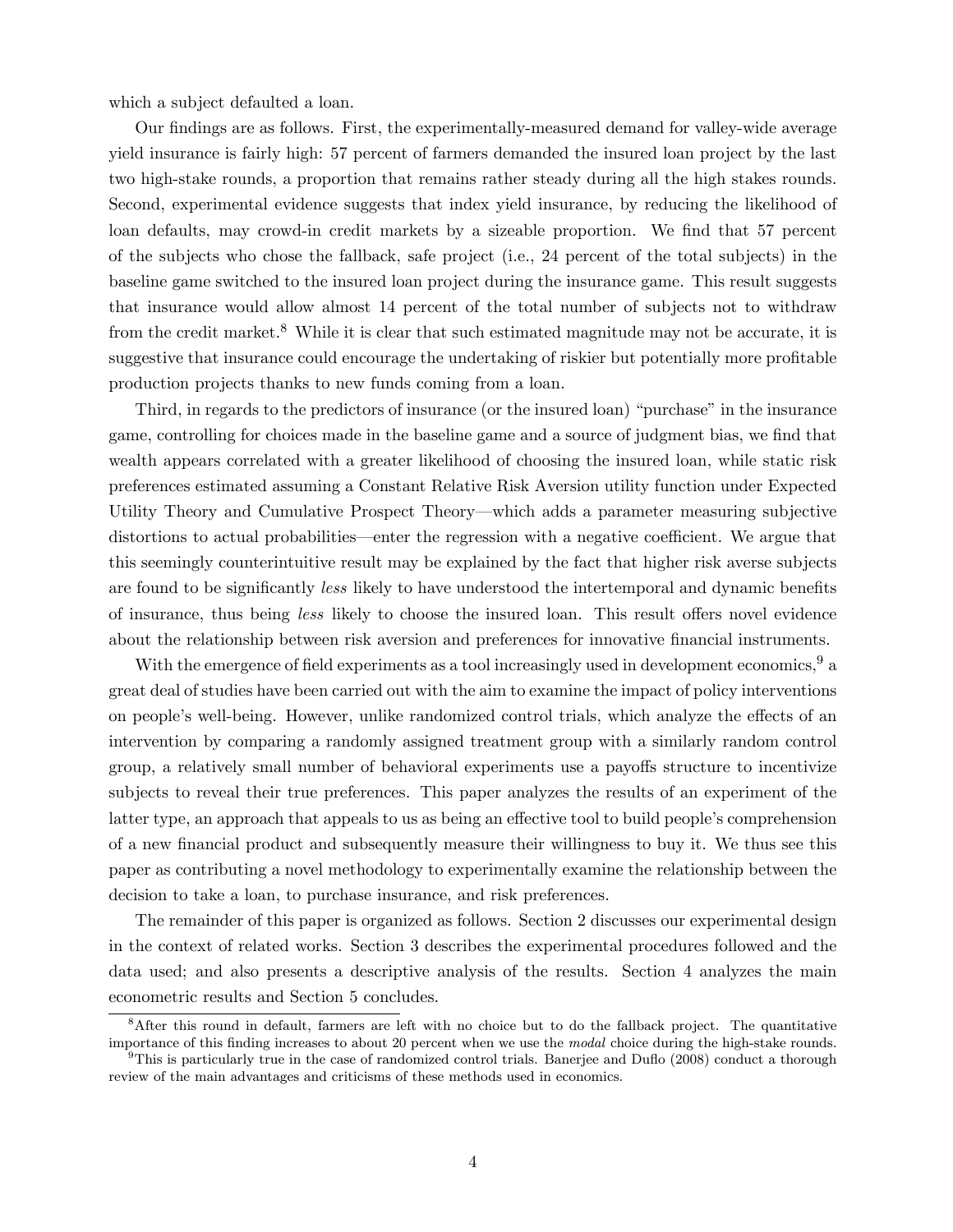## 2 Related Studies and Our Experimental Design

In this section, we review the related literature (section 2.1) and then discuss the distinctive features of our experimental design in that context (section 2.2). Using the terminology coined by Harrison and List  $(2004)$ , our farming games are *framed* field experiments, as they concern valuations over a real commodity (cotton) and involve tasks similar to those performed by the experimental subjects in real life.

#### 2.1 Related Studies

Although in recent years field experiments in development have analyzed a wide gamut of topics, there still remains much to do in terms of applying the laboratory experimental tools to analyze development issues. In a survey of the literature about experiments conducted in developing countries, Cardenas and Carpenter (2005) report that three of the main topics studied are the measurement of trust, cooperation, and risk. More recent behavioral field experiments have involved testing the demand for microfinance contracts (Gine et al., 2009) and the willingness to pay for seeds that stabilize yield distributions (Lybbert, 2006), in both cases using hypothetical payoffs. Finally, we report two randomized control trials that examine the demand for weather-based insurance in India and Malawi, respectively (Cole et al., 2008; Gine and Yang, 2009).

Lybbert (2006) uses a payoffs structure in order to incentivize farmers in India to elicit their preferences about three desirable properties of cotton seeds: an increase in yields, a reduction in yields variance, and a reduction in yields skewness. Using the Becker-DeGroot-Marchak method (Becker et al., 1964) to elicit the maximum willingness to pay for those traits, where farmers were given the payoff distributions related to each type of seed before making their bid,<sup>10</sup> the study shows that farmers value seeds that increase the expected returns, but no evidence was found about their valuation of the other two traits of seeds. As Lybbert acknowledges, the lack of valuation of yield risk reduction (i.e., less variance) may be explained by the inability of the experimental design to control for the relevant factors that affect farmer's valuation of crop yield distributions. Lybbert's results further show no statistically strong relationship between any individual characteristic (such as wealth) and expected returns, a result that Lybbert claims could be due to the existence of credit constraints.

In a randomized control trial in Malawi, Gine and Yang (2009) investigate whether insurance can induce farmers to take loans to adopt a new, high-yielding seed variety. The control group of subjects was offered a loan to purchase a high-yielding seed; while the treatment group was offered an identical loan contract and was required to buy actuarially fair rainfall-indexed insurance if they took the loan. This insurance can allow them to partially or fully repay the loan, depending on how low the rainfall is. Thus while assuming a risk averse behavior, one could expect insured farmers to

 $10$ Once farmers bid a price, a random seed price was drawn from a uniform distribution with mean of 50 Rupees (Rs.). Thus, if farmers bid at least the amount of the randomly drawn price, they could get the seed and \plant it", and get the corresponding payoff. After this, farmers draw a chip from a bag to determine the season's harvest payoff. Thus, for a farmer who planted the seed, his net earnings would be the harvest payoff, minus the price paid for the seed, plus 50 Rs. (off-farm earnings), while for one who did not plant the seed, it would be only the 50 Rs. corresponding to the off-farm earnings.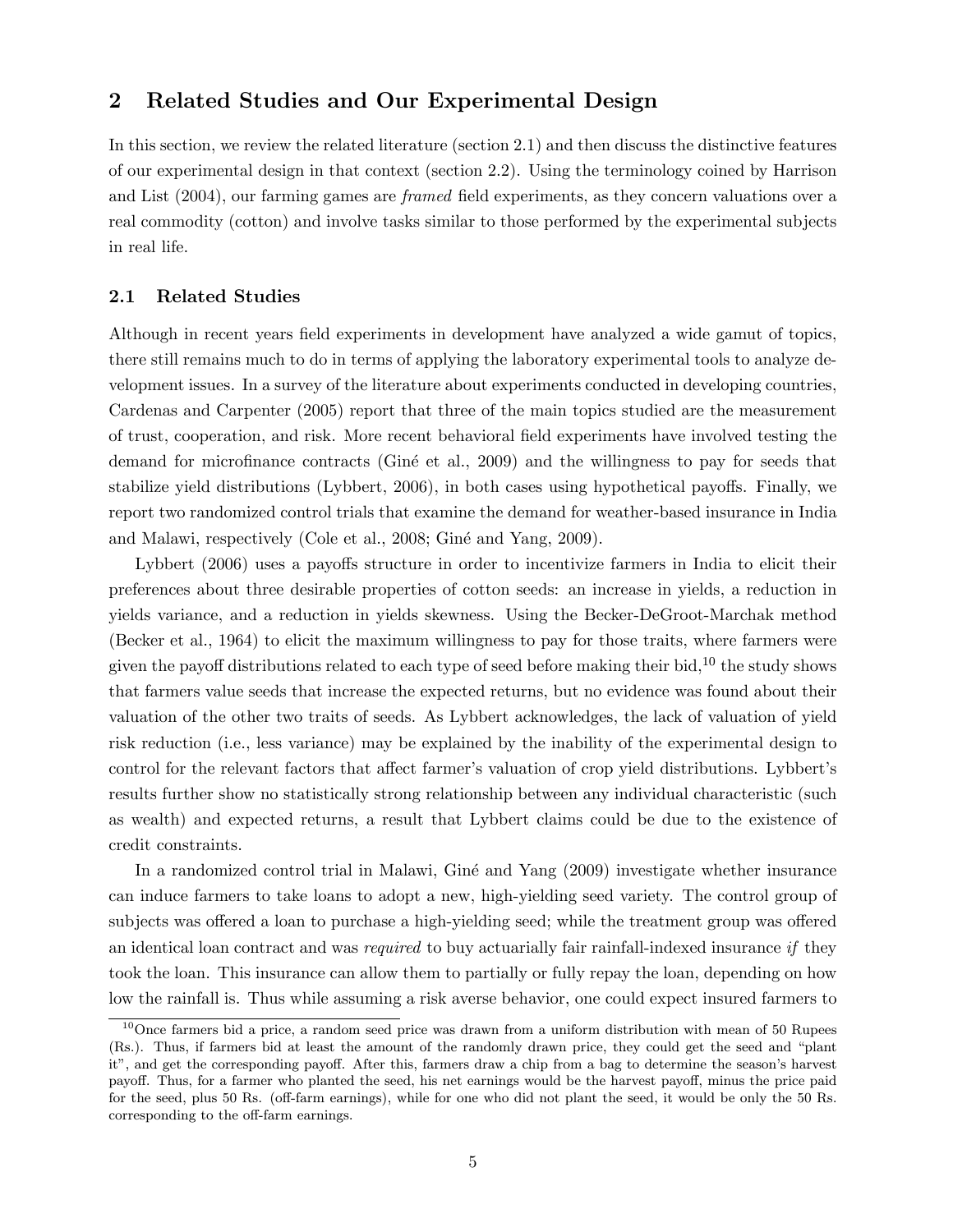be more willing to take out a loan in order to undertake a potentially more profitable investment (buying the high-yielding seed), Gine and Yang find exactly the opposite result: loan take-up rates are much lower for the treatment group (17.6 percent versus 33.0 percent). These authors suggest that the low insured loan take-up could be due to the prior existence of limited liability; that is, the actual consequences of defaulting on a loan might not have been so severe in the first place, and thus the actual value of buying insurance would be reduced. In the same vein, Cole et al.'s (2008) randomized control trials in two Indian States aim to identify the barriers to a wider adoption of rainfall insurance. They find that subjects' purchase rates are very price elastic, and that cash constraints seem to play a role in insurance adoption. More interestingly, they find that third party endorsement (such as that of a local authority) of insurance can affect its take-up.

Our behavioral experiment shares some features in common with the previously discussed works, but it arguably offers a more complete picture of how rural producers take decisions in real life. In particular, our experiment focuses on examining the interrelationship among three themes: agricultural yields, loan, and insurance. In our farming games, loans allow to get higher expected yields (i.e., a more protable production), and insurance eliminates the possibility of defaulting a loan, thus securing the farm production and ensuring farmers to keep the option of requesting loans in the future. Written on valley-wide yields, this insurance protects producers from catastrophic events that dramatically reduce average yields at the valley level. Subjects' farming profits depend on two random variables: a covariate shock—represented by the valley-wide average yield—that affects equally all subjects in the same valley, and an idiosyncratic shock, uncorrelated with the covariate shock.

Moreover, while our farming experiments are close in spirit to the randomized control trials conducted by Giné and Yang (2009), we used actual payoffs to incentivize players to elicit their preferences for distinct production projects. Moreover, our farming games have greater complexity than the games of Lybbert (2006) in that our farmers' payoffs for each project choice depend on two sources of randomness, while in Lybbert's games there is only a random "yield risk" that subjects should consider before deciding their choice (a seed). Likewise, our farming games introduce additional complexity to the typical individual loan games, in which players have to choose whether to request a loan with a risky result, or to invest in a safe project (e.g., Gine et al., 2009), by providing subjects a more complete set of financial instruments to finance their production. Obviously, the greater complexity in the design of our games increases the challenges for ensuring experimental control. In the next section, we discuss the experimental design of our games.

#### 2.2 Our Farming Games

The game script for our farming games was written following standard experimental procedures as close as possible (Davis and Holt, 1993). Game trials were conducted in Madison and Davis in the U.S. (with graduate students), and Lima (with social scientists and cotton farmers), and the valley of Pisco and its neighbor Ica (with cotton farmers), in Peru. The final version of the script was reviewed by a journalist who works closely with farmers, in order to ensure that the language used in the instructions would be understandable to a typical farmer.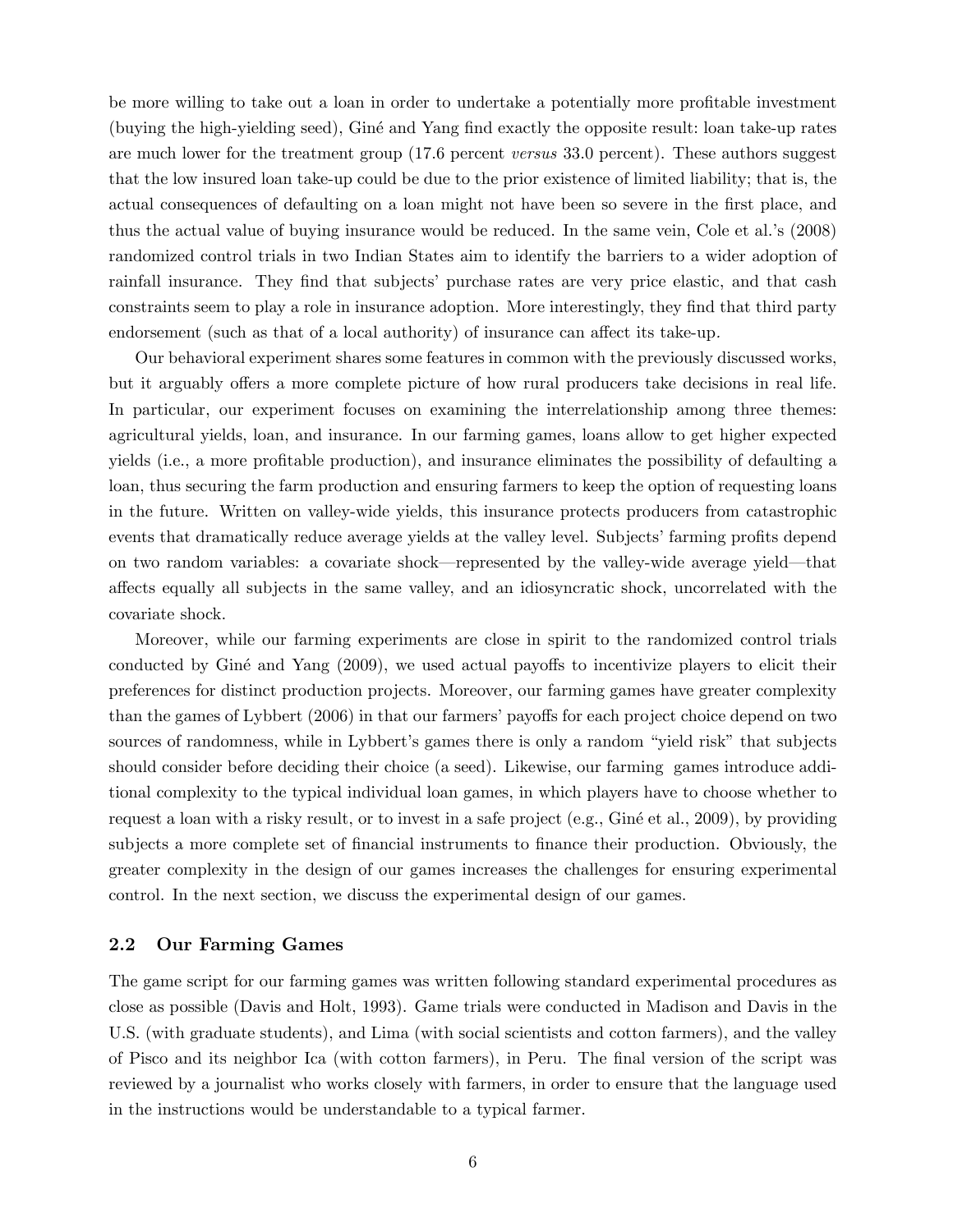The farming games were designed to estimate the potential demand for index-based crop insurance and examine the effects of using insurance on the demand for loans. In these games, we simulated farming decisions where subjects, endowed with a "hectare of land", had to choose among alternative cotton production projects—fallback (safe project), take an uninsured loan (risky project), and take a loan bundled with index yield insurance (insured loan, less risky project)<sup>11</sup>—in a series of repeated rounds.

Each project yields a related profit, which is known to subjects before they make their decisions. In the cases of the uninsured loan and insured loan projects, profits depend additively on the realization of two random variables: a covariate shock (represented by the valley-wide average yield), and an idiosyncratic shock. The probability distributions of both shocks were estimated using information from the Pisco valley. In particular, detrended 1986-2006 time series data of valley yields  $(y_t)$ , expressed in Kilograms per hectare, were fitted to a Weibull density function; the parameters of the *Weibull* function were estimated using maximum likelihood in Gauss:<sup>12</sup>

$$
y_t \sim Weibull \t(6.00, 1806.08). \t(1)
$$

The distribution of valley yields has a mean of 1,674 Kilograms per hectare. In turn, four-year (2002-2005) panel data were used to estimate the distribution of the idiosyncratic shocks  $(\epsilon_{it})$ ,<sup>13</sup> using the following fixed effects model:

$$
y_{it} - \mu_i = \beta_i(\overline{y}_t - \mu) + \epsilon_{it},\tag{2}
$$

which regresses the farmer i's yields  $(y_i)$  deviation from its mean,  $\mu_i$ , on the deviation of the sample's average yields  $(\overline{y}_t)$  from its mean  $(\mu)$ .

We then discretized the densities of valley yields,  $y_t^{14}$  (*Weibull*), and idiosyncratic shocks,  $\epsilon_{it}$ (Normal centered on zero), in order to simulate the effects of distinct realizations of those shocks on profits. In particular, we divided the density of  $y_t$  into five sections—labeled as very low, low, normal, high, very high—with the following probabilities (in percent): 10, 20, 40, 20, and 10. After the estimations above, we converted all yield figures to *quintals*  $(QQ)^{15}$  (1 quintal = 46) Kilograms), a denomination familiar to our subjects. Thus, the valley yield values,  $y_t$ , corresponding to the mid-point of those sections are (in rounded gures): 23, 30, 37, 43, and 48 quintals per hectare, respectively. Analogously, the density of  $\epsilon_{it}$  was divided into three sections—labeled as bad, normal,<sup>16</sup> and good—with the following probabilities: 25, 50, and 25. Thus, the deviations from the "normal" category are expressed as  $\Delta \epsilon_{it}$ . In particular, the mid-point of the "bad" luck

<sup>&</sup>lt;sup>11</sup>Throughout the paper we use interchangeably the terms *fallback*, and *safe* project; the terms *unisured loan* and risky project, and the terms insured loan and loan bundled with yield insurance project.

 $12$ We used the Broyden-Fletcher-Goldfarb-Shanno (BFGS) algorithm. The parameters' standard deviations are 1.03 and 70.17.

 $13$ This is also a measure of the uninsured or basis risk uncovered.by insurance.

<sup>&</sup>lt;sup>14</sup>Note that y represents the valley average yield, while  $\bar{y}$  refers to the *sample* average used to estimate the idiosyncratic shocks.

 $15A$  *Quintal* is equivalent to 100 pounds, which is in turn roughly equivalent to 46 Kilograms.

 $16$ The "Normal" categories of those shocks lie roughly at the center of their respective densities.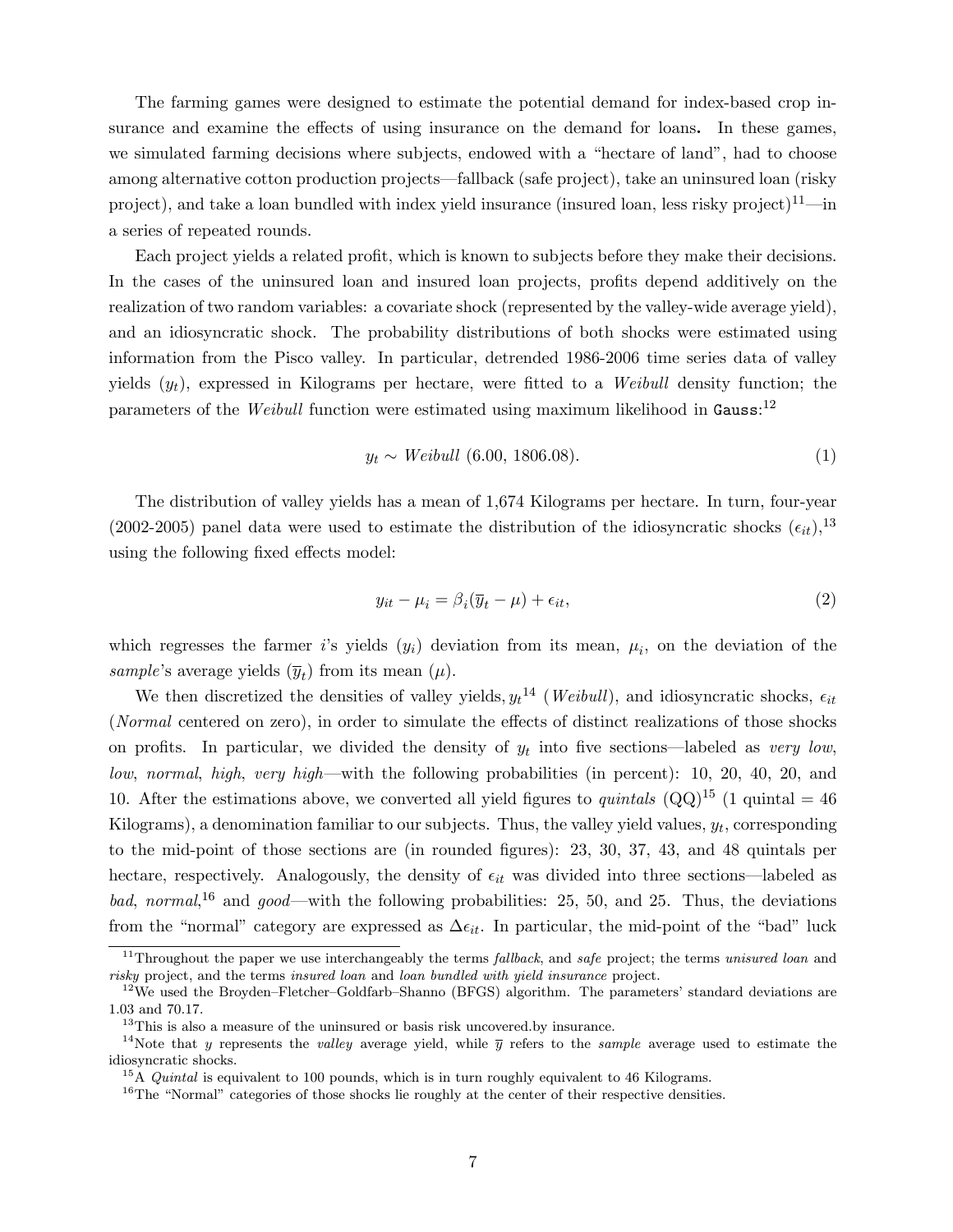category lies  $-12.12$  percent (below) the center of the distribution of  $\epsilon$ , while the mid-point of the "good" luck category lies 11.63 percent above the center of the distribution.

To compute farmer i's per hectare prots in Soles from the insured and uninsured loan projects at each section of the valley yield and idiosyncratic shock densities, we used the following formula:

$$
\Pi_{it}^{project} = (p \cdot y_{it}) * (1 + \Delta \epsilon_{it}) - (1 + r) Loan + p * Indemnity - premium,
$$
\n(3)

where the price  $(p)$  of a *quintal* of cotton is set at 124.2 Soles, the loan size  $(Loan)$  used is 2,464 Soles (equivalent to US\$800 at the time of conducting the experiment), and the interest rate  $(r)$ was set at 30 percent (the going rate at that time).<sup>17</sup> Insurance contract is written on 85 percent of the average valley yields, equivalent to 31 quintals per hectare  $(=1.674/46 = 36.4 \times 0.85)^{18}$  and the premium was set at 150 Soles per insured hectare.<sup>19</sup> Thus, the *Indemnity* (expressed in quintals per hectare) in period t is defined as  $\mathbf{I}$   $(y_t < 31) * (31 - y_t)$ , where  $\mathbf{I}(\cdot)$  is the indicator function. This indexed Insurance thus covers any shortfall in valley average yields below the 31 quintals per hectare, as depicted by the solid line in Figure 1, where we also plot the estimated Weibull density of the average valley yields. The indemnity function for the 100 percent contract (dotted line), with a strike yield of 36.4 quintals per hectare, is also pictured for comparison.

Figure 1: Indemnity and Valley Yield Density Functions for Pisco



Furthermore, in order to simplify the implementation of the experiment, we considered the case of the typical farmer (i.e.,  $\beta_i = 1$ ), which basically implies a one-to-one relationship between

<sup>&</sup>lt;sup>17</sup>These parameters used consider the going prices at the time the experiment was implemented.

 $18$ This strike yield was set after game trials in Pisco, where most subjects preferred the 85 percent strike yield over the 65 percent and 90 percent strike yields.

 $19$ This premium includes a mark-up or load of 40 percent over the actuarially fair price (107 Soles per hectare).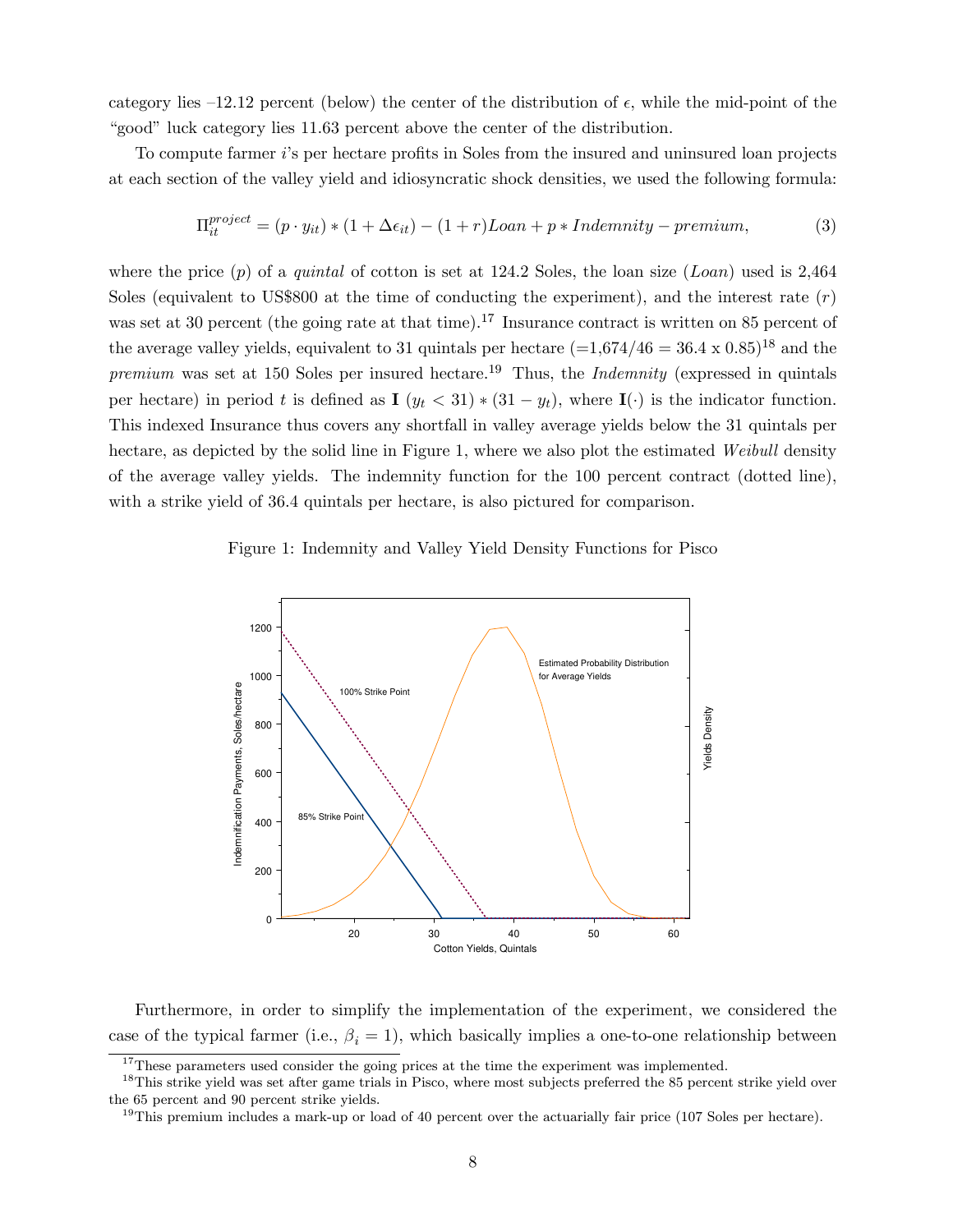farmer's yields  $(y_{it})$  and actual average valley yields  $(y_t)$ , using the expression indicated in eqn.[2]. The figures of individual yields used in the profit function in eqn. [3] then correspond to the midpoint value of the valley yields at every section of its density (23, 30, 37, 43, and 48 quintals per hectare, going from "very low" to "very high" yields):  $y_{it} = y_t$ . The resulting profit figures were rounded to the nearest 50.

For the fallback project, profits were adjusted accordingly to get lower but more stable profits than in the uninsured loan case.<sup>20</sup> We will discuss the characteristics of the resulting profits for each project in the next section.

As mentioned earlier, our behavioral experiments consisted in a sequence of two sets of games. We started with a *baseline game*, where farmers had to opt for either the fallback or the uninsured loan project. And then, we continued with an *insurance game*, where a third alternative project (loan bundled with yield insurance, or insured loan) was included in the set of choices. This sequential structure of the experiments allows us to examine any changes in farmers' choices between the first two projects after the introduction of insurance.

An important characteristic of the uninsured loan project is that when the valley average yield is very low, the farming income is not sufficient to repay the loan, regardless of the idiosyncratic shock. Defaulting on a loan involves two negative consequences in the experiment: no future access to credit and a 50 percent decrease in the value of the "endowed" land.<sup>21</sup> On the other hand, the (85 percent) insurance contract guarantees the full repayment of loans at every realization of the valley average yield and the idiosyncratic shock, thus allowing farmers to keep the option to choose the uninsured loan project in the future and to preserve their land value.

In the next section, we describe in detail the procedures followed in the implementation of these farming experiments.

### 3 Experimental Procedures and Data

Our experimental design faced two major challenges: to explain clearly the notion of probabilities associated with the different sections of the two shocks' densities, and to ensure a minimum level of comprehension of the insured and uninsured loan projects. We responded to those challenges by using transparent randomizing devices to simulate the realizations of the covariate shocks (colored chips) and idiosyncratic shocks (colored ping-pong balls), which were referred to as \individual luck" in order to denote the individual characteristics uncorrelated among subjects within a given valley. These shocks were drawn from sacks containing 10 chips (1 black, 2 red, 4 white, 2 blue, and 1 green)—the "valley sack"—and 4 balls (1 purple, 2 white, and 1 yellow)—the "luck sack"—which reproduce the probability structure mentioned earlier, going from the worst to the best outcome. Furthermore, in each of the experiment worksheets presented to our subjects, we reminded subjects the information about the probabilities under each scenario of the covariate shock and idiosyncratic shock by spacing columns and rows, respectively, in a roughly proportional manner. In addition,

 $^{20}$ We further assumed a symmetric distribution for the idiosyncratic shock around the mean of zero.

<sup>&</sup>lt;sup>21</sup>The value of (a hectare of) land was set at 2,400 Soles. The reduction of this value to 1,200 Soles is meant to simulate the penalty that would occur after defaulting on a collateralized loan.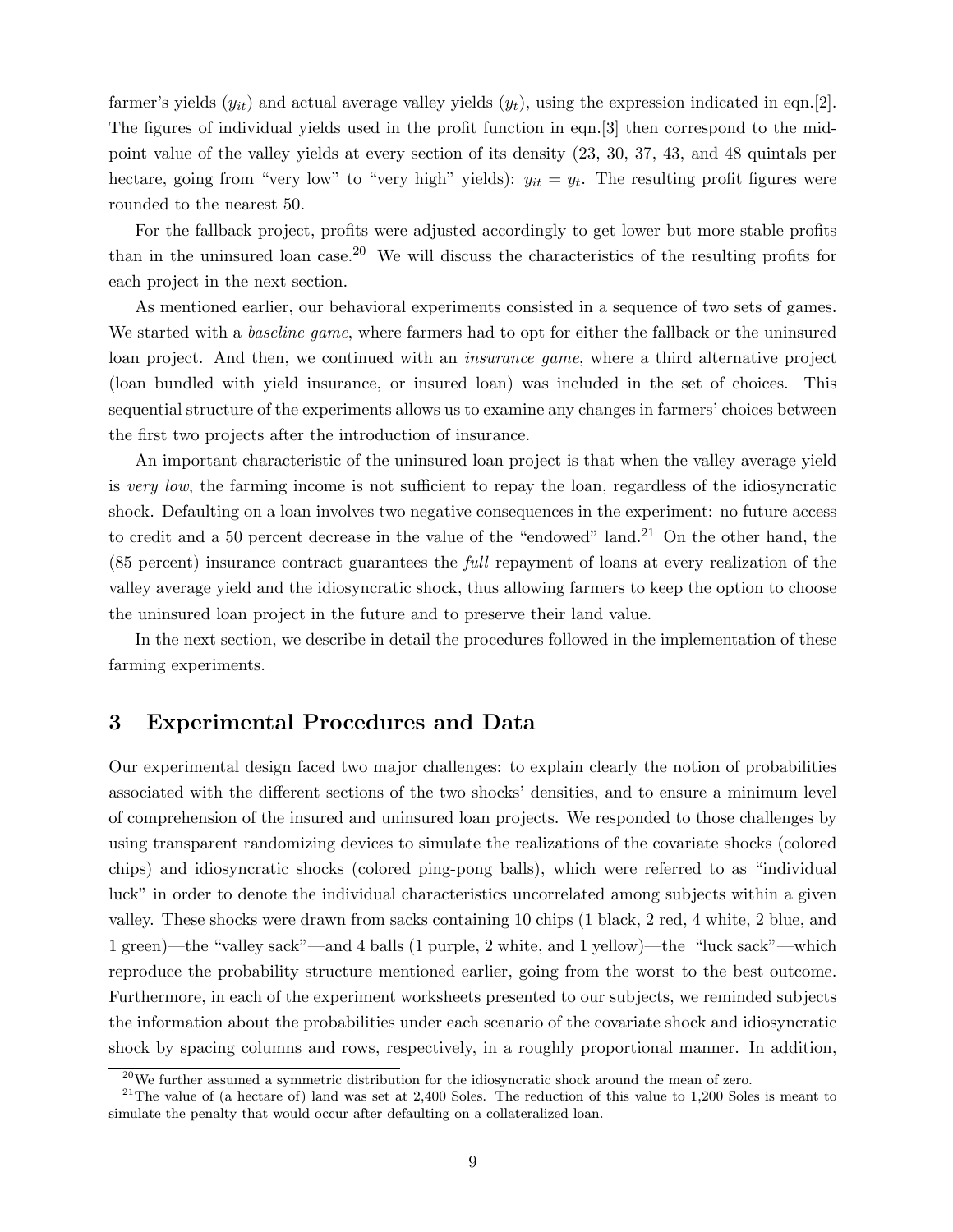we included pictures of the actual colored chips and balls associated with each scenario. Table 1 shows a sample worksheet used for the insured loan project, labeled as project C, in the actual experiments. A similar design, also printed in color, was used for the other projects' worksheets. We will discuss the profits' figures later.



Table 1: Sample Game Worksheet used for Project C

Secondly, in order to enhance comprehension of the procedures, field assistants explained our subjects how the combination of a covariate shock and an idiosyncratic shock drawn determined the profits of the project chosen in every decision round, where each round represented a farming season. The monitor, in charge of giving the instructions to all participants as a group, further illustrated the rules and procedures with examples. We also allowed participants to ask questions during the course of the presentation of the instructions.<sup>22</sup> We were aware of the risks of doing this, but we actually did not receive questions that may have induced players to play in a certain way.<sup>23</sup>

The experiment instructions were read aloud in Spanish by the same monitor in every session. The monitor used a projector to present the information about the types of shocks, the projects' characteristics and the sequence of the actions subjects should follow in each decision round. The contents of those slides are provided in Appendix A.<sup>24</sup> At the beginning of every session, all participants received a binder containing the worksheets with the information of the projects' profits related to each type of covariate and idiosyncratic shocks, as well as a pencil to record their choices, the type of shocks realized, and the resulting profits in each simulated farming season. Helping subjects to see the connection between their choices, types of shocks drawn, and resulting profits, was also intended to enhance trust in our calculations of their game winnings.

The farming experiment lasted three hours on average. Total game winnings in cash from

 $^{22}$ Key moments at which we specifically asked if they had any questions were: at the end of the project description, and before the low- and high-stake rounds.

<sup>&</sup>lt;sup>23</sup>Most of the questions asked concerned the reasons for the differences in payoffs from particular projects under certain realizations of shocks; whether yield insurance covered losses due to hazards at the irrigation sector level; the source of the (agricultural production, cost, and valley yield) figures used for our analysis; whether the indemnity payments could be sufficient to repay the loan; or the timing of the insurance payouts; and the like.

 $^{24}$ Out of the 24 sessions held, only in three of them we used posters containing the same information as in the slides for a short time. The monitor used sixteen slides to explain the farming and risk games.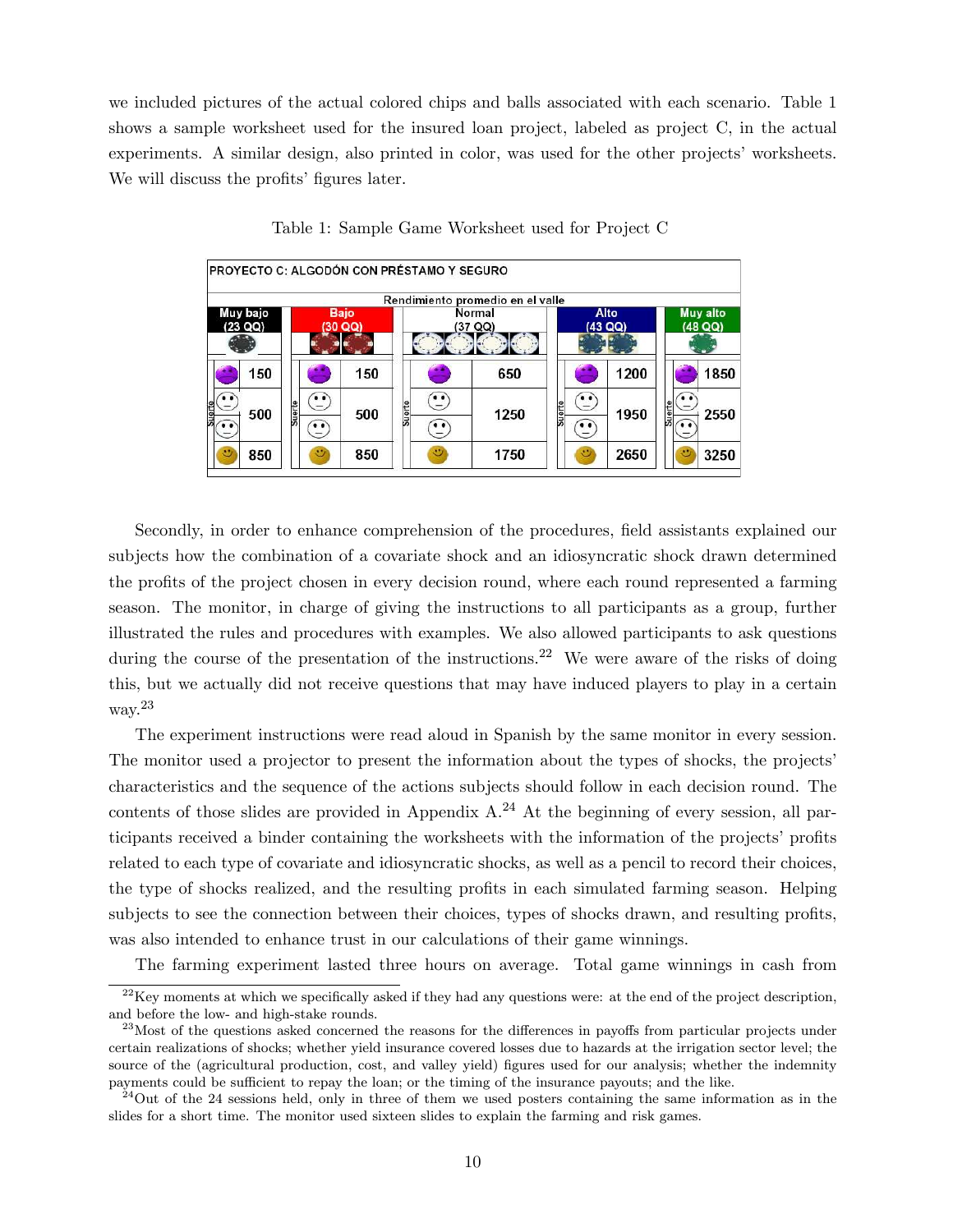participating in this particular experiment ranged from 11 to 26 Soles, with average winnings of 17 Soles (equivalent to \$6). Game winnings and attendance fees were paid at the end of the entire session—which also included the conduct of the risk experiment (whose results are reported in Galarza  $[2009]$ , and pre-experiment and post-experiment surveys—that lasted on average five hours.<sup>25</sup>

Recall that in all of our 24 conducted sessions, participants were assigned to numbered seats at random upon arrival, and we divided the participants into at most four "valleys" with a minimum of 3 members in each one. Splitting subjects this way allowed us to get more variability in the realizations of the covariate shocks, to have a closer monitoring, and to accelerate the tasks. Two persons from our field team were in charge of each valley. A senior assistant, well versed in the game rules and procedures, recorded the players' choices and prots, and did the entry and exit surveys, while a helper assisted with the drawing of the covariate and idiosyncratic shocks.

Let us consider now the structure of profits associated with each type of covariate and idiosyncratic shock that was shown to our subjects. Table 2 reports the profits calculated without considering the probability of losing land. As seen in the table, the uninsured loan project (labeled as project A) has higher, but more volatile, expected profits than the other two projects; with the fallback project (project B) being the least profitable project in expectation and the one with the lowest standard deviation (the safest). More specifically, the mean profits of the projects are: 1,355 (project A), 735 (project B), and 1,283 (project C), while their standard deviations—reported in Table 3, columns 2 to  $4$ —are 859, 331, and 767, respectively.

On the other hand, considering the probability of losing land (i.e., of losing 1,200 Soles when project A is chosen and a very low valley yield is realized) in the profits' calculation, the mean prot of the insured loan project becomes now the largest. We should mention, however, that this effect was rather hidden in the experiment, and most likely our subjects did not consider their land value (or at least not to its full extent) in the calculations of profits of the different projects. To make the figures comparable with those shown in the prior table, we only changed the profits for project A under the very low average yield (reported a net loss of  $-1,200$  instead of 0), while in the other two projects, no land losses are realized. As a result, while yield insurance only decreases from 859 to 767 the standard deviation of profits<sup>26</sup> when no land losses are considered (see columns 2 and 4 of Table 3), we can see a much greater reduction in volatility when land losses are included in the profits calculation (from 1,099 to 767 in their standard deviations<sup>27</sup>). While we can easily notice that the expected benefits from buying insurance would be even greater in an intertemporal context, in which the land not lost would yield potentially greater profits, we believe that this effect was poorly perceived by our subjects.<sup>28</sup>

 $25$ After the farming games, a risk game, which lasted about 30 minutes on average, was run. The rest of the time—one hour and a half—was spent conducting the entry and exit surveys.

<sup>&</sup>lt;sup>26</sup>To see more clearly the magnitude in the reduction of profits' risk, this implies a reduction from 0.63 to 0.60 in the coefficient of variation of profits.

 $^{27}$ Which implies a substantial reduction in the coefficient of variation from 0.89 to 0.60 due to insurance.

<sup>&</sup>lt;sup>28</sup>One interesting extension, which is beyond the scope of this paper, would be to consider that farmers use decision weights instead of objective probabilities in their expected calculations and to examine the ranking of mean and standard deviation of those projects.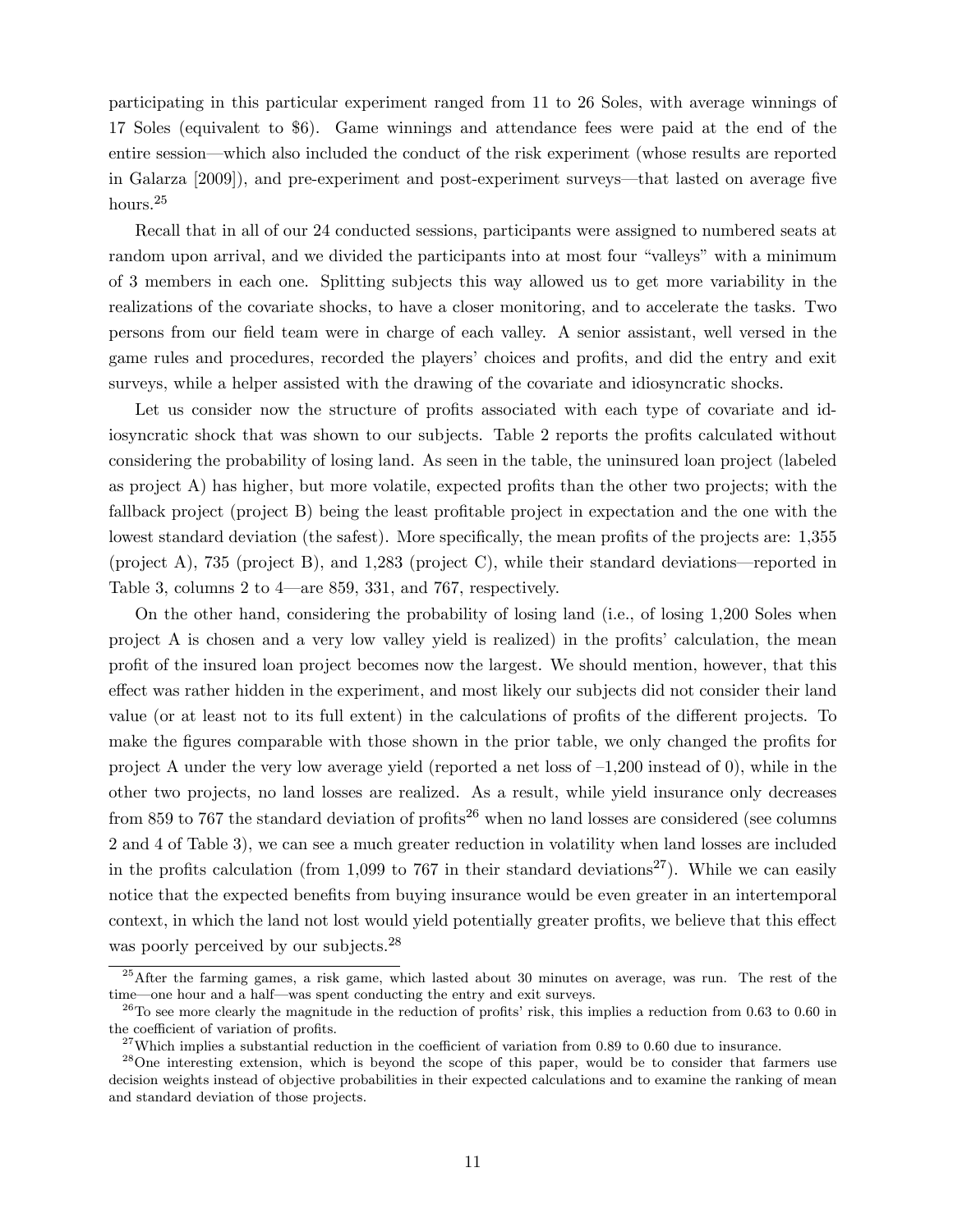|              |            | Valley-Wide Average Yield |                                                      |                   |                   |                   |                                                                  |       |  |  |  |  |
|--------------|------------|---------------------------|------------------------------------------------------|-------------------|-------------------|-------------------|------------------------------------------------------------------|-------|--|--|--|--|
|              |            |                           | Very Low                                             | Low               | Normal            | High              | Very High                                                        | Mean  |  |  |  |  |
|              |            |                           | $(23 \text{ QQ})$                                    | $(30 \text{ QQ})$ | $(37 \text{ QQ})$ | $(43 \text{ QQ})$ | $(48 \text{ QQ})$                                                |       |  |  |  |  |
|              |            |                           | [0.10]                                               | [0.20]            | [0.40]            | [0.20]            | [0.10]                                                           |       |  |  |  |  |
|              |            |                           | Project A: Produce cotton with loan (uninsured loan) |                   |                   |                   |                                                                  |       |  |  |  |  |
| L            | <b>Bad</b> | [0.25]                    | 0 <sup>1</sup>                                       | 250               | 800               | 1,350             | 2,000                                                            | 840   |  |  |  |  |
| <sub>u</sub> | Normal     | [0.50]                    | 0 <sup>1</sup>                                       | 600               | 1,400             | 2,100             | 2,700                                                            | 1,370 |  |  |  |  |
| $\mathbf{c}$ | Good       | [0.25]                    | 0 <sup>1</sup>                                       | 900               | 1,900             | 2,800             | 3,400                                                            | 1,840 |  |  |  |  |
| $\mathbf k$  | Mean       |                           | $\theta$                                             | 588               | 1,375             | 2,088             | 2,700                                                            | 1,355 |  |  |  |  |
|              |            |                           | Project B: Produce cotton without a loan (fallback)  |                   |                   |                   |                                                                  |       |  |  |  |  |
| L            | <b>Bad</b> | [0.25]                    | 300                                                  | 400               | 600               | 900               | 1,350                                                            | 665   |  |  |  |  |
| <sub>u</sub> | Normal     | [0.50]                    | 350                                                  | 450               | 650               | 1,000             | 1,500                                                            | 735   |  |  |  |  |
| $\mathbf c$  | Good       | [0.25]                    | 400                                                  | 500               | 700               | 1,100             | 1,650                                                            | 805   |  |  |  |  |
| $\mathbf k$  | Mean       |                           | 350                                                  | $\sqrt{450}$      | 650               | 1,000             | 1,500                                                            | 735   |  |  |  |  |
|              |            |                           |                                                      |                   |                   |                   | Project C: Produce cotton with a loan & insurance (insured loan) |       |  |  |  |  |
| L            | <b>Bad</b> | [0.25]                    | 150                                                  | 150               | 650               | 1,200             | 1,850                                                            | 730   |  |  |  |  |
| <sub>u</sub> | Normal     | [0.50]                    | 500                                                  | 500               | 1,250             | 1,950             | 2,550                                                            | 1,295 |  |  |  |  |
| $\mathbf{c}$ | Good       | [0.25]                    | 850                                                  | 850               | 1,750             | 2,650             | 3,250                                                            | 1,810 |  |  |  |  |
| $\mathbf k$  | Mean       |                           | 500                                                  | 500               | 1,225             | 1,938             | 2,550                                                            | 1,283 |  |  |  |  |

Table 2: Farming Game Profits (Expressed in Soles per hectare)

Note: Subjects were shown this table, except for the averages and probabilities.

<sup>1</sup> The values of unpaid debts were 700 (Bad luck), 350 (normal luck), and 50 (good luck).

Thus, instead of focusing on expected profits, we will argue that risk aversion considerations could better guide an ordering in preferences. One could then state that as risk aversion goes up, subjects would tend to switch from the uninsured loan  $(A)$  to the insured loan project  $(C)$ , and then to the fallback project (B). This ordering, which also corresponds to the ranking according to the standard deviation of the three projects' profits shown in Table 3, will be used in the econometric analysis performed in Section 4.

Turning now to the experiment procedures followed, as mentioned above, our farming games involved selecting cotton production projects in a repeated fashion. These experiments started with the *baseline game*, and continued with the *insurance game*. As is customary in experimental economics, each of those games started with a set of (six) "low stakes" rounds, intended to get subjects familiar with the game rules and procedures, which were followed by a set of  $(six)$  "high stakes" rounds. Further, subjects knew that all sets of rounds would end with the sixth one.<sup>29</sup>

In the baseline game, subjects chose between the fallback (which we labeled as project B: cotton without a loan) and the uninsured loan (which we labeled as project A: *cotton with a loan*) projects.

 $^{29}$ After several game trials, we chose six rounds because it showed to have sufficient variability in the covariate shocks. In particular, we were interested in getting a very bad valley-wide averge yield in each six-round campaign, so that farmers would *learn* first hand the consequences of choosing the loan project.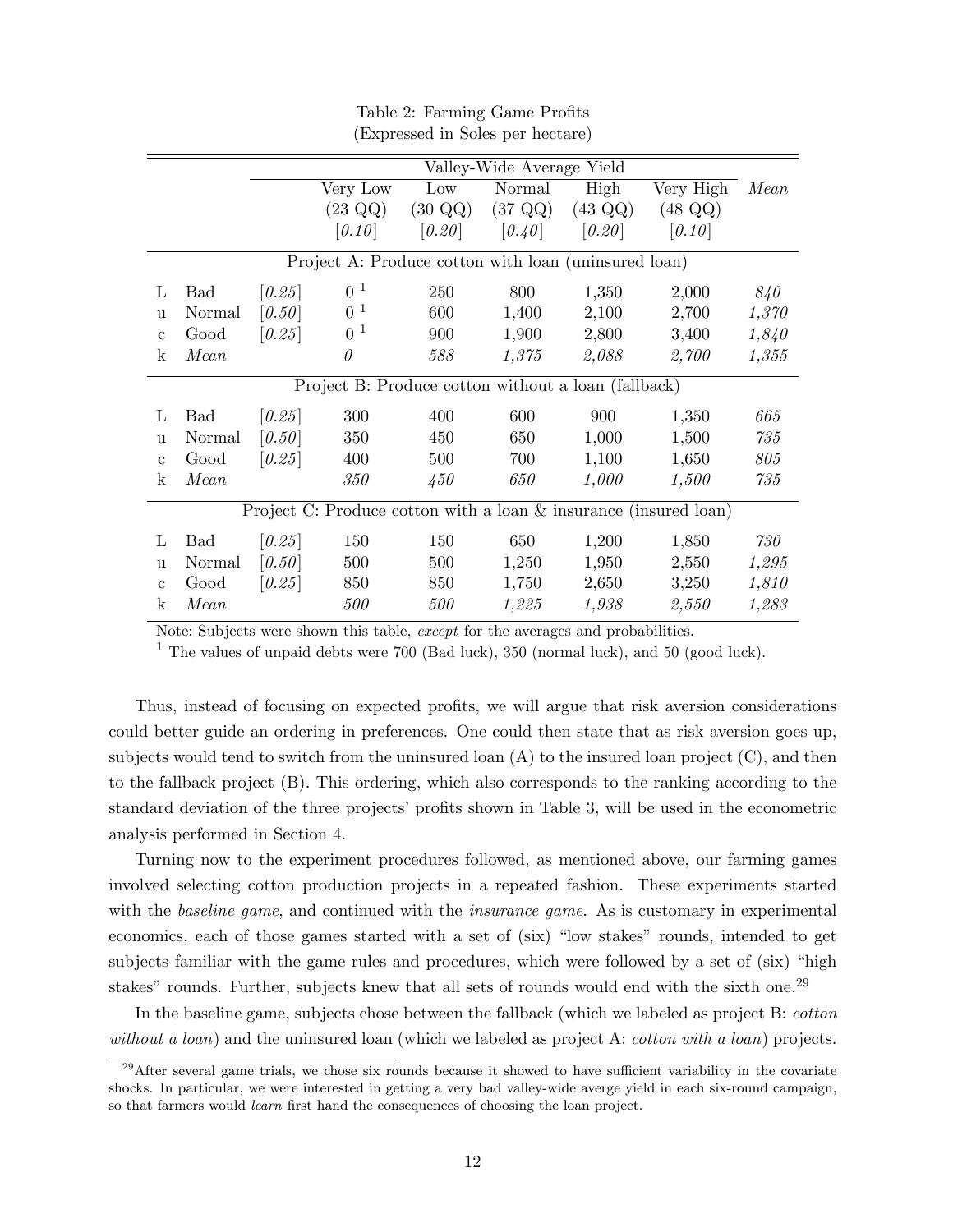|                       |                | Without losing land |                 | Losing land <sup>1</sup> |                |                 |  |  |  |  |
|-----------------------|----------------|---------------------|-----------------|--------------------------|----------------|-----------------|--|--|--|--|
|                       | Project A      | Project B           | Project C       | Project A                | Project B      | Project C       |  |  |  |  |
| Mean                  | 1,355          | 735                 | 1,283           | 1,235                    | 735            | 1,283           |  |  |  |  |
| Standard Dev.         | 859            | 331                 | 767             | 1,099                    | 331            | 767             |  |  |  |  |
| Ordering considering: |                |                     |                 |                          |                |                 |  |  |  |  |
| Mean                  | $1\mathrm{st}$ | 3rd                 | 2 <sub>nd</sub> | 2nd                      | 3rd            | 1st             |  |  |  |  |
| Std. Dev.             | 3rd            | $1\mathrm{st}$      | 2 <sub>nd</sub> | 3rd                      | $1\mathrm{st}$ | 2 <sub>nd</sub> |  |  |  |  |

Table 3: Farming Game Payoffs: Mean and Standard Deviation (Expressed in Soles per hectare)

<sup>1</sup> Only the profits from project A under the very low valley yield changed (from 0 to  $-1,200$ ).

The sequence of events in each round of play, t, was as follows:

- (i) All players selected their favorite projects;
- (ii) (starting clockwise in each valley, v) one player drew a covariate shock (represented by a colored chip) from the valley sack. Players rotated this picking-the-chip role;
- (iii) then each player i drew his or her own idiosyncratic shock or "luck" (colored ball) from the luck sack;
- (iv) our assistants explained the profit corresponding to the triplet  $\{ \text{project} \; chosen_{ivt}, \; covariance$ shock<sub>vt</sub>, idiosyncratic shock<sub>ivt</sub>} to each subject.

Once the six rounds were played, one of them was randomly chosen for play by having a participant in each valley roll a six-sided die. We used this random incentive design in order to preserve the proper incentives to carefully select every choice. This selection criterion of the round for play was reminded to all subjects at the beginning of each set of six rounds.

Furthermore, in order to include the effects of losing collateral into the decision-making, the total game *payoffs* included the value of the endowed land at the end of the every set of six rounds, in addition to the game profits obtained from the project chosen. In order to determine the final land value, we used the following rule: regardless of which round was chosen for play, as long as in any of them the following combination {uninsured loan; black chip, any colored ball} resulted, farmers were paid half of the original land price.<sup>30</sup>

The low-stake rounds were followed by a set of six "high-stake" rounds, where subjects started again with a clean slate: full access to loans, and a hectare of land with its original value. The procedures and rules were exactly the same as we described earlier, and the only change was the increase in 100 percent in the exchange rate to compute the winnings in cash, as a way to incentivize more careful decisions. Thus, now for every  $600$  game Soles of payoffs (profit  $+$  land value), participants would receive 1 Sol in cash. Subjects learned their winnings in cash at the end of each set of six rounds.

<sup>&</sup>lt;sup>30</sup>The reduction in the value of land tries to capture the consequences of defaulting a loan, in terms of reducing the future expected gains. Anecdotal evidence from Pisco suggests that seizing the land is not a frequent procedure in the formal or informal credit markets even if the lender has a mortgage in hands.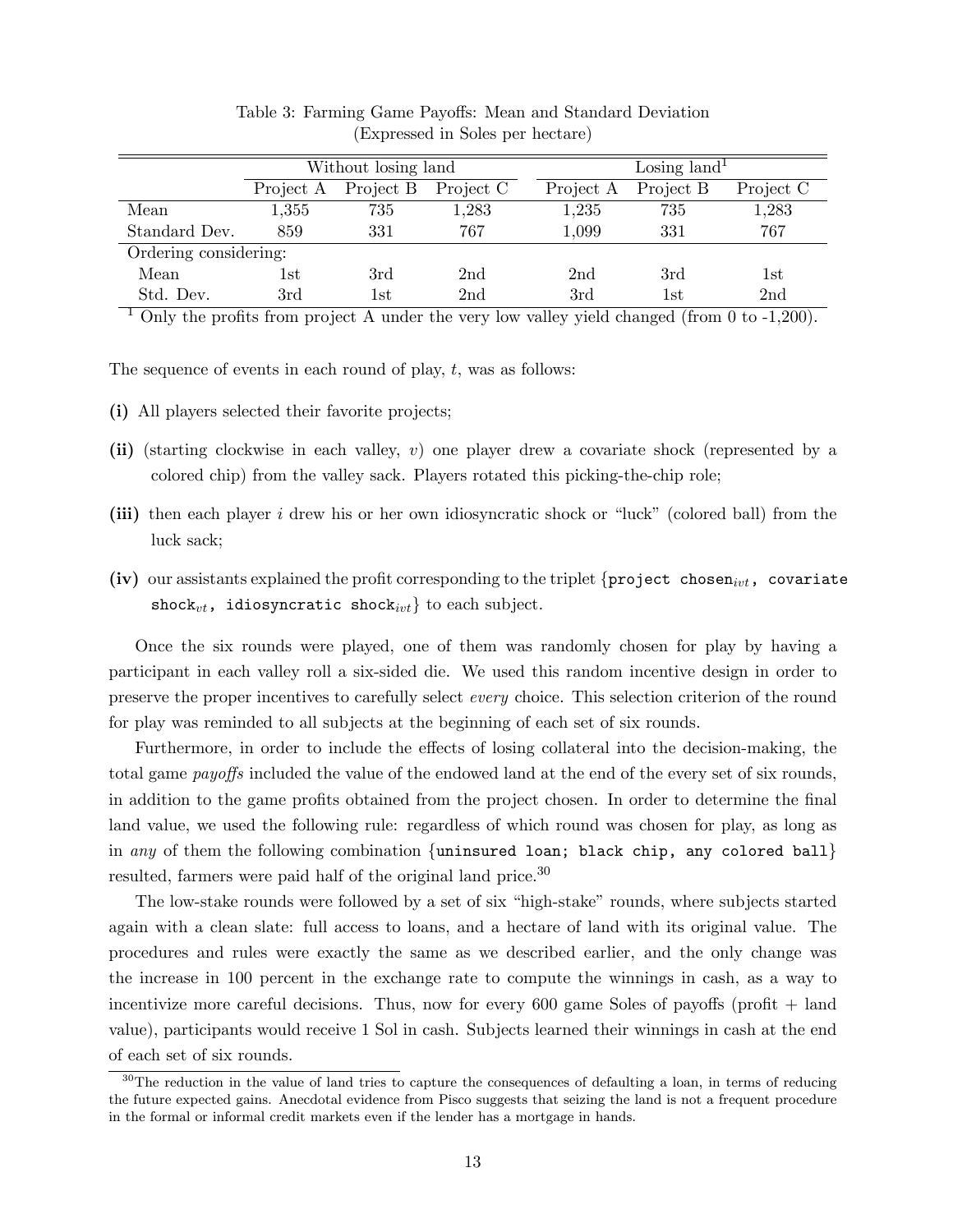After playing the baseline game, the insurance game, consisting of a new set of 12 rounds where the insured loan project (project C) was added to the set of choices, was played. In this new game, the rules and procedures followed, and exchange rates used were exactly the same as the ones described above. We emphasized with subjects that the results from the baseline game (i.e., whether subjects' defaulted on a loan or not) did not carry over to the insurance game. Written on 85 percent of the long-run average valley yields, insurance pays out indemnities when valley yields fall below 31 quintals per hectare; i.e., when valley yields are "low" (30 quintals per hectare) or "very low" (23 quintals per hectare), which will happen when a black chip or a red chip are drawn in a valley. We should note in Table 2 that, since indemnity payouts cover exactly the shortfalls under those sections of the distribution, the amount of the profits are the same for every category of idiosyncratic shock (150, 500 and 850).

#### 3.1 Descriptive Analysis of Experiment Results

Before we examine the characteristics of our subjects in the baseline and insurance games, we should mention that our typical experimental subject is older than 50 (half of which has been spent managing a farm), has only completed elementary education (six years of schooling), owns 6 hectares, sows 5 of them, and holds assets for twenty thousand Soles (about \$7,000), as shown in Table C.1 in the Appendix. Further, 66 percent of our subjects have access to any type of credit, and they exhibit a moderate to high risk aversion. We will examine more closely these variables later.

This section examines the main characteristics exhibited by our subjects in the Baseline Game and in the Insurance Game, as a means to provide clues for the econometric analysis of the main predictors of insurance take-up performed in the next section (Section 4). Since we are interested in capturing the choices that contain the most information possible, the following analysis will use the last high stakes round at which subjects stopped learning about the different projects, which is the last high stakes round (if subjects did not fall in default) or the round immediately prior to the one in which subjects fell in default (given that immediately after that round, subjects are only left with the fallback project). We call this round the final unconstrained round.<sup>31</sup>

Table 4 shows one of our major results, the matrix of project choices made by subjects in the baseline game (indicated in rows) and in the insurance game (in columns). We observe at the bottom of column 5 that a large proportion (57 percent) of the experimental subjects chose the insured loan project, a proportion that was similar in all of the high stakes rounds. (The average number of switches in project choices is 0.80, with a standard deviation of 1.31.) Another interesting result is that purchasing insurance would encourage almost 14 percent (52 out of 378) of subjects to opt for a loan instead of producing using their own resources (see cell  $\{B, C\}$  in the matrix), thanks to the reduction in the likelihood of default implied by insurance. Another lecture of the same figure indicates that about 60 percent  $(52 \text{ out of } 91)$  of the risk rationed subjects (i.e., those who chose the fallback project in the baseline game<sup>32</sup>) switched to the insured loan project

 $31$ During the first high stake round of the insurance game, 2.6 percent of subjects went into default.

 $32$ Obviously, we are assuming here that these subjects are risk rationed in real life, a result that may not necessarily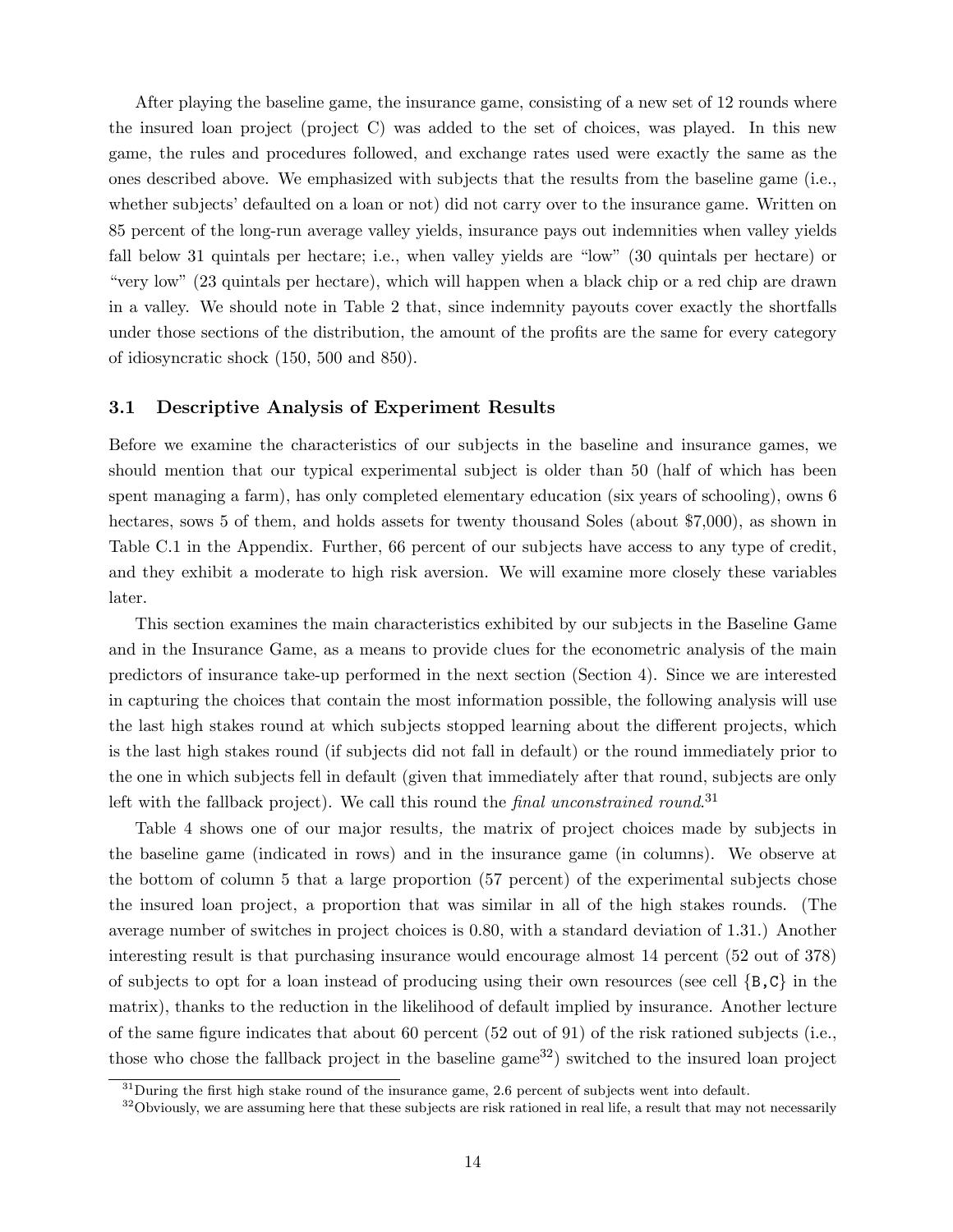when it was available. This is one of the intended effects of insurance: to encourage farmers to undertake riskier but potentially more profitable projects.

We can further see in the table that a relatively small proportion of subjects made choices inconsistent with transitivity in preferences (34 out of 378, or 9 percent). In particular, 20 out of 91 subjects who selected the fallback project over the uninsured loan project in the baseline game (cell  $\{B, A\}$ ) switched to the uninsured loan project in the insurance game, and 14 out of 287 subjects who chose the uninsured loan in the baseline game (cell  $\{A, B\}$ ) switched to the fallback project in the insurance game. Note that since we are working with the final unconstrained rounds, these choices were made *before* any bad year (i.e., a black chip drawn in a round) happened when the uninsured loan was selected, and thereby they are likely to reflect their true preferences.<sup>33</sup>

|          |                               |                |              | Insurance Game |       |       |
|----------|-------------------------------|----------------|--------------|----------------|-------|-------|
|          |                               | Uninsured loan | Fallback     | Insured loan   | Total | %     |
|          |                               | $\bf{A}$       | $\mathbf{B}$ | C              |       |       |
|          | Uninsured loan $(A)$          | 109            | 14           | 164            | 287   | 75.9  |
| Game     | %                             | 38.0           | $\angle 4.9$ | 57.0           | 100.0 |       |
|          | Fallback<br>$\vert B \rangle$ | 20             | 19           | 52             | 91    | 24.1  |
| Baseline | %                             | 22.0           | 20.9         | 57.1           | 100.0 |       |
|          | Total                         | 129            | 33           | 216            | 378   | 100.0 |
|          | %                             | 34.1           | 8.7          | 57.1           | 100.0 |       |

Table 4: Choices in Baseline and Insurance Games

Before we discuss the main distinctive characteristics of subjects in the baseline and insurance games, we need to define one of our major variables of interest: financial literacy. In constructing a measure of the degree of comprehension of the main features of the insured and uninsured loans, we included four topics: (i) self-reported comprehension of the farming game rules (variable Selfreport), (ii) whether subjects knew (reminded) that insurance indemnity payouts depend on valleywide average yields (Learn inst) and (iii) not on idiosyncratic shocks (Learn inst), and (iv) whether they knew the two consequences of defaulting on a loan (Learn loan). We assigned the same weights to each of these variables:

#### Financial literacy =  $(Self-report + Learn\_Ins1 + Learn\_Ins2 + Learn\_Ioan)/4;$

where Self-report takes the values of  $1, 0.75, 0.5$ , or 0.25 if subjects claimed that the instructions were "very easy", "easy", "hard", or "very hard", respectively. Learn Ins1 and Learn Ins2 are indicator variables that take the value of 1 if the answer was correct and 0, otherwise. Learn Loan takes the value of 1 if the two consequences of defaulting an uninsured loan (i.e., no future access to loans and land depreciation) were indicated by subjects; 0.5 if only one of those were mentioned; and 0 otherwise. We then normalized this indicator to take values between 0 (which means that

hold.

 $33\text{Using the modal choice during the high-state rounds would result in a take-up rate for the insured (uninsured) }$ loan of 58.5 percent (24.3 percent), and 37.6 percent of risk rationed subjects, with 57 percent of them switching to the insured loan in the Insurance Game.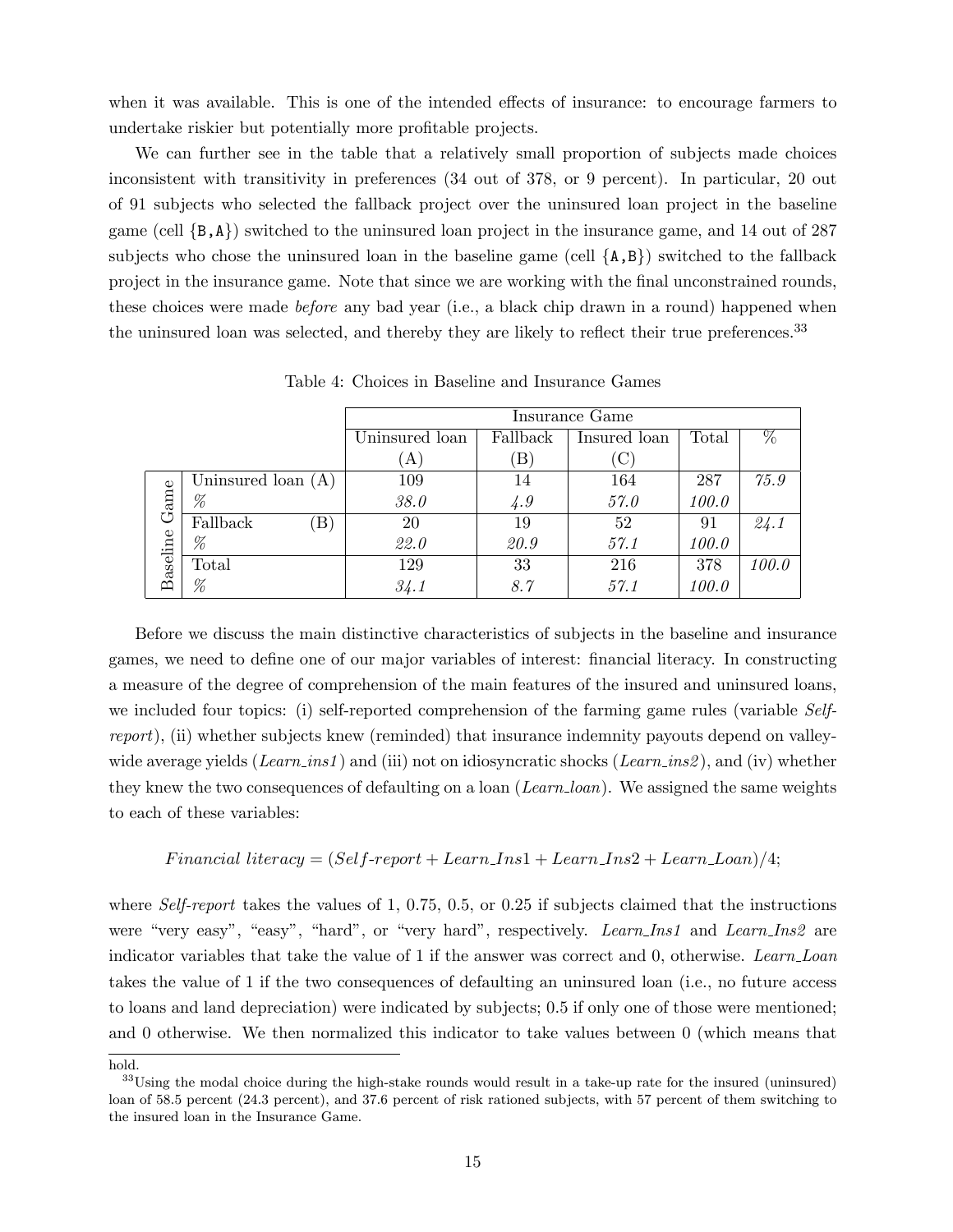a subject does not know anything about the rules of the game) and 1 (which indicates that a subject knows very well the rules). The average value of this indicator across subjects is 0.54, which indicates an overall moderate level of comprehension.<sup>34</sup>

We will also examine the results in terms of risk preferences. Such preferences were estimated from the results of a lottery experiment conducted with the same Pisco subjects, where the data were fitted to Constant Relative Risk Aversion (CRRA) utility functions under Expected Utility Theory (EUT) and Cumulative Prospect Theory (CPT).<sup>35</sup> The estimated average coefficients of CRRA of 0.45 (EUT) and 0.74 (CPT) suggest the existence of a moderate to relatively high degree of risk aversion. The interested reader is referred to our companion paper (Galarza, 2009) for details.

We discuss next the main distinctive characteristics of the two groups of subjects in the baseline game, and then of the three groups of subjects in the insurance game. The results from this section will provide insights about the variables correlated with the demand for the insured loan that will be analyzed in Section 4. Recall that, unless otherwise indicated, we will use the final high stake round in which farmers had a choice to make (i.e., the final unconstrained round) in the analysis.

#### **3.1.1** Baseline Game: Risk-Rationed Subjects versus Uninsured Borrowers

Table C.2 in the Appendix shows the means T-tests of selected variables for the two groups in the baseline game. In particular, we observe that uninsured borrowers include a lower proportion of females and a bigger owned and cultivated parcel size (by one hectare) than risk-rationed subjects. The former group also appears to be more connected to agricultural information networks, as indicated by their bigger number of information partners (i.e., people with whom they exchange information about farming activities, such as pests control, new seeds, and the like). They also have a greater access to loans from any source in real life, mainly explained by their greater access to loans from cotton mills, not from formal lenders. Furthermore, uninsured borrowers show a lower tendency to overweight small probabilities, meaning that when they are told an event has a small probability of happening, they act as if such event were to happen with a *higher* probability.<sup>36</sup> We will discuss in more detail the effects of this type of psychological distortion of probability information in Section 4. For all of the above indicated variables, the differences in means between risk-rationed and uninsured borrowers are significant at either 1 or 5 percent. On the other hand, while uninsured borrowers have higher financial literacy, such differences are barely significant. Likewise, the formal education levels and risk aversion estimates shown by those two groups are

 $34$ If we excluded the self-reported comprehension variable (self-report), such an indicator would have an average value of  $0.50$ , and the correlation coefficient with education would be  $0.37$ .

 $35$ Under EUT, risk preferences are entirely defined by the curvature parameter, while in CPT, a probability weighting function parameter also affects such preferences. This function captures the subjective distortions made to actual probabilities. More details of the estimation process are provided in Section 4.1.

 $36T<sub>0</sub>$  illustrate the notion of overweighting of small probabilities, let us take the case of a lottery, whose chances of winning its biggest prize is say 0.001. Now, let us consider that subjects transform such 0.001 into a subjective probability of 0.01; that is, they behave as if they could get the highest prize weere bigger than it actually is. The consequence of this is that for a given curvature of the utility function, they would behave in a more risk seeking manner than such curvature would suggest. Levy and Levy (2002) nicely analyze the consequences of probability weighting on the lotteries' risk premium.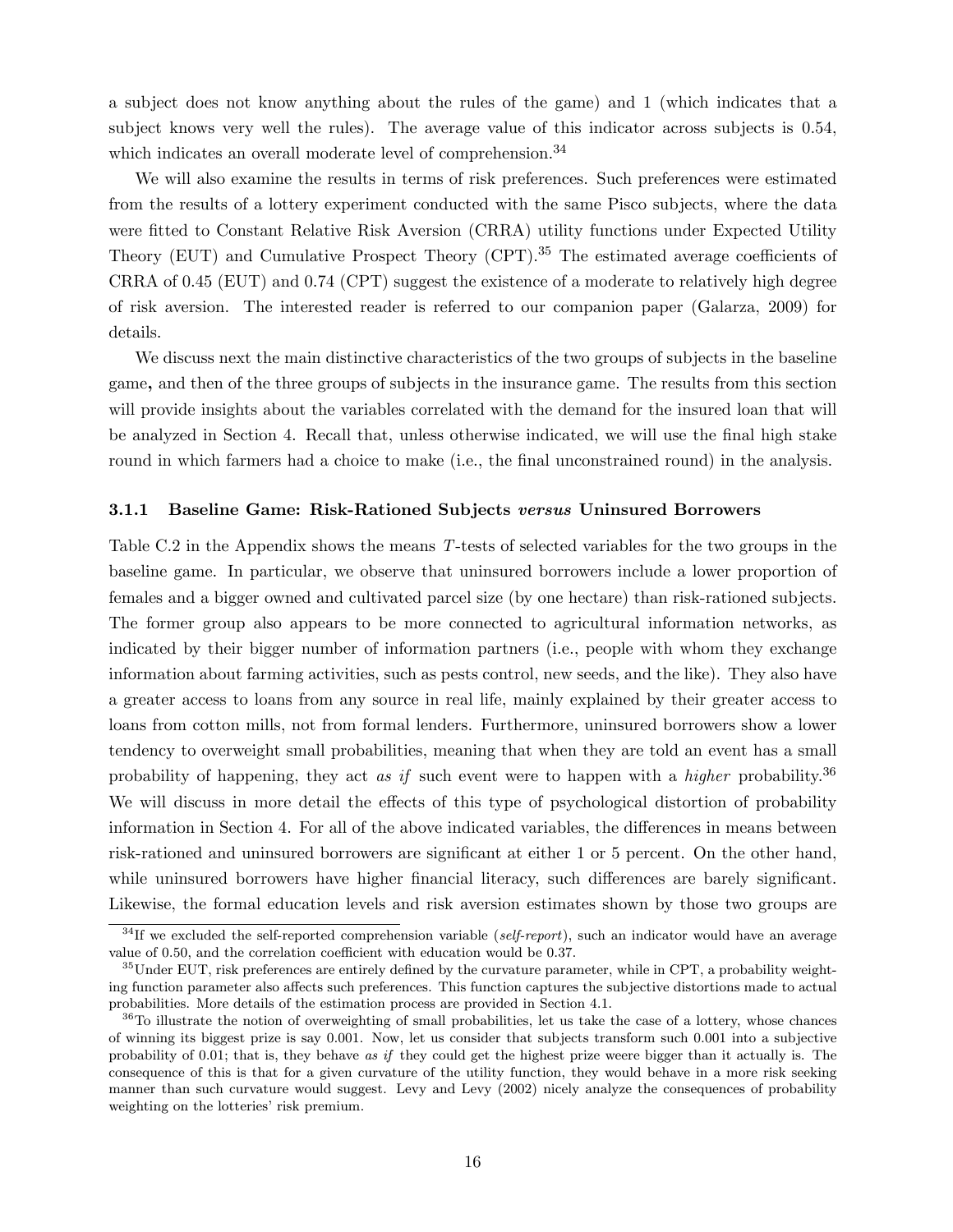similar.

In the econometric analysis about the choices made in the insurance game performed in Section 4, we will control for choices made in the baseline game by including as an independent variable the predicted probability of choosing the fallback project in this game, which will in turn be estimated as a linear function of gender, age, education, and owned land size variables.

#### 3.1.2 Insurance Game: Insured Borrowers versus the Others

Comparing insured borrowers to uninsured borrowers and risk-rationed producers, Table C.3 in the Appendix shows that insured borrowers are markedly different from the other two groups in several important respects: demographics, literacy, productivity, assets, risk preferences, as well as market and social connections.

First, insured borrowers are signicantly younger (by two years) and have higher education (by one year) than uninsured borrowers; and this gap is even bigger when we compare insureds to risk-rationed subjects. Second, insured borrowers are also more likely to have better understood the properties of insurance than the other two groups of subjects, a result reflected by their higher values of the variable Financial Literacy. Third, insureds also report higher cotton yields in the last farming season (2007-2008), though this difference is statistically significant (at 5 percent level) only when insureds are compared to risk-rationed subjects (the gap is 6 quintals, or 276 Kilograms per hectare). Fourth, insureds own more valuable assets, denoted by the variable Wealth (that includes the values of land and house), a result that is mainly explained by their more valuable houses. In fact, insureds' house values are 50 percent higher than those of uninsured borrowers, and this gap is even larger when we compare insured to risk-rationed subjects. Furthermore, while insureds do have signicantly bigger parcels than risk-rationed subjects (by one hectare), such gap vanishes when we compare insureds to uninsured borrowers.

Fifth, surprisingly, risk-rationed subjects are more risk averse than uninsured borrowers, who are in turn more risk averse than insured borrowers; and such differences in risk aversion are statistically signicant (at 10 percent) under the EUT and the CPT specications. How can we explain this seemingly counterintuitive result? In particular, why should higher risk averse subjects choose the uninsured loan instead of the insured loan?: The fact that (higher) risk aversion under EUT and CPT is highly correlated with a lower education attainment and a lower nancial literacy suggests that higher risk averse subjects are less likely to have understood the true dynamic benefits from buying crop insurance. Having a relatively poor understanding of this insurance, risk averse subjects would thus have opted for either the safest (fallback) project or a project they know relatively well in real life—the uninsured loan.

Sixth, insured borrowers are also more likely to have obtained a loan to finance their agricultural activities than risk-rationed subjects, but less likely so than uninsured borrowers (significance at 5 percent level). Seventh, considering the number of experimentally-constructed valley members with whom an individual shares information about farming activities as an indicator of social connection, we find that insured and uninsured borrowers are similarly connected with other farmers—the agricultural 'networks' have on average 1.7 members—while groups belong to a slightly bigger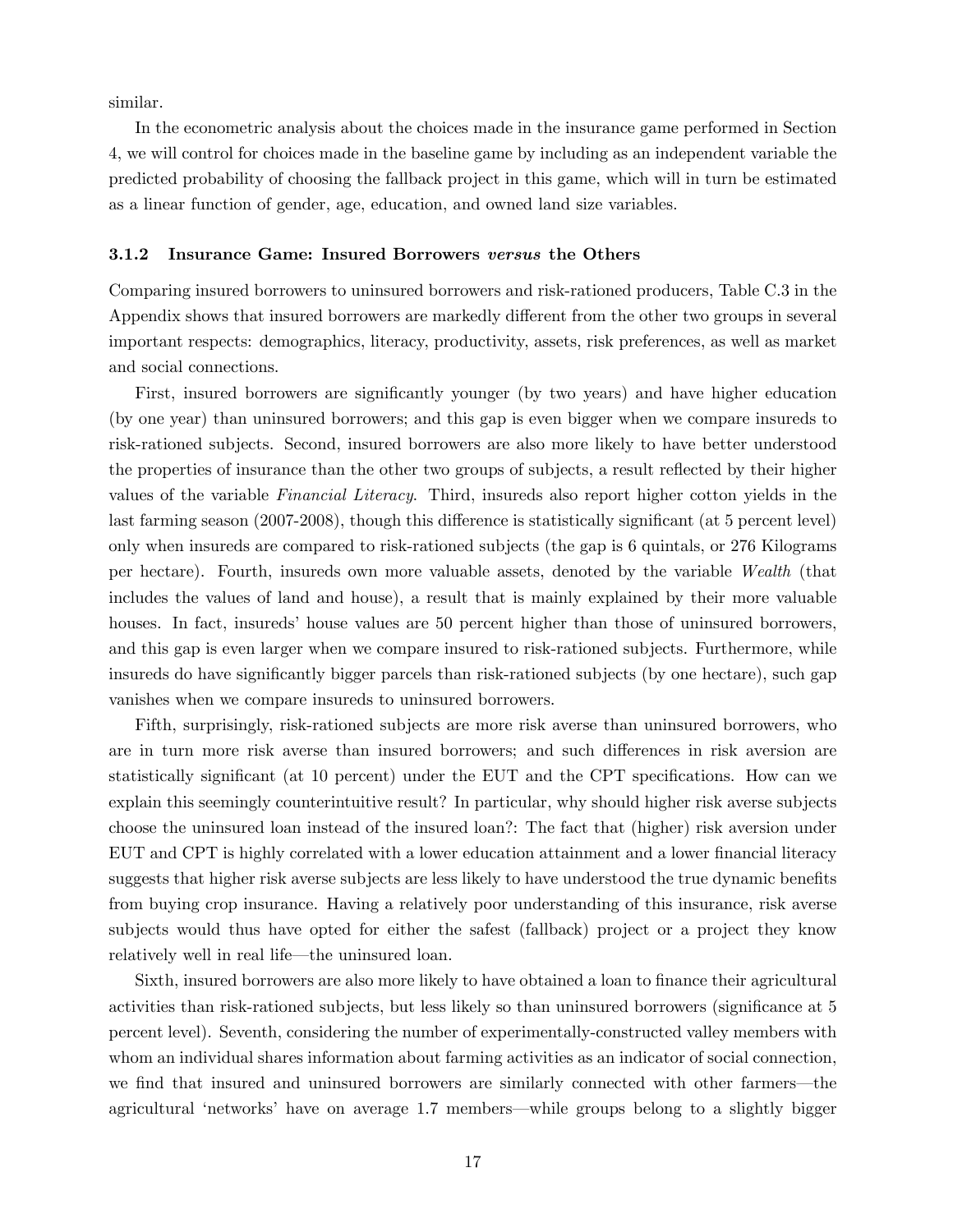agricultural network than risk-rationed farmers. Eighth, the winnings from the low stakes insurance game are (expectedly) higher for subjects choosing the insured loan than those obtained by subjects who chose the fallback project. Ninth, overweighting is the greatest for those who chose the fallback project, and lowest for those choosing the insured loan. Lastly, we do not observe statistically significant differences in terms of gender, farming experience, or belonging to a farmer association amongst these three groups.

To sum up then, we saw that financial literacy, wealth, risk preferences, and social network variables are likely to be correlated with the project choices made in the insurance game, and we will include those variables in the regression analysis. We discuss in the next section the econometric methods used in the estimation of those project choice decisions and the main estimation results.

## 4 Econometric Specification

We estimate ordered logit models, using the choices made in the *final unconstrained round*. The ordering is given by what we could roughly expect, based on risk preferences; that is, as risk aversion increases, one could wait to see subjects switch from the uninsured loan to the insured loan and then to the fallback project:  $A \rightarrow C \rightarrow B$ . Thus, the dependent variable,  $y_i$ , which denotes the project choice by individual i, will take the value of 1, if the fallback project was chosen; 2, if it was the insured loan project; and 3, if it was the uninsured loan project.

Using the latent utility framework, we define  $y_i^*$  as an unobserved measure of utility for individual  $i:$ <sup>37</sup>

$$
y_i^* = X_i'\beta + \epsilon_i,\tag{4}
$$

where  $\epsilon_i$  will be assumed to follow a logistic distribution, and X is the vector of regressors. Thus, for our three-category ordered model we have that,

$$
y_i = j
$$
 if  $\alpha_{j-1} < y_i^* \le \alpha_j$ ,  $j = 1, 2, 3$ , (5)

with  $\alpha_0 = -\infty$  and  $\alpha_3 = \infty$ , where the  $\alpha's$  indicate the cut points or thresholds that define the project choice. Using the prior two equations, the probability of choosing project  $j$  can be expressed as follows:

$$
\Pr(y_i = j) = \Pr(\alpha_{j-1} < y_i^* \leq \alpha_j) \\
= \Pr(\alpha_{j-1} - X_i'\beta < \epsilon_i \leq \alpha_j - X_i'\beta) \\
= F(\alpha_j - X_i'\beta) - F(\alpha_{j-1} - X_i'\beta),
$$
\n
$$
(6)
$$

where  $F(\cdot)$  is the cumulative probability distribution of  $\epsilon_i$ . The parameter vector  $\beta$  and the cutpoint

 $37I$  am drawing on Cameron and Trivedi (2009) for this part.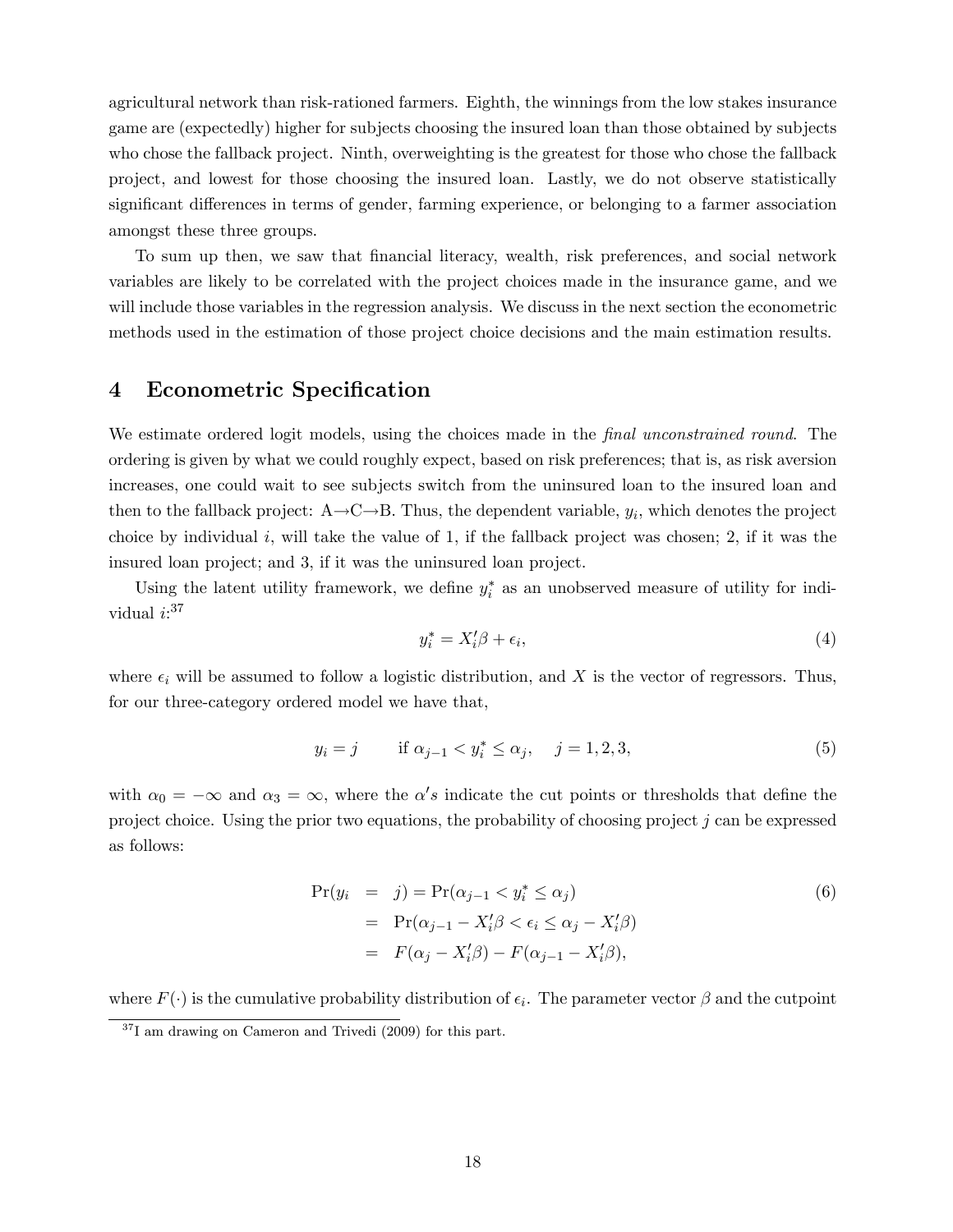parameters  $\alpha$  result from maximizing the following log-likelihood function:

$$
\ln L(\alpha, \beta \mid X) = \sum_{i=1}^{N} \sum_{j=1}^{3} \ln \left[ F(\alpha_j - X_i'\beta) - F(\alpha_{j-1} - X_i'\beta) \right]^{y_{i,j}}, \tag{7}
$$

where  $y_{i,1}, y_{i,2}, y_{i,3}$  are three indicator variables with  $y_{i,j} = 1$  if  $y_i = j$ , and  $y_{i,j} = 0$ , otherwise. We are interested in obtaining the marginal effects of a unit change in the  $k$ -th regressor on the probability of choosing project  $j$ , which is given by:

$$
ME_{i,j,k} = \frac{\partial \Pr(y_i = j)}{\partial X_{i,k}} = \left[ F'(\alpha_{j-1} - X_i'\beta) - F'(\alpha_j - X_i'\beta) \right] \beta_k.
$$
\n(8)

We will evaluate the  $ME's$  at the sample means of the regressors  $(\overline{X}_i)$ .<sup>38</sup> The interpretation of the marginal effect is straightforward: a  $ME_{j,k} > (<) 0$  means that the probability that project j is chosen will increase (decrease) by  $ME_{j,k}$  as a result of a one unit increase in  $X_k$ . We run these ordered logit regressions with standard errors clustered by the experimentally-constructed-valleys, in order to correct for a possible intra-cluster correlation. We also include region fixed effects in the regressions in order to control for spatially correlated decisions. The next section discusses the estimation results, which were run in Stata 10.

#### 4.1 Empirical Analysis

Who would be interested in choosing the insured loan? Those who have a higher valuation of money when large-scale negative shocks happen, and thus suffer more from drastic downturns of money. We will discuss the effects of wealth, financial literacy, social connections, choices in the baseline game, winnings in the low stakes rounds, game effects, risk aversion and nonlinear probability weighting, on the demand for the insured loan project (project C). We also present the results for the uninsured loan project (project A), for comparison.

The base specification includes *Wealth* (in 10,000 Soles), *Financial Literacy*, and a variable measuring the degree of social connection existing in the experimentally-constructed valleys, as independent variables. Wealth includes the value of land and house and our financial literacy indicator intends to capture the level of comprehension that subjects have about the main features of the insured and uninsured projects. Crop yield insurance is a new product to all of our experimental subjects, and the prior knowledge of insurance products of any type is very limited in our sample.<sup>39</sup> Recall that the financial literacy indicator takes values between  $0$  (meaning that subjects do not know anything about the insured and uninsured loan projects) and 1 (meaning that subjects know very well those projects), as mentioned above in Subsection 3.1. Moreover, recall that our subjects were randomly assigned to numbered seats and grouped into \valleys" in each

 $38$ In this case, the marginal effect of a dummy variable is computed as the difference of the predicted value at 1 and the predicted value evaluated at 0.

 $39$ Only 36 percent of our subjects have health insurance, mostly offered by the public sector; 10 percent have accident insurance (mostly car insurance, which is mandatory for public transportation vehicles); and 12 percent have life insurance. None of our subjects has ever had any type of crop insurance.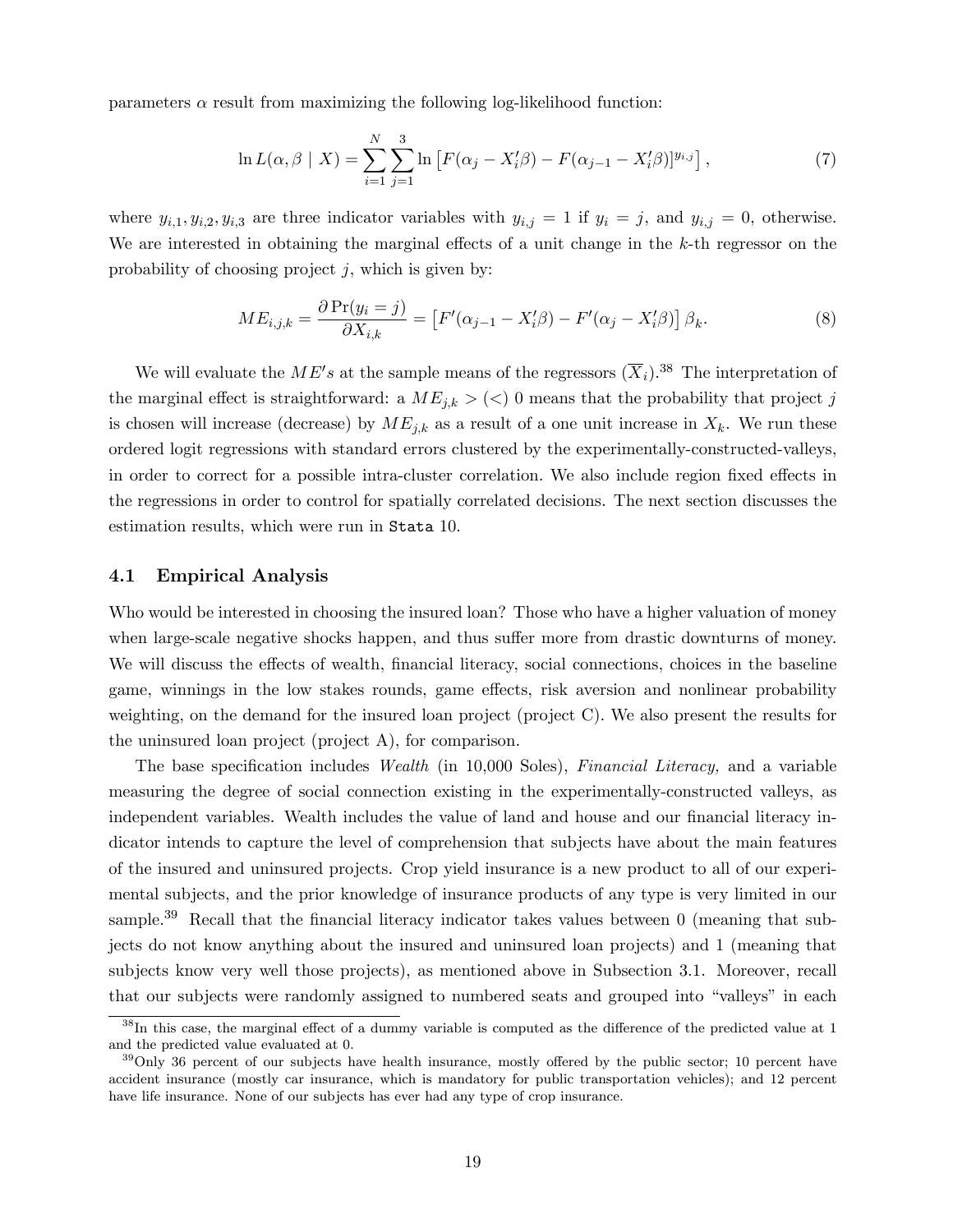experimental session. Thus, our Agricultural Network variable indicates the number of subjects in a given valley with whom a person shares information about farming activities.<sup>40</sup> This variable also controls for potentially correlated decisions within each experimental valley.<sup>41</sup>

In addition, since the choices made in the high stakes insurance game may be correlated with those made in the high stakes baseline game, we will include a control variable that predicts choices made in the baseline game. More specically, we include the predicted probability of being Risk Rationed (i.e., the probability of choosing the fallback project in the baseline game).<sup>42</sup> We will also control for "wealth" effects—that is, subjects may have chosen differently in the high stakes depending on how much winnings they had in the prior rounds of the insurance game—by including the variable Prior Rounds Earnings, which measures the winnings in Soles from the low stakes rounds in the insurance game. Finally, we will control for the potential existence of a source of judgment bias called "hot-hand" effect, which may arise from an attempt to discover trends in past information and results in an overestimation of the autocorrelation in the series of good or bad events.<sup>43</sup> Focusing on negative events, this bias would imply that, for instance, drawing two consecutive black chips (which means that a very low average yield was drawn in a particular farming season) may lead subjects to erroneously think that those events are autocorrelated and would then drive them to rely on a safe project (i.e., either the fallback or the insured loan projects). This overreaction notion is closely related to the overweighting of probabilities information, in the sense that the probability of a bad recent event is overvalued, thus resulting in a too optimistic or too pessimistic behavior. To control for this "hot-hand" effect, we use a dummy variable for drawing two consecutive black chips in the last two low stakes rounds of the Insurance Game, and we expect a positive (negative) correlation with the insured loan take-up if there is an overestimation (underestimation) of the autocorrelation in the series of black chips: once two black chips are drawn, those subjects overestimating (underestimating) such autocorrelation would (not) expect another black chip to be drawn in the next rounds, thus judging the insured loan project—that eliminates the chances of a loan default if a black chip is drawn—more (less) attractive than the uninsured loan.

Lastly, we include two experimentally measured variables—risk aversion and overweighting of small probabilities—estimated in Galarza (2009). The Constant Relative Risk Aversion (CRRA) coefficient was estimated from a binary lottery game in which subjects chose between a relatively safe lottery and a relatively risky lottery along ten decision rows. Prizes are held constant in each row, while the probability of the higher prize in each lottery decreases as the game progresses. The idea of this design is that (unless subjects are extremely risk loving) subjects should start choosing the safe lottery and switch to the risky lottery before the 10th row, because in that row, the prize

 $^{40}$ Including demographic indicators would not change the results significantly.

 $41$ While it could have been interesting to capture the way information is aggregated within different valleys and how it is then translated into decisions under risk, by simply including the size of the agricultural network, we expect to control for the influence that the members within a valley may have had on individual's project choices.

 $^{42}$ We estimated a *Probit* regression of the unconstrained final high stakes round in the baseline game on age (in years), education (years), gender, and owned land size (hectares).

 $^{43}$ Offerman and Sonnemans (2004) report some evidence of the overrreaction resulting from hot-hand effects in sports and nancial markets. They further desing an experiment to distinguigh between hot-hand and recency effects, the latter being the bias towards overweighting recent information and underweighting prior beliefs.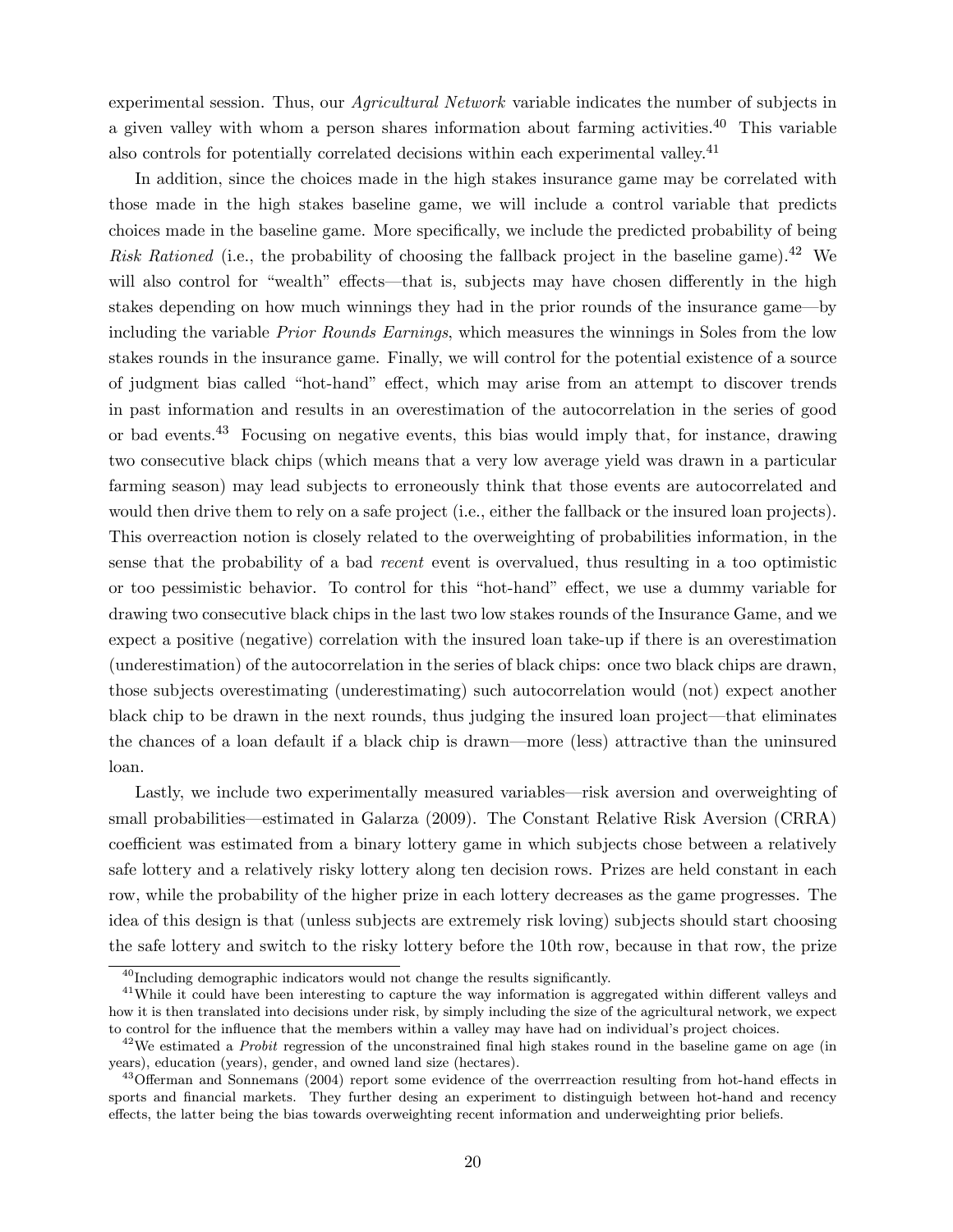from the risky lottery is for sure greater than that from the safe lottery. In this lottery game, subjects can switch back and forth between lotteries. Using maximum likelihood and assuming a linear relationship between individual characteristics (age, education, and geographic location) and risk preferences, Galarza (2009) finds evidence of risk aversion and probability distortions (in particular, that subjects overweight small probabilities) that characterizes Cumulative Prospect Theory  $(CPT)$ ,<sup>44</sup> and that higher education is significantly correlated with lower risk aversion.

Turning to the regression results shown in Table 5, model (1) [see columns 2-3] includes the risk estimate under EUT and model (2) [see columns 4-5] includes the risk and overweighting parameters estimated under CPT as independent variables.<sup>45</sup>

Consider column 2, which reports the marginal effects for the insured loan (project  $C$ ) considering model [1]. We see that wealth is positively correlated with the insured loan take-up, though the magnitude of its impact is small: with average assets of 20 thousand Soles (see Appendix Table C.1), this means that a 50 percent increase in assets over such an average would imply an increase in the probability of choosing the insured loan by almost 4 percent. Financial literacy enters the regression with a positive sign but an insignificant coefficient  $(p-value$  is 0.22). Similarly, the size of the agricultural information network and the predicted probability of being rationed in the baseline game appear with insignificant coefficients in the regression (the  $p-value$  in the latter case is  $0.164$ ). On the other hand, we do observe evidence of the existence of wealth and "hot-hand" effects, though in the former case, the coefficient is barely significant  $(p-value$  is 0.113); thus, while earnings obtained during the low stakes rounds of the insurance game are positively correlated with the insured loan take-up (one more Sol earned is correlated with a 7 percent increase in the insured loan take-up rate), drawing two more chips in the last low-stake rounds in the insurance game (a one-percent probability event) would imply a reduction in the insured loan take-up rate by 37 percent. Finally, risk aversion estimates under Expected Utility Theory enter with a negative and significant coefficient in the regression  $(p-value$  is 0.037). Contrary to what classical microeconomic theory states, higher risk averse subjects are found to be less prone to choose the insured loan; a result that may be explained by the fact that those subjects are significantly less likely to have understood the intertemporal and dynamic benefits of insurance (the correlation coefficient between risk aversion and the financial literacy variable is  $-0.26$  and is significant at 1 percent), thus being less likely to choose the insured loan.

We should mention that in all of the previous cases, the magnitude of the marginal effects for the demand for the uninsured loan (reported in column 3) are similar but with the opposite sign to those for the insured loan. Given that the marginal effects add up to zero for the three categories/projects considered), this means that the marginal effects for the fallback project are negligible.

 $^{44}$ In addition to the curvature of the utility function, a probability weighting function parameter that captures the subjective probability distortions, is also estimated under CPT. Defined over lottery gains, a nice feature of CPT is that if no such probability distortions are found, the model collapses to EUT. For a discussion of the main features of CPT, see Tversky and Kahneman (1992).

<sup>&</sup>lt;sup>45</sup>Given the Tversky and Kahneman (1992) one-parameter weighting function used in the estimation performed in Galarza (2009), a value of 0.7 or less of such a parameter implies such overweighting pattern.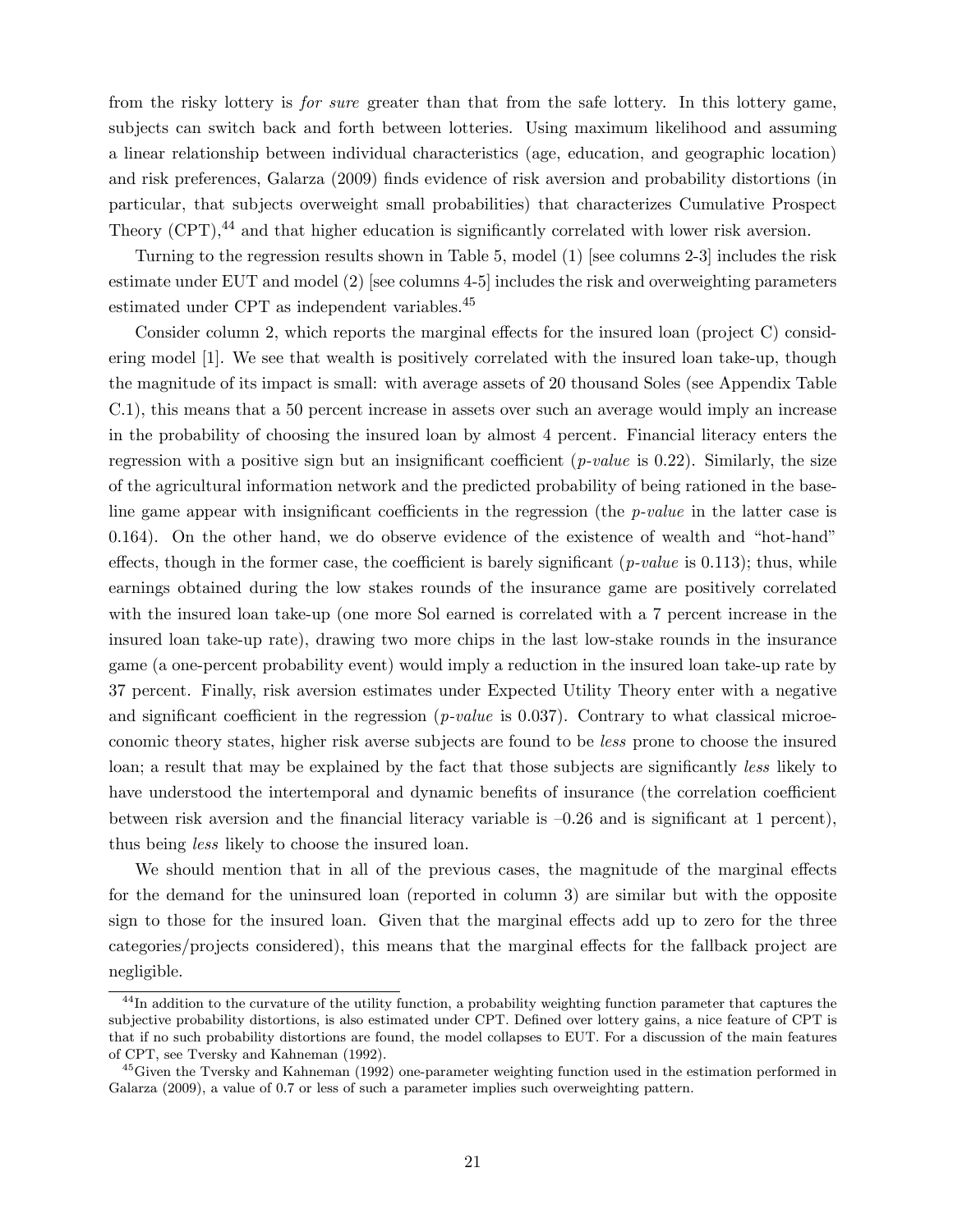|                                                      |                      | Model $(1)^1$ |                     | Model $(2)^2$ |
|------------------------------------------------------|----------------------|---------------|---------------------|---------------|
| Variable                                             | Insured              | Uninsured     | Insured             | Uninsured     |
|                                                      | Loan                 | Loan          | Loan                | Loan          |
| Wealth $(10,000 Soles)$                              | 0.036                | $-0.030$      | 0.047               | $-0.039$      |
|                                                      | $(0.020)*$           | $(0.017)^*$   | $(0.018)$ **        | $(0.015)$ **  |
| Financial Literacy Indicator                         | 0.195                | $-0.166$      | 0.155               | $-0.130$      |
|                                                      | (0.160)              | (0.135)       | (0.162)             | (0.135)       |
| Number of Peers in Agric Network                     | $-0.008$             | 0.007         | $-0.008$            | 0.006         |
|                                                      | (0.021)              | (0.018)       | (0.022)             | (0.018)       |
| Est. Probability of Being Risk Rationed <sup>3</sup> | 0.776                | $-0.660$      | 0.783               | $-0.655$      |
|                                                      | (0.558)              | (0.474)       | (0.574)             | (0.489)       |
| Prior Rounds Earnings-Soles <sup>4</sup>             | 0.071                | $-0.061$      | 0.074               | $-0.062$      |
|                                                      | $(0.045)^{\ddagger}$ | (0.038)       | $(0.042)^*$         | $(0.034)^*$   |
| Two Black Chips, Insurance Game <sup>5</sup>         | $-0.369$             | 0.359         | $-0.347$            | 0.329         |
|                                                      | $(0.183)$ **         | $(0.204)^*$   | $(0.213)^{\dagger}$ | (0.227)       |
| CRRA Estimate                                        | $-0.252$             | 0.214         | $-0.308$            | 0.257         |
|                                                      | $(0.120)$ **         | $(0.102)$ **  | $(0.142)$ **        | $(0.118)$ **  |
| Overweighting of Small Probabilities <sup>6</sup>    | n.a.                 | n.a.          | 0.114               | $-0.097$      |
|                                                      |                      |               | (0.121)             | (0.105)       |
| Mean of dependent variable                           | 0.57                 | 0.34          | 0.57                | 0.34          |
| Number of Observations                               |                      | 349           |                     | 349           |
| Pseudo R-squared                                     |                      | 0.063         |                     | 0.086         |

### Table 5: Multiple Choice Model (Ordered Logit Regressions weighted by the inverse of the risk estimate variance Marginal effects for the insured loan  $(C)$   $\mathcal C$  uninsured loan  $(A)$  are reported

n.a.: not applicable.  $*(**)[**]$  denotes significance at  $10\%(5\%)[1\%]$  level.  $\{\{\}$  *P-values* of 0.103  $\{0.113\}$ . Robust standard errors clustered by the experimentally-constructed-valleys are reported in parenthesis. All regressions include region fixed effects.

<sup>1</sup> CRRA estimated assuming Expected Utility Theory-EUT with Fechner errors.

 $^{2}$  CRRA estimated assuming cumulative prospect theory-CPT with Fechner errors.  $^{3}$  Estimated using a Probit model with age, education, gender and land size as independent variables. <sup>4</sup> In low stakes

Insurance Game. <sup>5</sup> Indicator variable for drawing two black chips in the last two low stakes rounds.

<sup>6</sup> Indicator variable that takes the value of 1 if the weighting function parameter falls below 0.7.

On the other hand, similar results hold when we include a measure of the overweighting of small probabilities, in addition to the estimate of the curvature of the utility function parameter, which characterizes Cumulative Prospect Theory (CPT). As reported in column 4 of Table  $5 \text{ (marginal effects for the insured loan, project C), in general, the impact of the regressors that }$ resulted statistically signicant under EUT becomes greater under CPT. In particular, wealth turns highly significant (*p-value* is 0.010), and its marginal effect is more responsive than under EUT; similarly, the marginal effect of earnings in cash from the low stakes rounds of the insurance game increases slightly and becomes significant  $(p-value$  is 0.077). In contrast, the variable capturing "hot-hand" effects—drawing two consecutive black chips—loses significance due to the inclusion of the overweighting-of-small-probabilities indicator.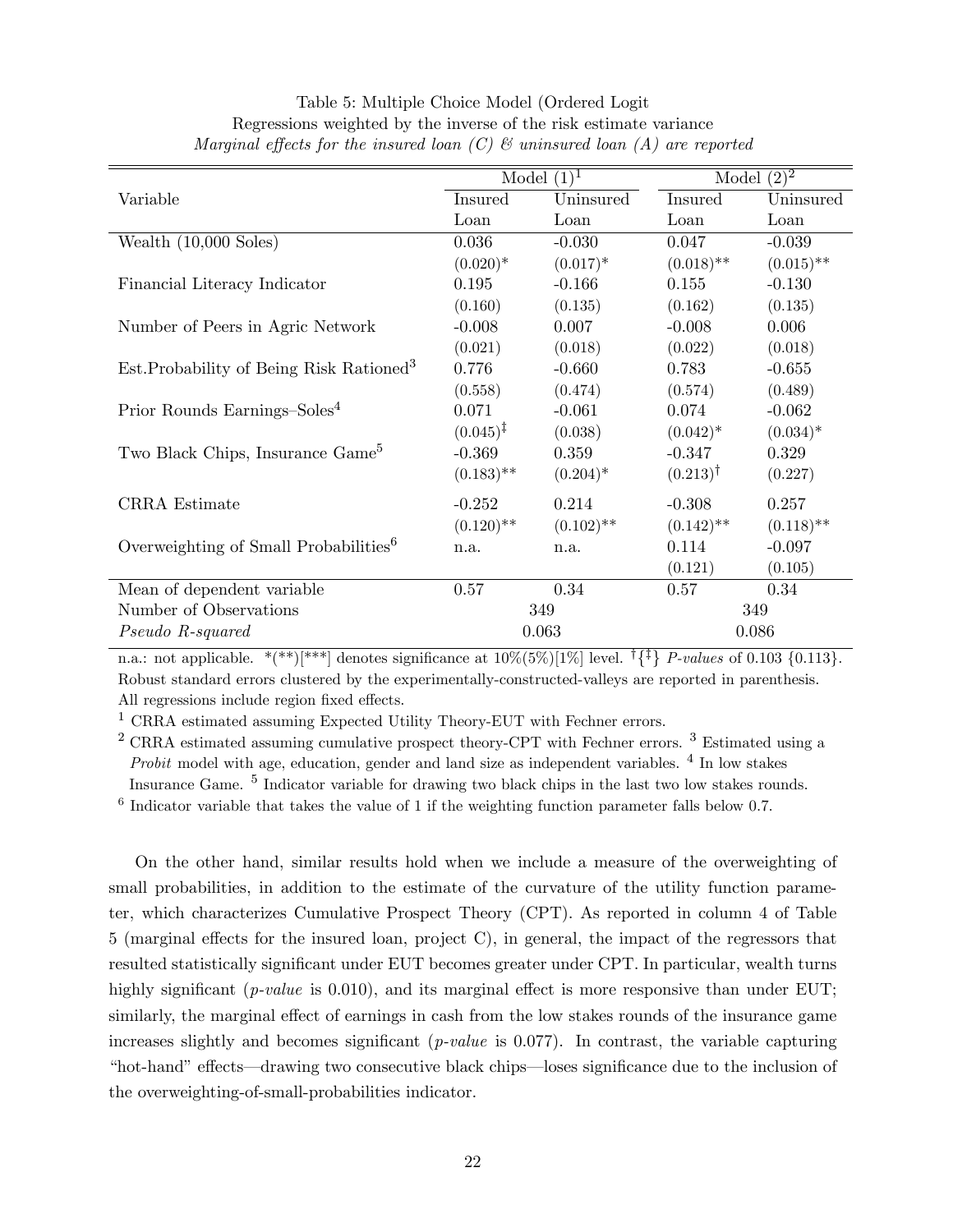Finally, in interpreting the effect of the curvature of the utility function parameter, we should note that under CPT, there is an additional sources of risk aversion—the parameter of the probability weighting function (Tversky and Kahneman, 1992). Thus, for a given curvature of the utility function, risk aversion is *offset* by overweighting of small probabilities (Fox and Poldrack, 2009). This explains why the marginal effect of the curvature parameter and that of the variable reflecting the overweighting of small probabilities have opposite signs: while a higher risk aversion estimate is associated with a lower demand for the insured loan by 31 percent (signicant at 5 percent level), overweighting small probabilities is correlated with a 11 percent increase in the probability of choosing the insured loan, though its marginal effect is not significant  $(p-value$  is 0.346).

### 5 Conclusion

In a context of collateral-constrained formal credit markets, the introduction of insurance can help enhance the demand for credit by reducing the fear of losing collateral that prevents potential borrowers from taking loans. This paper provides experimental evidence of such desired credit crowding-in effect of insurance in rural Peru. Framing our experiments to recreate a similar environment to the choices and outcomes that farmers have in real life, we started with a Baseline Game where subjects had to choose between a fallback (safe) production project or produce using an uninsured working capital loan (risky project). We then introduced a third project—producing cotton with an insured loan— which allows us to measure the effect of insurance on the demand for loans. We thus find that while about a quarter of our subjects are risk rationed, meaning that they chose to do the fallback project in the baseline game, about 60 percent of those subjects switched to the insured loan project when it was available.

Overall, in the Insurance Game, more than 50 percent of the subjects chose the insured loan during the high stakes rounds. Given that this insurance contract eliminates by construction the chance of loan default, this demand is likely to reflect the fear of losing collateral when one is unable to repay a loan. One could suspect that this very high insurance take-up rate may simply reflect subjects' desire to "try that new product" out of curiosity. There are two reasons to believe that this was not the case. First, the insured loan take-up does not fluctuate much even during the low stakes rounds. Second, and more interestingly, using contingent valuation questions in the post-experiment survey, we verify that indeed about 55 percent of farmers indicated that they would be willing to buy the insured loan contract with the premium of 150 Soles per hectare.

On the other hand, the econometric results of the main predictors of the demand for the insured loan show that, controlling for choices in the baseline game and some "game" effects, wealth is positively correlated with a greater probability of choosing the insured loan project, while higher risk averse subjects are found to be *less* prone to choose the insured loan. This last finding seems counterintuitive, but may be explained by the fact that higher risk averse subjects are signicantly less likely to have understood the intertemporal and dynamic benefits of insurance, thus being less likely to choose the insured loan. The negative effect of risk aversion on the demand for the insured loan is reinforced when we account for the subjective probability distortions in the regression. There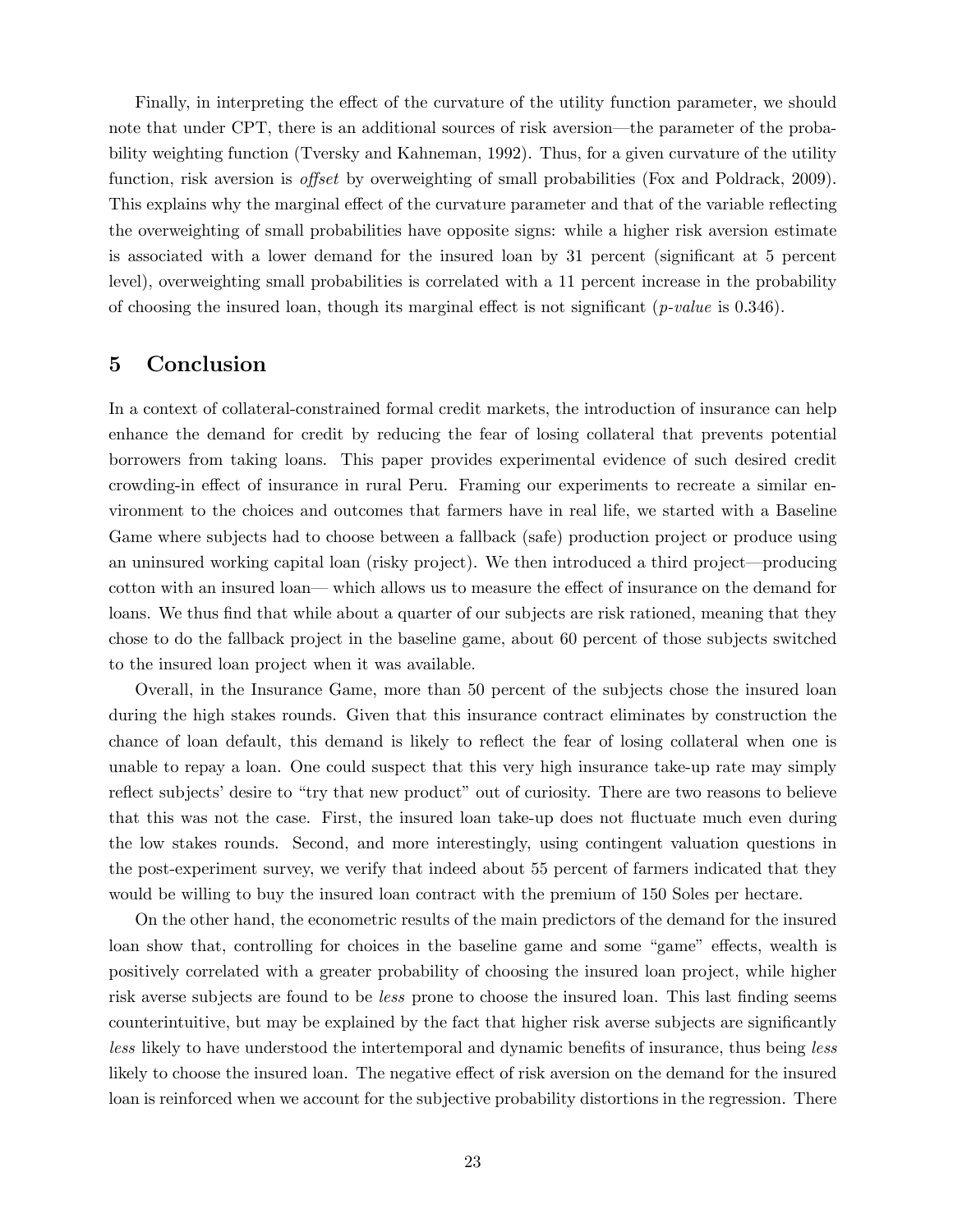is certainly work to do in order to fully understand this result; but nonetheless, this evidence should provide some clues to explore some departures from the standard microeconomic theory. In this line of research, examining the importance of psychological factors behind the decisions to adopt innovative financial instruments will likely prove to be useful.

This paper contributes to the existing literature about the use of behavioral experiments to predict financial decisions made in a risky environment. A novel feature of our experimental design is that it involves choices over alternative projects related to agricultural production decisions a fallback, safe production plan, taking up an uninsured loan to finance agricultural production, and taking up a loan bundled with crop insurance—whose end-of-season profits depend on the realizations of two random shocks, one intended to reflect the effects of covariate, systemic variables and the other, the effects of idiosyncratic factors. We then use the random incentive mechanism, which consists in picking one of the project choices made by subjects at random, in order to elicit true preferences. Our experimental design can also be used to educate potential beneficiaries about virtually any new financial product, with some adaptation.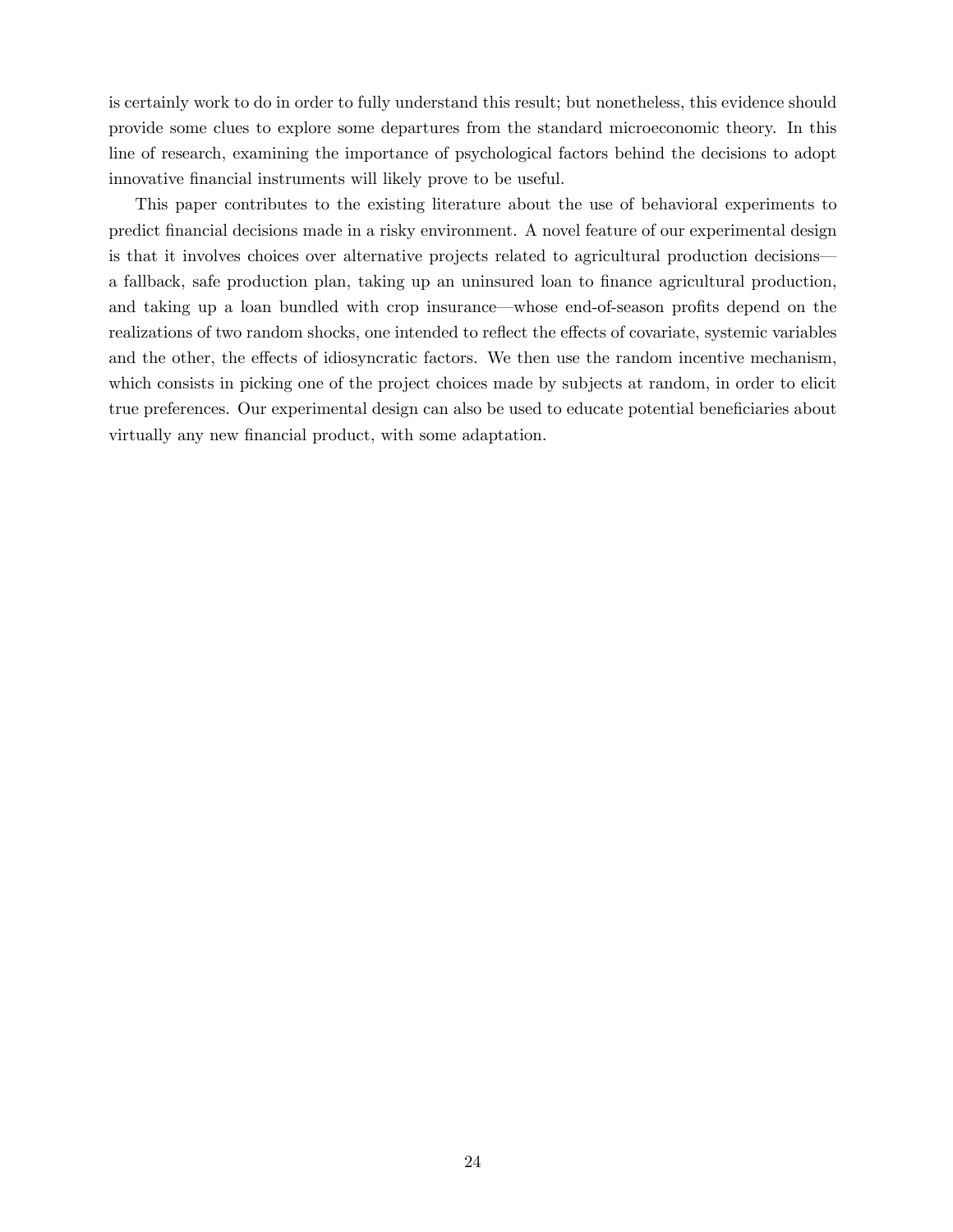## References

- [1] Banerjee, Abhijit and Esther Duflo (2008). "The Experimental Approach to Development Economics," Working Paper, Massachusetts Institute of technology, Department of Economics and Abdul Latif Jameel Poverty Action Lab.
- [2] Becker, Gordon M., Morris H. DeGroot and Jacob Marschak  $(1964)$ . "Measuring Utility by a Single-Response Sequential Method," Behavioral Science, 9: 226-232.
- [3] Boucher, Steve, Michael R. Carter and Catherine Guirkinger (2008). "Risk Rationing and Wealth Effects in Credit Markets," American Journal of Agricultural Economics, 90(2): 409-423.
- [4] Cameron, Colin and Pravin Trivedi (2009). Microeconometrics using Stata. Texas: Stata Press.
- [5] Cardenas, Juan Camilo and Jeffrey Carpenter (2005). "Experiments and Economic Development: Lessons from field labs in the developing world," Working Paper.
- [6] Carter, Michael R. and Christopher Barrett (2006). \The Economics of Poverty Traps and Persistent Poverty: An Asset-based Approach," Journal of Development Studies, 42(2): 178- 199.
- [7] Cole, Shawn, Xavier Gine, Jeremy Tobacman, Petra Topalova, Robert Townsend, and James Vickery (2008). "Barries to Household Risk Management: Evidence from India," Working Paper.
- [8] Davis, Douglas and Charles Holt (1993). Experimental Economics. Princeton, NJ: Princeton University Press.
- [9] Dercon, Stefan (2005). "Risk, Insurance, and Poverty: A Review." In: Dercon, Stefan (ed.), Insurance Against Poverty. Oxford, New York: Oxford University Press.
- [10] Feder, Gershon (1980). \Farm Size, Risk Aversion and the Adoption of New Technologies under Uncertainty," Oxford Economic Papers, 32(2): 263-283.
- [11] Fox, Craig R. and Russel A. Poldrack (2009). "Prospect Theory and the Brain," In: Glimcher, Paul W., Colin F. Camerer, Ernst Fehr and Russell A. Poldrack (eds.), Neuroeconomics. Decision Making and the Brain (pp.145-173). London; San Diego, CA: Academic Press.
- [12] Galarza, Francisco (2009). "Choices under Risk in Rural Peru," Working Paper, University of Wisconsin-Madison, Department of Agricultural and Applied Economics.
- [13] Giné, Xavier, Pamela Jakiela, Dean Karlan and Jonathan Morduch (2009). "Microfinance games," Working Paper.
- [14] Giné, Xavier, Robert Townsend and James Vickery (2008). "Patterns of Rainfall Insurance Participation in Rural India," World Bank Economic Review, forthcoming.
- [15] Giné, Xavier and Dean Yang (2009). "Insurance, Credit, and Technology Adoption: Field Experimental Evidence from Malawi," Journal of Development Economics, 89(1): 1-11.
- [16] Harrison, Glenn and John List (2004). \Field Experiments," Journal of Economic Literature, 42(4): 1013-1059.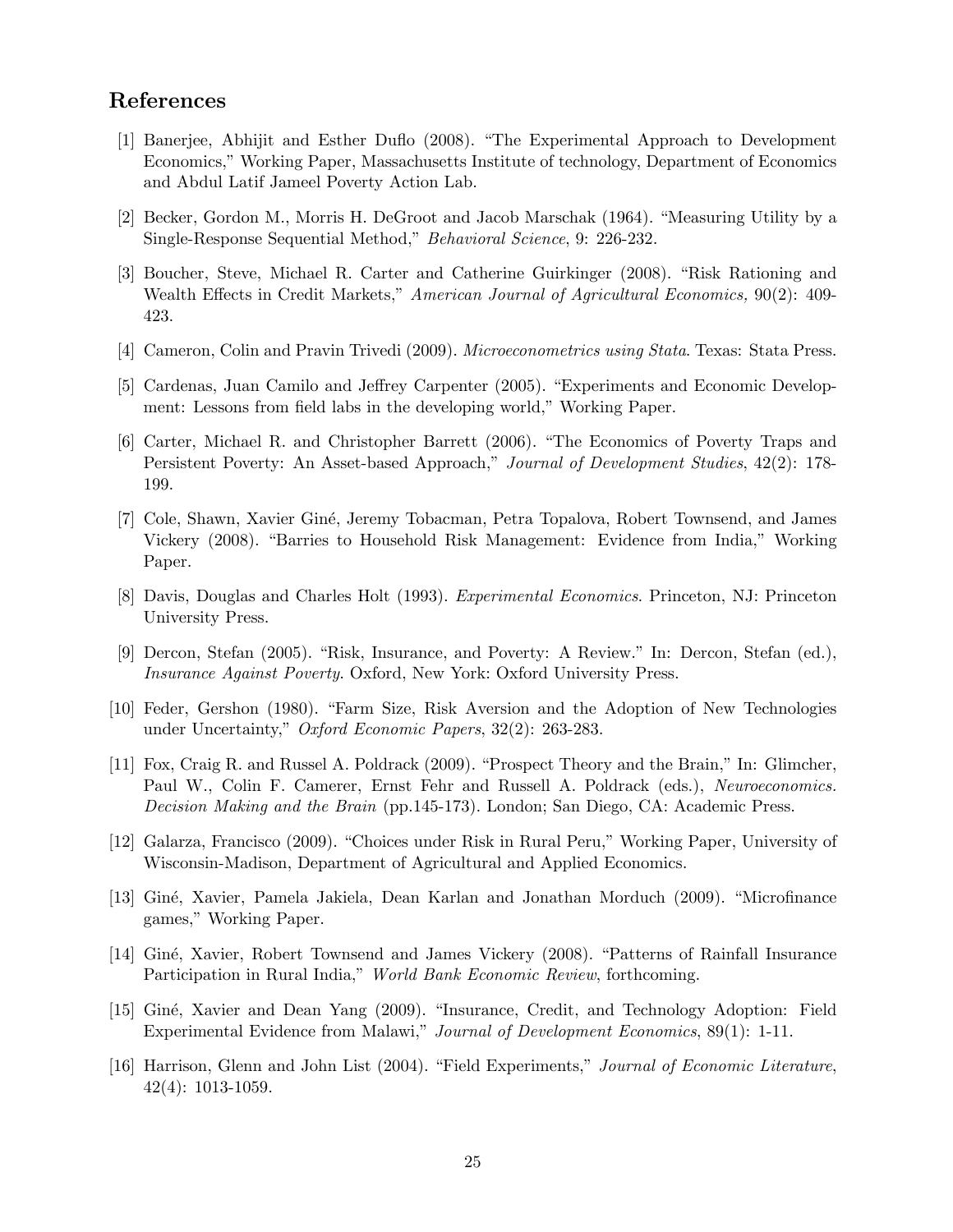- [17] Levy, Haim and Moshe Levy (2002). "Arrow-Pratt Risk Aversion, Risk Premium and Decision Weights," Journal of Risk and Uncertainty, 25(3): 265-290.
- [18] Lybbert, Travis J. (2006). \Indian Farmer's Valuation of Yield Distributions: Will Poor Farmers Value `Pro-Poor' Seeds?," Food Policy, 31(5): 415-441.
- [19] Miranda, Mario (1991). "Area Crop Yield Insurance Reconsidered," American Journal of Agricultural Economics, 83(3): 650-665.
- [20] Morduch, Jonathan (1995). "Income Smoothing and Consumption Smoothing," Journal of Economic Perspectives, 9(3): 103-114.
- [21] Offerman, Theo and Joep Sonnemans (2004). "What's Causing Overreaction? An Experimental Investigation of Recency and the Hot-hand Effect," Scandinavian Journal of Economics, 106(3): 533-553.
- [22] Tversky, Amos and Daniel Kahneman (1992). "Advances in Prospect Theory: Cumulative Representations of Uncertainty," Journal of Risk and Uncertainty, 5(4): 297-323.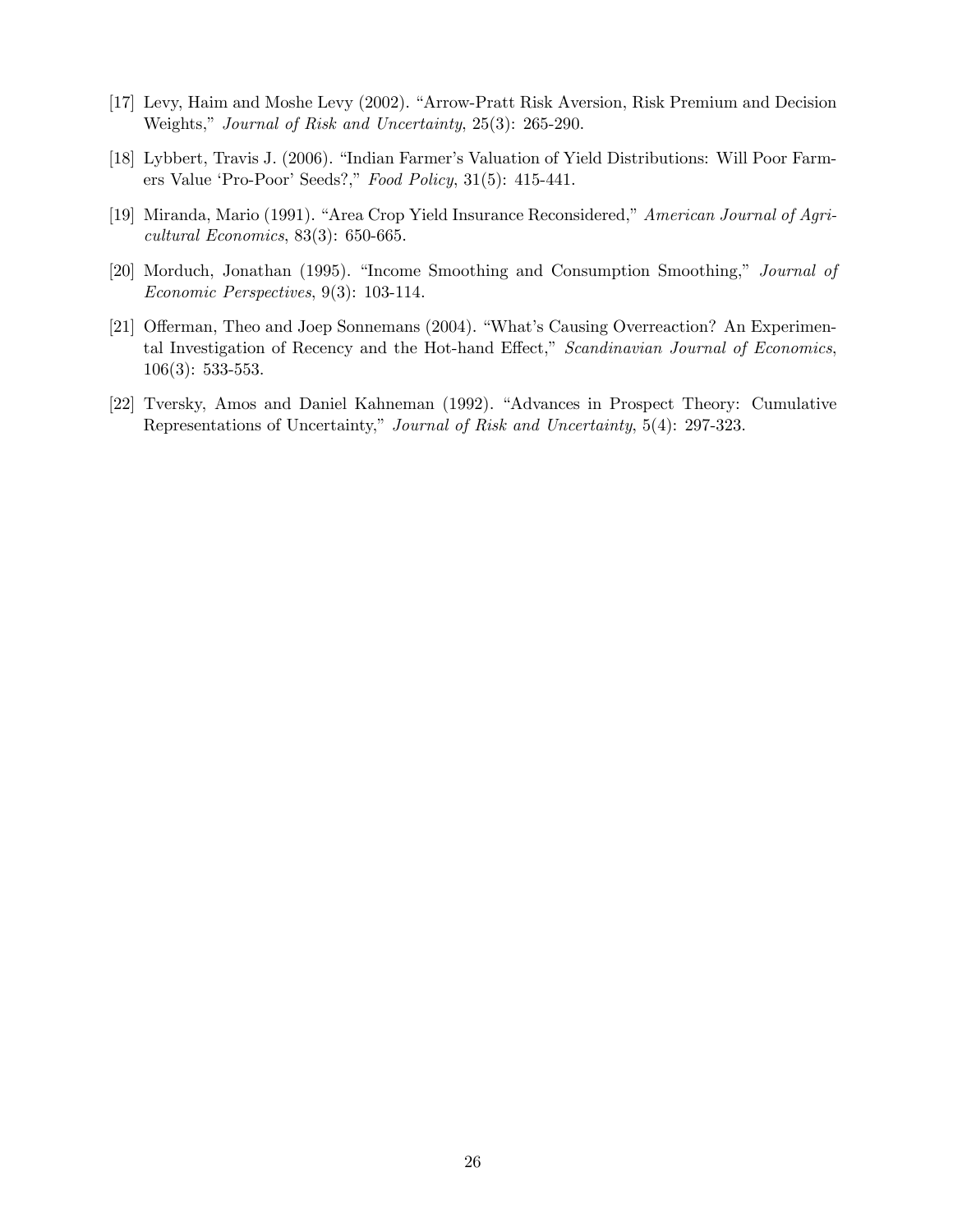## Appendix A. Information Shared with Subjects

- 1. Number and color of chips by type of valley-wide average yields (VAYs): black, red, white, blue, green
- 2. Historical valley-wide average cotton yields: 1986-2006 (bar graph)
- 3. Project A (cotton with loan) payoffs for the normal individual luck (luck dimension not shown) by type of VAY
- 4. Example of calculating the payoffs for the normal individual luck (luck dimension not shown) with normal VAY
- 5. Number and color of balls by type of individual luck: purple, white, yellow
- 6. Project A's payoffs (by type of luck and category of VAY)
- 7. Project B's payoffs (by type of luck and category of VAY)
- 8. Project A's and B's payoffs (by type of luck and category of VAY) on the same page
- 9. Project C's payoffs (by type of luck and category of VAY)
- 10. Project A's, B's  $\&$  C's payoffs (by type of luck and category of VAY) on the same page  ${End of Farming Games}$
- 11. Maximum and minimum prizes of lotteries
- 12. Lotteries' payoffs for decision row 2
- 13. Lotteries' payoffs for decision row  $8$  (symmetric to 2)
- 14. Lotteries' payoffs for decision rows 2 and 8 (together)
- 15. Practice game sheet for binary lottery game (ten decision rows)
- 16. Game sheet for high-stake binary lottery game (ten decision rows)  ${End of Lottery \ Game}$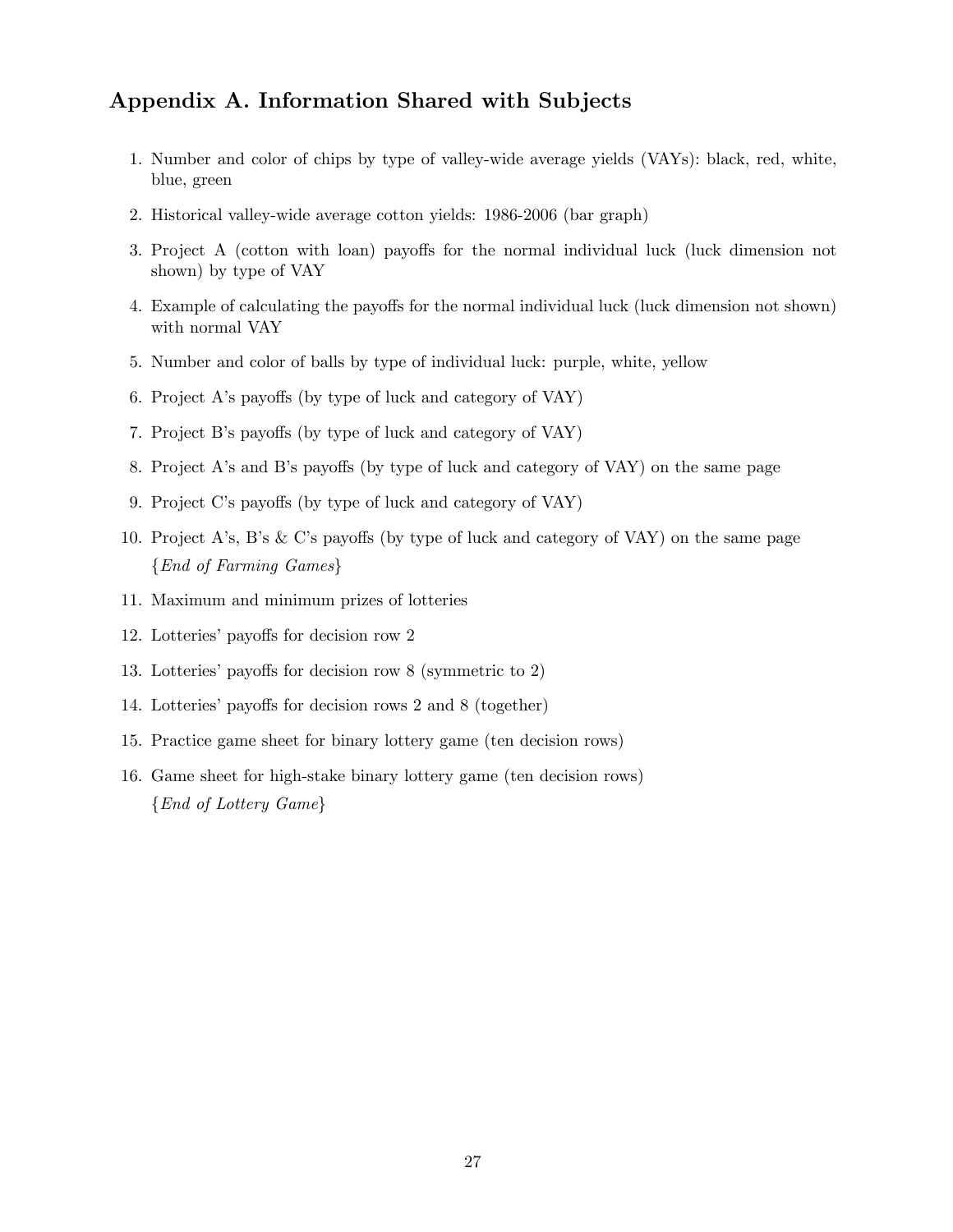# Appendix B. Summary of Experimental Procedures in Farming Games

The following is the structure of the farming games conducted in Pisco.

- Entry survey
- Introduction of the experimental session
- Presentation of the experiment: goals
- Description of project A: cotton with loan
	- Description of Covariate shock: valley-wide average yield (VAY), slide
		- \* Examples of how different colored chips represent distinct types of VAY
		- \* Example of how different colored chips imply different profits, slide
		- \* Example of how the payoff for the normal VAY was calculated, slide
	- Description of Idiosyncratic shock: individual luck, slide
		- \* Example of how different colored balls (and different colored chips) imply different profits for project A (uninsured loan)
	- $-$  Example of drawing a valley chip and an individual luck (see profits), slide
- Description of project B: cotton without loan (fallback), *slide* 
	- Example of drawing a valley chip and an individual luck (see profits)
- Comparison of outcomes in projects A and B, slide
	- ${\sf E}$  Example of drawing a valley chip and an individual luck (compare profits if project were chosen A versus profits if project B were chosen)
- Play six rounds of low stakes, baseline game (A versus B)
	- Payments are calculated and shown to subjects
- Play six rounds of high stakes, baseline game (A versus B)
	- { Payments are calculated and shown to subjects
- Description of project C: cotton with loan and index insurance, slide
	- $-$  A salient feature: no default loans under any covariate shock or idiosyncratic shock
	- Example of drawing a valley chip and an individual luck (see profits)
- Comparison of outcomes in projects A, B, and C, slide
	- $-$  Example of drawing a valley chip and an individual luck (compare profits if project were chosen A versus profits if projects  $B$  or  $C$  were chosen)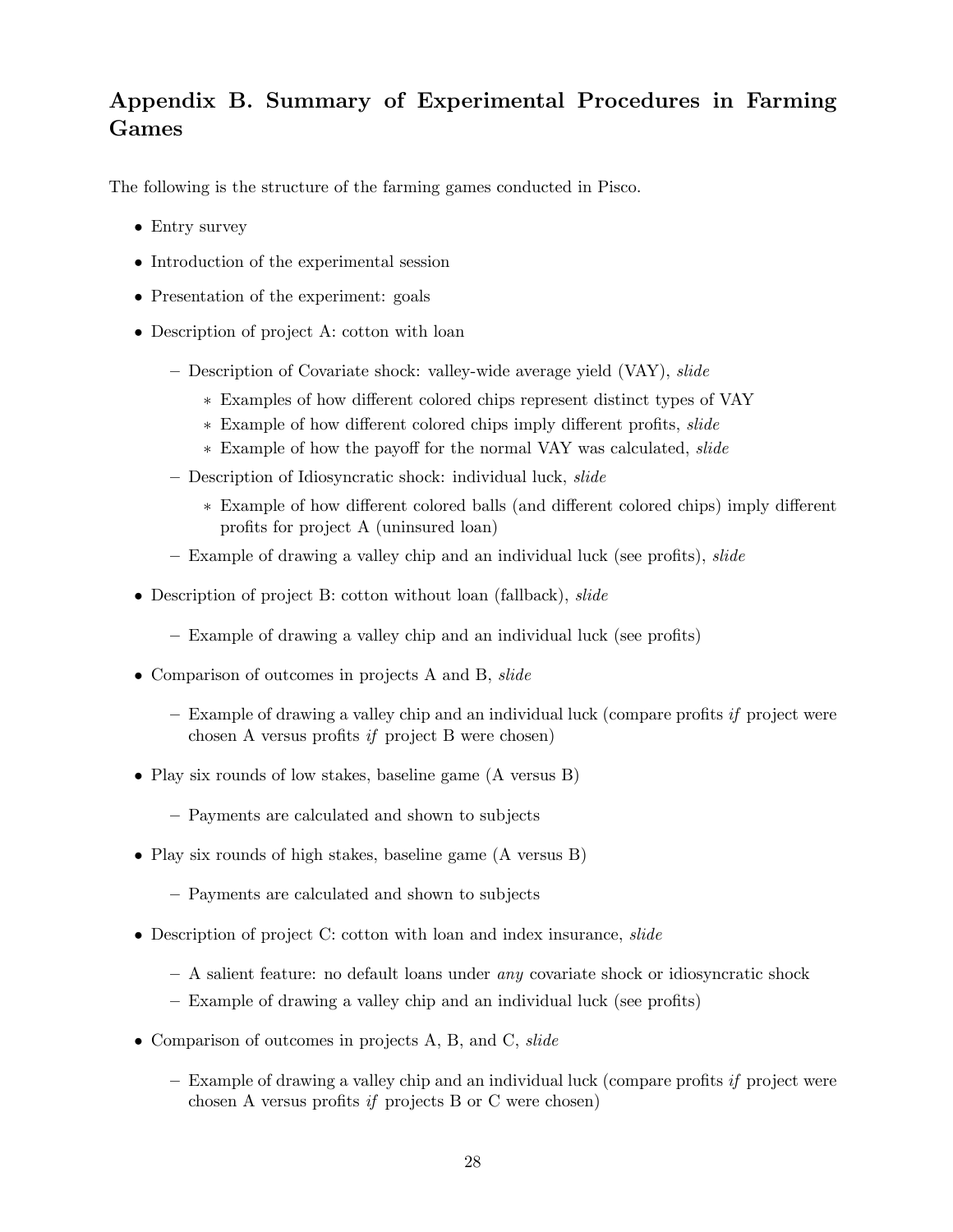- Play six rounds of low stakes, insurance game (A versus B versus C)
	- Payments are calculated and shown to subjects
- Play six rounds of high stakes, insurance game (A versus B versus C)
	- Payments are calculated and shown to subjects
- End of Farming Experiments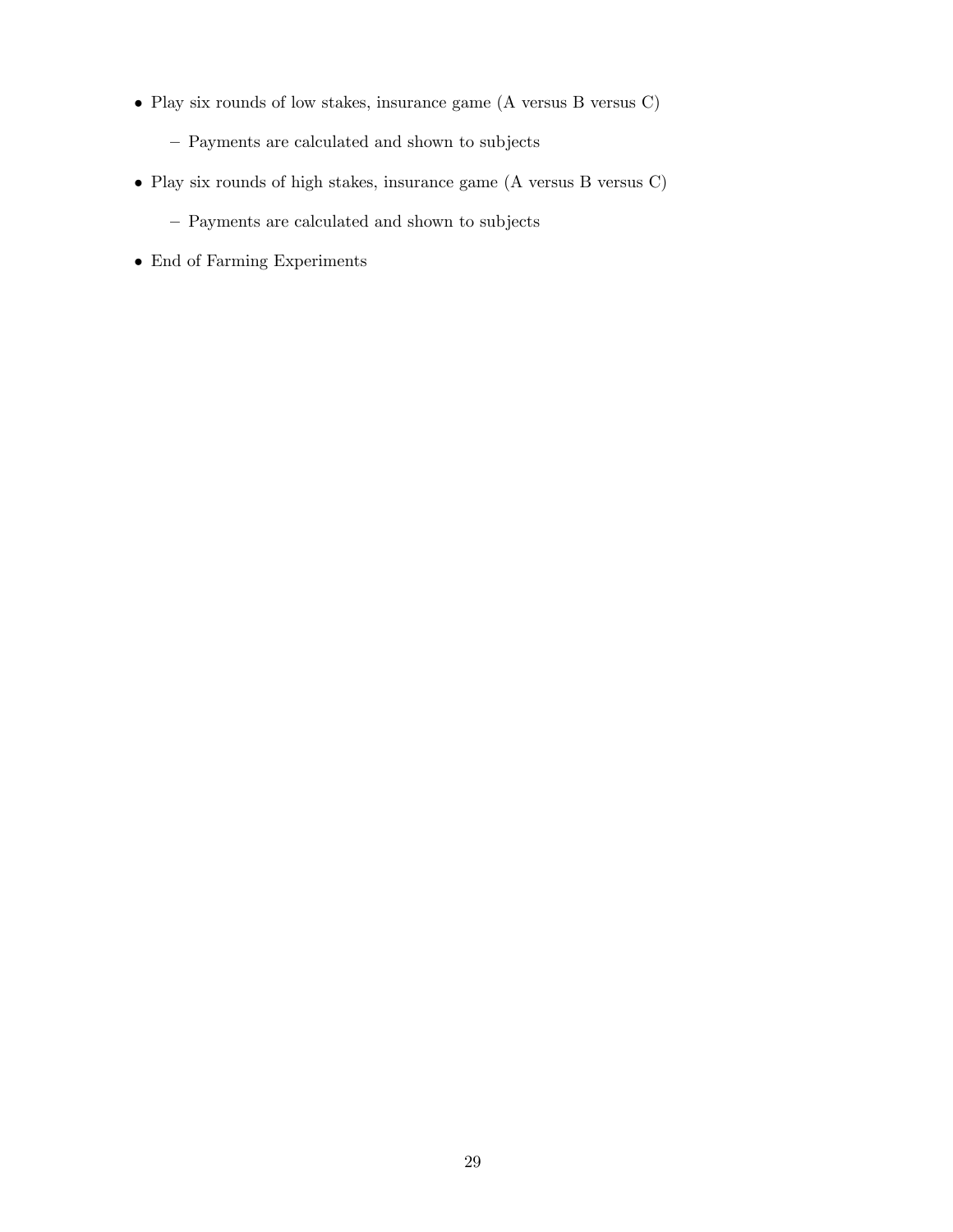# Appendix C. Tables

Table C.1 Summary Statistics

| Variable                                                           | Mean     | Std. Dev. | N   |
|--------------------------------------------------------------------|----------|-----------|-----|
| Dependent variable                                                 |          |           |     |
| Insured loan take-up rate (high stakes)                            | 0.57     | 0.49      | 378 |
| Demographics and Education                                         |          |           |     |
| Age (years)                                                        | 54.9     | 13.3      | 367 |
| Aged less than 40                                                  | 0.14     | 0.35      | 367 |
| Aged between than $40$ and $50\,$                                  | 0.19     | 0.39      | 367 |
| Aged between than 50 and 60                                        | 0.33     | 0.47      | 367 |
| Aged over 60                                                       | 0.33     | 0.47      | 367 |
| Female $(Yes=1)$                                                   | 0.27     | 0.44      | 367 |
| Education (years)                                                  | 6.33     | 4.11      | 365 |
| Illiterate                                                         | $0.05\,$ | 0.23      | 365 |
| Some primary school                                                | $0.51\,$ | 0.50      | 365 |
| Some secondary school                                              | 0.34     | 0.47      | 365 |
| Completed higher than secondary school                             | 0.09     | 0.29      | 365 |
| Financial literacy indicator <sup>1</sup>                          | 0.54     | 0.20      | 378 |
| Agriculture and Assets                                             |          |           |     |
| Farming experience (years)                                         | 23.9     | 12.7      | 368 |
| Size of owned agricultural plot (hectares)                         | 6.03     | 5.57      | 367 |
| Size of sown land (hectares) <sup>2</sup>                          | $5.01\,$ | 4.13      | 365 |
| Cotton yields (quintals per hectare) <sup>2</sup>                  | 46.8     | 14.8      | 293 |
| Self-reported value of owned ag plot (000 Soles)                   | 7.43     | 8.78      | 307 |
| Self-reported value of house (000 Soles)                           | 15.92    | 21.0      | 321 |
| Self-reported value of assets $(000 \text{ Soles})^3$              | 20.42    | 21.8      | 362 |
| Networks and Credit                                                |          |           |     |
| Talked to somebody in her "valley" about $\{A\}$ about $\{Xes=1\}$ | 0.67     | 0.47      | 378 |
| Number of "valley" members in her agricultural network             | 1.73     | 1.61      | 378 |
| Has ever been a local authority ( $Yes=1$ )                        | 0.39     | 0.49      | 365 |
| Belongs to a farmer association (Yes=1)                            | 0.29     | 0.46      | 364 |
| Got credit for farming activities $(Yes=1)^2$                      | 0.61     | 0.49      | 378 |
| Got formal credit $(Yes=1)$                                        | 0.39     | 0.49      | 232 |
| Got credit from cotton mills $(Yes=1)$                             | $0.27\,$ | 0.45      | 232 |
| Experimental Variables                                             |          |           |     |
| Risk rationed (Baseline Game) (Yes=1)                              | 0.24     | 0.43      | 378 |
| Risk parameter estimate, $EUT4$                                    | 0.45     | 0.29      | 365 |
| Risk parameter estimate, $CPT4$                                    | 0.74     | 0.32      | 365 |
| Probability weighting parameter estimate, $CPT5$                   | $0.54\,$ | 0.21      | 365 |
| Overweighting small probabilities (Yes=1), $CPT5$                  | 0.80     | 0.40      | 365 |
| Drew two black chips, last low-stake rounds Insurance Game         | 0.02     | 0.13      | 378 |
| Winnings from low stakes Insurance Game (Soles)                    | $3.04\,$ | 0.85      | 378 |

<sup>1</sup> Indicator calculated using knowledge of insurance and loan project, as well as a self-reported degree of comprehension. <sup>2</sup> It refers to the 2007-2008 farming season. <sup>3</sup> Wealth includes the values of land & house. <sup>4</sup> EUT (CPT): Risk estimate assuming Expected Utility Theory (Cumulative Prospect Theory).

<sup>5</sup> Overweighting means that the probability weighting parameter is less than or equal to 0.7.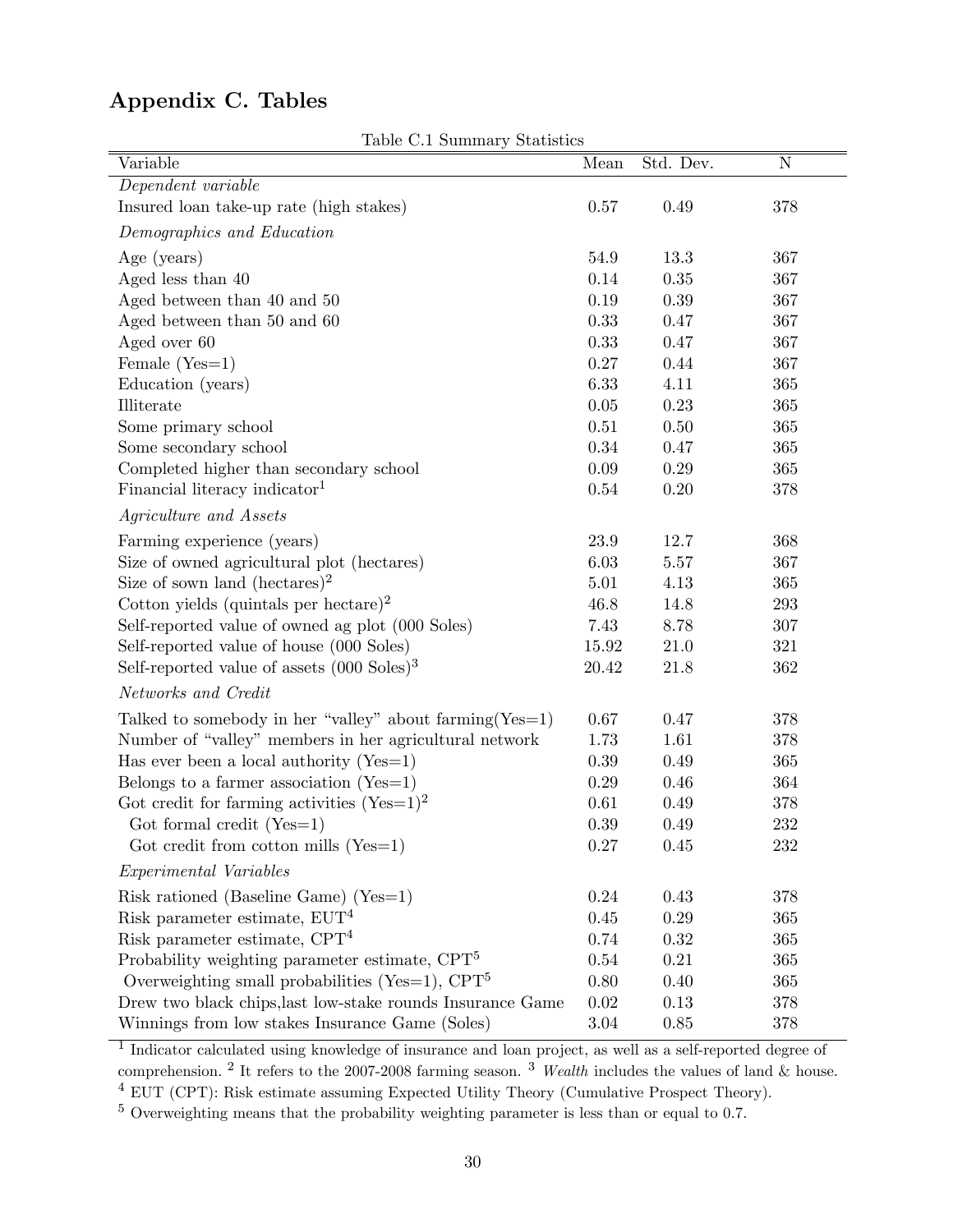| Name                                                |          | Uninsured Loan | (A)          |          | Fallback $(B)$ |                   | $T-Test$   |
|-----------------------------------------------------|----------|----------------|--------------|----------|----------------|-------------------|------------|
|                                                     | Mean     | S.D.           | ${\bf N}$    | Mean     | S.D.           | $\mathbf N$       | $(A)= (B)$ |
| Demographics and Education                          |          |                |              |          |                |                   |            |
| Age (years)                                         | 54.6     | 0.80           | 278          | 55.9     | 1.39           | 89                | $-0.80$    |
| Young (age $< 40$ )                                 | 0.14     | $0.02\,$       | 279          | $0.12\,$ | 0.04           | 89                | 0.48       |
| Middle (age: $[50-60]$ )                            | 0.34     | 0.03           | 279          | 0.33     | 0.05           | 89                | $0.19\,$   |
| Old (age $> 60$ )                                   | 0.33     | $0.03\,$       | 279          | $0.36\,$ | 0.05           | 89                | $-0.57$    |
| Female                                              | 0.24     | $0.03\,$       | 279          | $0.36\,$ | 0.05           | $89\,$            | $-2.15**$  |
| Education (years)                                   | 6.35     | $0.25\,$       | 279          | 6.27     | 0.45           | 86                | 0.17       |
| Illiterate                                          | 0.05     | 0.21           | 279          | 0.09     | $0.29\,$       | 86                | $-1.37*$   |
| Some primary school                                 | 0.51     | $0.50\,$       | 279          | 0.50     | $0.50\,$       | 86                | 0.20       |
| Some secondary school                               | 0.35     | 0.48           | 279          | $0.30\,$ | 0.46           | 86                | 0.85       |
| Higher than second. school                          | 0.09     | 0.29           | 279          | 0.10     | 0.31           | 86                | $-0.40$    |
| Financial literacy indicator                        | 0.55     | 0.20           | 286          | $0.51\,$ | $0.20\,$       | $\boldsymbol{92}$ | $1.49*$    |
| <i>Agriculture and Assets</i>                       |          |                |              |          |                |                   |            |
| Farm experience (years)                             | 23.4     | 12.6           | 279          | 25.4     | 13.1           | 89                | $-1.27$    |
| Size of owned land (Has)                            | 6.28     | $0.36\,$       | 278          | $5.24\,$ | 4.17           | 89                | $1.85***$  |
| Size of sown land $(Has)^1$                         | 5.23     | $4.15\,$       | $277\,$      | 4.32     | 4.02           | 88                | $1.83**$   |
| Cotton yields $(QQ/Ha.)1$                           | 47.4     | 14.4           | 230          | 44.8     | 16.2           | 63                | 1.12       |
| Land value (000 Soles)                              | 7.64     | $9.39\,$       | $\,235$      | 6.76     | 6.42           | $72\,$            | $0.91\,$   |
| House value (000 Soles)                             | 15.44    | 19.65          | 241          | 17.35    | 24.32          | 80                | $-0.63$    |
| Wealth (000 Soles)                                  | 20.14    | 20.84          | $\sqrt{274}$ | 21.30    | 24.83          | 88                | $-0.40$    |
| Networks and Credit                                 |          |                |              |          |                |                   |            |
| Belongs to ag network                               | 0.71     | 0.45           | 287          | 0.56     | 0.50           | 91                | $2.56***$  |
| $#$ members in ag network                           | 1.82     | 1.60           | 287          | 1.44     | 1.62           | 91                | $1.97**$   |
| Has been local authority                            | 0.40     | 0.49           | 277          | $0.35\,$ | 0.48           | 88                | $0.88\,$   |
| Belongs to farm association                         | 0.27     | 0.45           | 277          | $0.36\,$ | 0.48           | 87                | $-1.47*$   |
| Got credit for farming activities                   | 0.66     | 0.48           | 286          | 0.48     | 0.50           | 92                | $3.01***$  |
| Got formal credit                                   | 0.36     | 0.48           | 188          | 0.50     | 0.51           | $44\,$            | $-1.71**$  |
| Got credit from a cotton mill                       | $0.31\,$ | 0.46           | 188          | 0.14     | 0.35           | $44\,$            | $2.76***$  |
|                                                     |          |                |              |          |                |                   |            |
| Experimental Outcomes                               |          |                |              |          |                |                   |            |
| Risk estimate under ${\rm EUT^2}$                   | 0.44     | 0.30           | <b>280</b>   | 0.46     | 0.29           | 85                | 0.48       |
| Risk estimate under CPT <sup>2</sup>                | 0.73     | 0.33           | 280          | 0.77     | 0.31           | 85                | 0.92       |
| Prob. weighting parameter est., CPT                 | 0.54     | 0.21           | 280          | 0.52     | 0.20           | 85                | 0.81       |
| Overweighting small probabilities, $CPT3$           | 0.78     | 0.42           | 280          | 0.87     | 0.34           | 85                | $-1.86**$  |
| Drew two black chips, low-stake rounds <sup>4</sup> | 0.02     | 0.13           | 287          | 0.01     | 0.10           | 91                | 0.43       |
| Winnings, low stakes Insurance Game <sup>5</sup>    | 3.07     | 0.88           | 287          | $2.96\,$ | 0.73           | 91                | $1.07\,$   |

Table C.2: Summary Statistics by Project Choice in Final Unconstrained Round Baseline Game

<sup>\*</sup> (\*\*) [\*\*\*]: Significant at  $10\%$  (5%) [1%] level. *T-test* assumes unequal variances.

<sup>1</sup> It refers to the 2007-2008 farming season.

<sup>2</sup> EUT (CPT): Risk estimate assuming Expected Utility Theory (Cumulative Prospect Theory).

<sup>3</sup> Overweighting means that the probability weighting parameter under CPT is less than or equal to 0.7.

 $^4$  In last two low-stake rounds of Insurance Game.  $^5$  Expressed in Soles.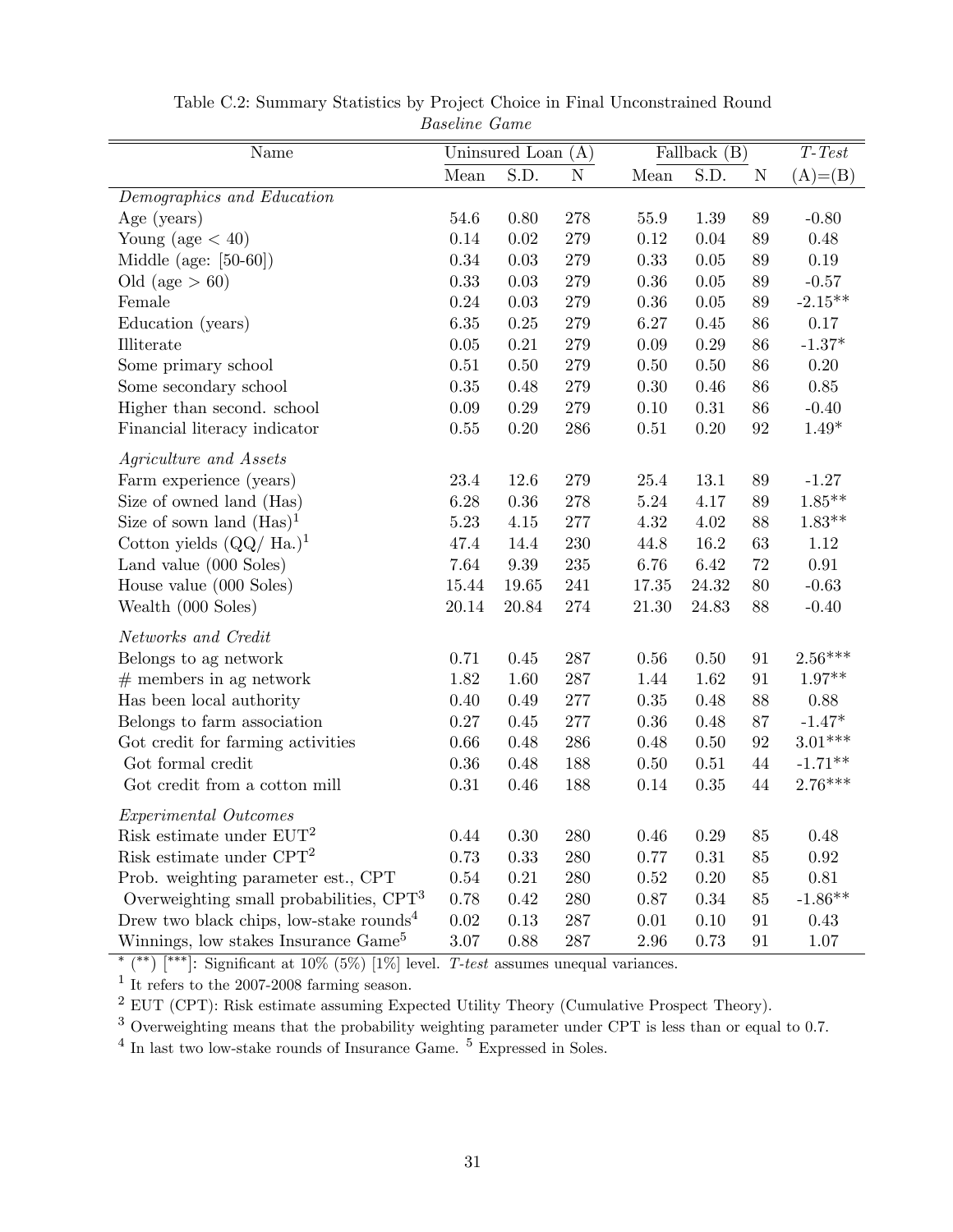| Name                                                                                               |                       | Insured Loan $(C)$   |                   |                          | Uninsured Loan $(A)$         |                       | $T-Test$                    |                          | Fallback $(B)$             |                            | $T-Test$                      |
|----------------------------------------------------------------------------------------------------|-----------------------|----------------------|-------------------|--------------------------|------------------------------|-----------------------|-----------------------------|--------------------------|----------------------------|----------------------------|-------------------------------|
|                                                                                                    | Mean                  | S.D.                 | ${\bf N}$         | Mean                     | S.D.                         | $\mathbf N$           | $(C)= (A)$                  | Mean                     | S.D.                       | N                          | $(C)= (B)$                    |
| Demographics and Education                                                                         |                       |                      |                   |                          |                              |                       |                             |                          |                            |                            |                               |
| Age (years)                                                                                        | 53.8                  | 13.2                 | 210               | 56.0                     | $56.5\,$                     | 124                   | $-1.51*$                    | $57.9\,$                 | 14.6                       | $33\,$                     | $-1.53*$                      |
| Young                                                                                              | 0.15                  | 0.36                 | 211               | $0.13\,$                 | 0.34                         | 124                   | 0.56                        | 0.09                     | 0.29                       | $33\,$                     | 1.07                          |
| Middle                                                                                             | $0.35\,$              | 0.48                 | 211               | 0.31                     | 0.46                         | 124                   | 0.83                        | 0.33                     | 0.48                       | $33\,$                     | $0.19\,$                      |
| Old                                                                                                | 0.29                  | 0.45                 | 211               | 0.37                     | 0.49                         | 124                   | $-1.44*$                    | 0.45                     | 0.51                       | 33                         | $-1.72*$                      |
| Female                                                                                             | 0.26                  | 0.44                 | 211               | 0.26                     | 0.44                         | 124                   | 0.05                        | 0.33                     | 0.48                       | 33                         | $-0.82$                       |
| Education (years)                                                                                  | 6.8                   | 4.1                  | 210               | $5.8\,$                  | 4.1                          | 122                   | $2.08**$                    | $5.6\,$                  | $3.9\,$                    | $33\,$                     | $1.61^{\ast}$                 |
| Illiterate                                                                                         | 0.04                  | 0.20                 | 210               | 0.07                     | 0.25                         | 122                   | $-0.87$                     | 0.12                     | 0.33                       | $33\,$                     | $-1.32*$                      |
| Some primary school                                                                                | 0.47                  | 0.50                 | 210               | 0.58                     | 0.50                         | 122                   | $-2.03**$                   | 0.52                     | 0.50                       | 33                         | $-0.51$                       |
| Some second.school                                                                                 | 0.39                  | 0.49                 | $210\,$           | 0.27                     | 0.45                         | 122                   | $2.19**$                    | 0.30                     | 0.47                       | $33\,$                     | 0.94                          |
| $>$ second.school                                                                                  | 0.10                  | 0.31                 | 210               | 0.08                     | 0.28                         | 122                   | 0.70                        | 0.06                     | 0.24                       | $33\,$                     | 0.94                          |
| Financial literacy                                                                                 | $0.56\,$              | 0.19                 | 216               | 0.51                     | 0.21                         | 129                   | $2.09**$                    | $0.50\,$                 | 0.22                       | $33\,$                     | $1.46*$                       |
| Agriculture and Assets                                                                             |                       |                      |                   |                          |                              |                       |                             |                          |                            |                            |                               |
| Farm experience <sup>1</sup>                                                                       | $23.4\,$              | 12.7                 | 211               | 24.2                     | 12.1                         | 124                   | $-0.53$                     | 26.0                     | 14.9                       | $33\,$                     | $-0.93$                       |
| Size, owned $land2,3$                                                                              | 6.1                   | 6.3                  | 210               | 6.3                      | 4.8                          | 124                   | $-0.35$                     | $4.9\,$                  | 3.1                        | 33                         | $1.69**$                      |
| Size of sown land <sup>2,3</sup>                                                                   | $5.05\,$              | 4.2                  | 210               | $5.2\,$                  | 4.0                          | 123                   | $-0.41$                     | $3.8\,$                  | 4.2                        | 32                         | $1.53*$                       |
| Cotton yields- $QQ/Ha^2$                                                                           | 47.9                  | 15.2                 | 163               | 46.3                     | 14.7                         | 106                   | 0.89                        | 41.9                     | 11.5                       | 24                         | $2.31**$                      |
| Land value <sup>4</sup>                                                                            | 7.73                  | 10.90                | 173               | 7.30                     | 5.01                         | 107                   | 0.44                        | 6.08                     | 4.07                       | 27                         | $1.44*$                       |
| House value <sup>4</sup>                                                                           | 18.65                 | 25.76                | 185               | 12.37                    | 16.48                        | 108                   | $2.93***$                   | 11.48                    | 9.52                       | ${\bf 28}$                 | $2.75***$                     |
| Wealth <sup>4</sup>                                                                                | 23.13                 | 26.66                | 207               | 17.08                    | 12.34                        | 124                   | $2.80***$                   | 15.67                    | 10.86                      | $31\,$                     | $2.78***$                     |
| Networks and Credit                                                                                |                       |                      |                   |                          |                              |                       |                             |                          |                            |                            |                               |
| Belongs to agricult.                                                                               |                       |                      |                   |                          |                              |                       |                             |                          |                            |                            |                               |
| network                                                                                            | 0.69                  | 0.46                 | 216               | 0.70                     | 0.46                         | 129                   | $-0.15$                     | 0.48                     | 0.51                       | 33                         | $2.18**$                      |
| $#$ members netwk                                                                                  | 1.75                  | 1.58                 | 216               | 1.82                     | 1.65                         | 129                   | $-0.42$                     | $1.27\,$                 | 1.63                       | 33                         | $1.56*$                       |
| Has ever been a                                                                                    |                       |                      |                   |                          |                              |                       |                             |                          |                            |                            |                               |
| local authority                                                                                    | 0.39                  | 0.49                 | 209               | $0.36\,$                 | 0.48                         | 124                   | 0.53                        | 0.50                     | 0.51                       | $32\,$                     | $-1.12$                       |
| Belongs to a farm                                                                                  |                       |                      |                   |                          |                              |                       |                             |                          |                            |                            |                               |
| association                                                                                        | 0.30                  | 0.46                 | 208               | 0.27                     | 0.45                         | 124                   | 0.56                        | 0.28                     | 0.46                       | 32                         | 0.25                          |
| Got credit                                                                                         | 0.59                  | 0.49                 | 216               | 0.70                     | 0.46                         | 129                   | $-2.00**$                   | 0.42                     | 0.50                       | $33\,$                     | $1.88**$                      |
| Formal credit                                                                                      | 0.41                  | 0.49                 | 128               | 0.38                     | 0.49                         | 90                    | 0.42                        | 0.21                     | 0.43                       | 14                         | $1.58*$                       |
| From cotton mill                                                                                   | 0.27                  | 0.44                 | 128               | 0.27                     | 0.44                         | $90\,$                | $-0.02$                     | 0.43                     | $0.51\,$                   | 14                         | $-1.14$                       |
| Experimental Outcomes                                                                              |                       |                      |                   |                          |                              |                       |                             |                          |                            |                            |                               |
| Risk rationed <sup>5</sup>                                                                         | 0.24                  | 0.43                 | 216               | 0.16                     | 0.36                         | 129                   | $1.98**$                    | 0.58                     | 0.50                       | $33\,$                     | $-3.64***$                    |
| Risk estimate EUT                                                                                  | 0.42                  | 0.29                 | 210               | 0.47                     | $0.29\,$                     | $122\,$               | $-1.59*$                    | 0.51                     | 0.30                       | $33\,$                     | $-1.53*$                      |
| Risk estimate CPT                                                                                  | 0.71                  | 0.33                 | 210               | 0.78                     | $0.32\,$                     | $122\,$               | $-1.85**$                   | 0.79                     | 0.28                       | $33\,$                     | $-1.56*$                      |
| Prob.weighting param.                                                                              | $0.55\,$              | 0.21                 | 210               | 0.52                     | 0.21                         | 122                   | $1.43*$                     | 0.51                     | 0.18                       | 33                         | $1.38*$                       |
|                                                                                                    |                       |                      |                   |                          |                              |                       |                             |                          |                            |                            |                               |
|                                                                                                    |                       |                      |                   |                          |                              |                       |                             |                          |                            |                            |                               |
|                                                                                                    |                       |                      |                   |                          |                              |                       |                             |                          |                            |                            |                               |
| Overweight low prob. $6$<br>Drew two black chips <sup>7</sup><br>Winnings, low stakes <sup>8</sup> | 0.78<br>0.005<br>3.11 | 0.41<br>0.07<br>0.79 | 210<br>216<br>216 | 0.81<br>$0.03\,$<br>3.06 | $0.39\,$<br>0.17<br>$0.95\,$ | 122<br>$129\,$<br>129 | $-0.67$<br>$-1.65*$<br>0.48 | 0.88<br>0.03<br>$2.58\,$ | 0.33<br>0.17<br>$\,0.63\,$ | $33\,$<br>$33\,$<br>$33\,$ | $-1.52*$<br>0.84<br>$4.31***$ |

Table C.3: Summary Statistics by Project Choice in Final Unconstrained Round Insurance Game

\*  $(**)$   $[***]$  Significant at 10% (5%) [1%] level. T-tests assume unequal variances.

<sup>1</sup> Units are years. <sup>2</sup> For farming season 2007-2008. <sup>3</sup> In hectares. <sup>4</sup> Units are thousand Soles. <sup>5</sup> In the

Baseline Game.<sup>6</sup> Overweighting means that the probability weighting parameter is less than 0.7.<br><sup>7</sup> In last two low-stake rounds Insurance Game. <sup>8</sup> In low stakes Insurance Game(expressed in Soles).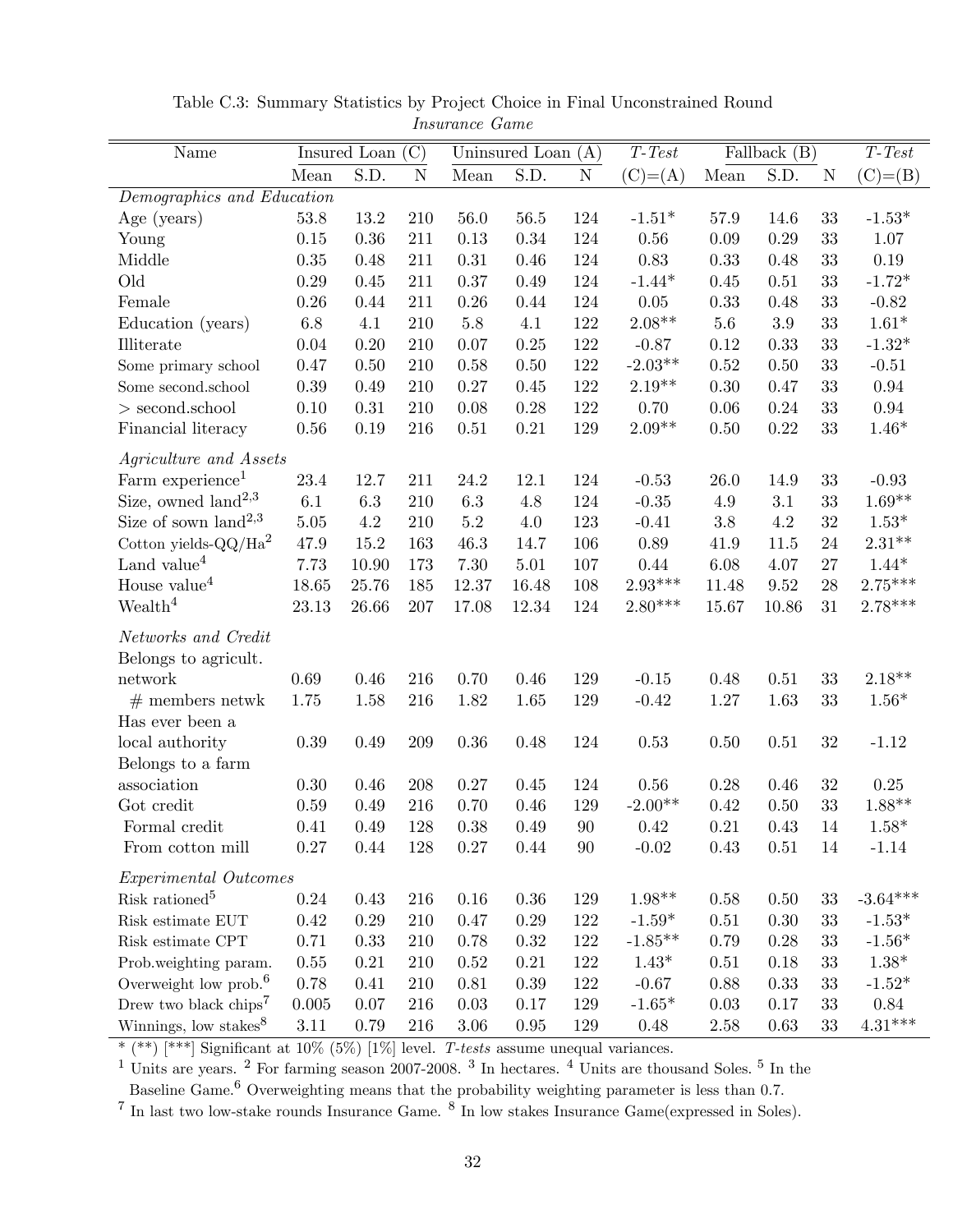## Appendix D. Surveys

## D.1 Entry Survey

#### I. General Information

- 1. Name
- 2. Gender
- 3. What is your age?
- 4. How many children younger than 15 years of age currently live in your household?
- 5. How many completed years of education do you have?

6. The person with the most education in your household, how many completed years of education does he or she have?

- 7. How many years have you dedicated to agricultural activities?
- 8. How many hectares does your household own?
- 9. How many hectares did you work in the past year?

10. How much do you think you would have to pay to rent a hectare of land with similar characteristics to those of your principal cotton parcel?

| Row by        |        | 11.1 Did  | 11.2      |              | 11.3                          |      |     |                |             |                |          |                | 11.4. In the years $(\ldots)$ , did you |                |     |                |
|---------------|--------|-----------|-----------|--------------|-------------------------------|------|-----|----------------|-------------|----------------|----------|----------------|-----------------------------------------|----------------|-----|----------------|
| row,          |        | you       | What      |              | Do you believe that           |      |     | A.             | <b>B.</b>   |                | C.       |                | D.                                      |                |     | Ε.             |
| mark          | plant  |           | were      |              | your cotton yields in         |      |     | Become         | Suffer any  |                | Suffer a |                |                                         | Suffer an      |     | Have           |
| with an       |        | cotton in | your      |              | the years $()$ were $()$ than |      |     | sick or        |             | kind of        | problem  |                |                                         | infestation    |     | problems       |
| X the         |        | the       | cotton    |              | those of other farmers        |      |     | injured?       | theft?      |                |          | with the       |                                         | or blight      |     | with the       |
| space<br>that |        | years     | vields in |              | in your neighborhood?         |      |     |                |             | (Seeds,        | climate? |                | in your                                 |                |     | irrigation     |
| correspo      | $()^?$ |           | the       |              |                               |      |     |                | cotton,     |                |          |                |                                         | cotton         |     | infrastructure |
| nds to        |        |           | years     |              |                               |      |     |                | pesticides, |                |          |                | $\text{crop?}$                          |                |     | in your area?  |
| the           |        |           | $()$ ?    |              |                               |      |     |                | $etc.$ )    |                |          |                |                                         |                |     |                |
| subject's     | ye     | N         | (QQ x)    | Highe        | Equal                         | Less | Yes | N <sub>o</sub> | Yes         | N <sub>o</sub> | Yes      | N <sub>0</sub> | Yes                                     | N <sub>o</sub> | Yes | N <sub>o</sub> |
| answer.       | s      | $\Omega$  | Ha)       | $\mathbf{r}$ |                               |      |     |                |             |                |          |                |                                         |                |     |                |
| 2007-<br>2008 |        |           |           |              |                               |      |     |                |             |                |          |                |                                         |                |     |                |
| 2006-         |        |           |           |              |                               |      |     |                |             |                |          |                |                                         |                |     |                |
| 2007          |        |           |           |              |                               |      |     |                |             |                |          |                |                                         |                |     |                |
| 2005-         |        |           |           |              |                               |      |     |                |             |                |          |                |                                         |                |     |                |
| 2006          |        |           |           |              |                               |      |     |                |             |                |          |                |                                         |                |     |                |

12. During the past 5 years, did you receive any type of technical assistance (TA) or training (T) related to the production of cotton?

If no, continue to question 14. If yes, continue to 13.

13. Describe the last two TA or T that you received?

|                 | From whom did         | The TA or T           | Table 1                    | Table 2            |
|-----------------|-----------------------|-----------------------|----------------------------|--------------------|
|                 | you receive the TA    | was?                  | 1. Cotton gin              | 1. Very beneficial |
|                 | or $T$ ?              | $\rightarrow$ Table 2 | 2. Other private business  | 2. beneficial      |
|                 | $\rightarrow$ Table 1 |                       | 3. NGO                     | 3. Somewhat        |
| TA <sub>1</sub> |                       |                       | 4. Ministry of Agriculture | beneficial         |
| TA <sub>2</sub> |                       |                       | 5. Other? Who?             | 4. Not beneficial  |
| T1              |                       |                       |                            |                    |
| T <sub>2</sub>  |                       |                       |                            |                    |

### II. Social Capital

14. Are you or have you ever been any kind of authority of some association, in your community, or irrigation commission?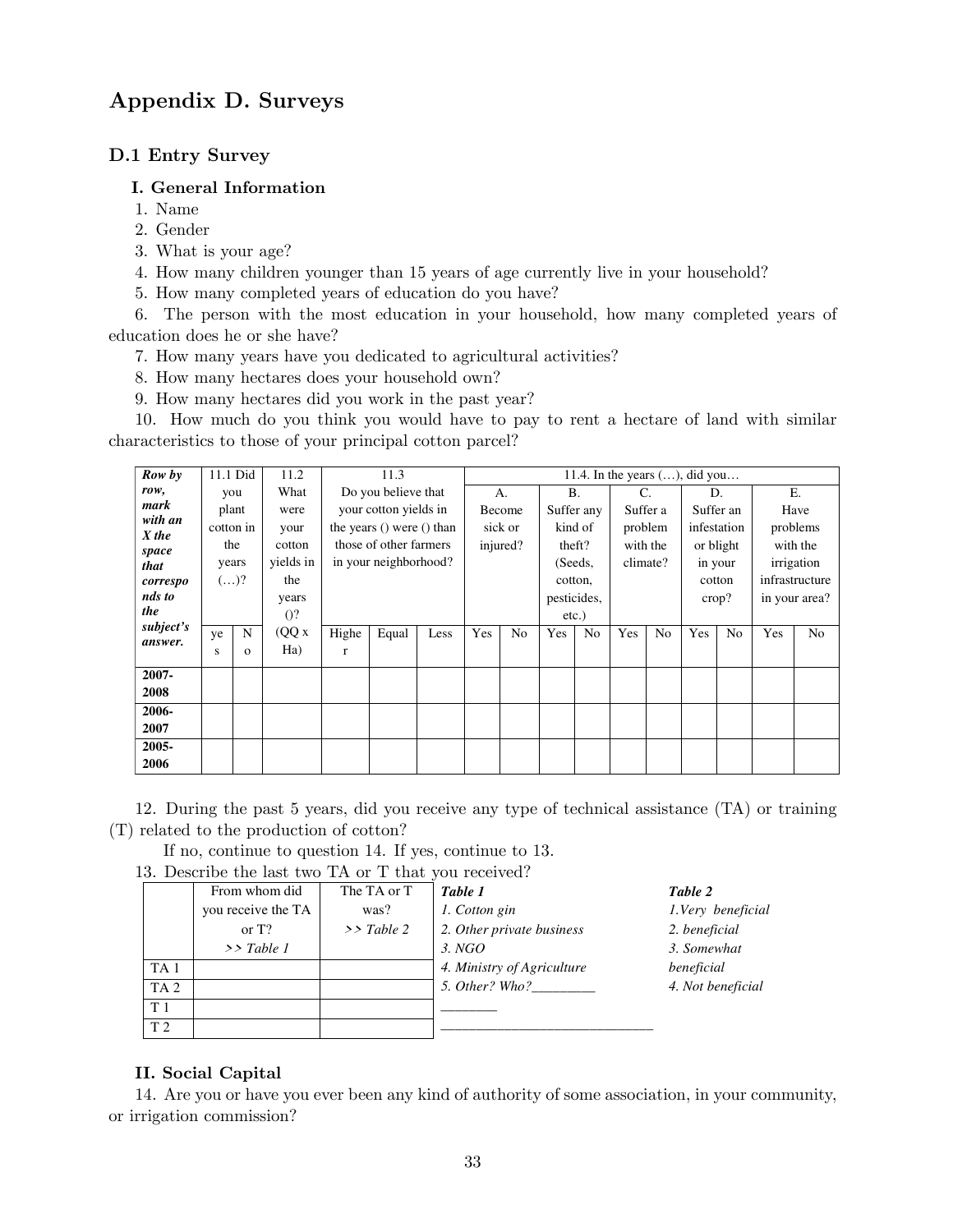15. Do you currently belong to any association of farmers?

### III. Insurance

| Row by row,                                               |             | 16.1       |                    | 16.2                |       |              | 16.3                               |             | 16.4           |                 |                  | 16.5    |              | 16.6                                              |
|-----------------------------------------------------------|-------------|------------|--------------------|---------------------|-------|--------------|------------------------------------|-------------|----------------|-----------------|------------------|---------|--------------|---------------------------------------------------|
| mark with an $X$                                          | Do you      |            | Do you have to pay |                     |       | Do you or    |                                    | If so, does |                | Do you know     |                  |         | Only if they |                                                   |
| the space that                                            |             | know       |                    | for $()$ insurance? |       | does anyone  |                                    | this        |                | who delivers    |                  |         |              | respond                                           |
| corresponds to<br>the subject's                           | what $()$   |            |                    |                     |       | in your      |                                    | person      |                | the services of |                  |         | YES to       |                                                   |
| answer.                                                   | insurance   |            |                    |                     |       | household    |                                    | pay for     |                | () insurance?   |                  |         | question     |                                                   |
|                                                           |             | is?        |                    |                     |       |              | have $(\ldots)$                    |             | the $(\ldots)$ |                 |                  |         | 16.1         |                                                   |
|                                                           |             |            |                    |                     |       | insurance?   |                                    | insurance?  |                |                 | sector<br>a bank | company | Do not know  | Do you                                            |
|                                                           | yes, quest. |            |                    |                     |       |              |                                    |             |                |                 |                  |         |              | know what                                         |
|                                                           | 16.2        |            |                    |                     |       | yes, Q. 16.4 |                                    |             |                | public          |                  |         |              | benefits you                                      |
|                                                           |             | No, quest. |                    |                     |       |              | No, Q. 16.5                        |             |                |                 | The              |         |              | receive from                                      |
|                                                           | 16.3        |            |                    |                     |       |              |                                    |             |                | Caja rural or   | Insurance        |         | $(\ldots)$   |                                                   |
|                                                           | Yes         | No         | Yes                | N <sub>0</sub>      | Doesn | Yes          | No                                 | Yes         | No.            |                 |                  |         |              | insurance?                                        |
|                                                           |             |            |                    |                     | 't    |              |                                    |             |                |                 | The              |         |              |                                                   |
|                                                           |             |            |                    |                     | know  |              |                                    |             |                |                 |                  |         |              | (Table 3)                                         |
| Health                                                    |             |            |                    |                     |       |              |                                    |             |                |                 |                  |         |              |                                                   |
| Accidents                                                 |             |            |                    |                     |       |              |                                    |             |                |                 |                  |         |              |                                                   |
| Life/burial/                                              |             |            |                    |                     |       |              |                                    |             |                |                 |                  |         |              |                                                   |
| funeral                                                   |             |            |                    |                     |       |              |                                    |             |                |                 |                  |         |              |                                                   |
| Debt                                                      |             |            |                    |                     |       |              |                                    |             |                |                 |                  |         |              |                                                   |
| Other? Which?                                             |             |            |                    |                     |       |              |                                    |             |                |                 |                  |         |              |                                                   |
| Table 3                                                   |             |            |                    |                     |       |              | 3. Medical attention in a hospital |             |                |                 |                  |         |              |                                                   |
| 1. Free or less expensive medical attention in case of an |             |            |                    |                     |       |              |                                    |             |                |                 |                  |         |              | 4. Pays my debts if I pass them to my next of kin |

*accident*

*5. Pays for my burial and/or funeral,*

*2. Gives my family money should I pass away.*

17. Would you be interested in paying a monthly premium to an institution in exchange for receiving a payment ONLY in the case that you:

- Are ill or injured
- ... Suffer an infestation or blight in your crops
- $\_\_$  Suffer a problem with the climate (e.g., drought)
- $\sim$  Suffer problems with the irrigation infrastructure

## D.2 Exit Survey

## I. Networks

1. How many people in the group in which you are seated do you know?

2. How many people in the group have you spoken with about farming activities (e.g., what to plant, input use, etc.)?

## II. Assets

3. The house in which you live is

 $\ldots$  Owned by you  $\ldots$  Owned by your parents/in-laws  $\ldots$  Owned by others  $\ldots$  Rented (if rented, continue to question 5)

- 4. How much do you think you would have to pay to buy a house similar to yours? Amount \_\_\_\_\_\_Soles
- 5. Do you possess one of the following consumer goods?
	- \_\_Car or light truck \_\_\_\_Motorcycle \_\_\_\_Heavy truck \_\_\_\_Tractor